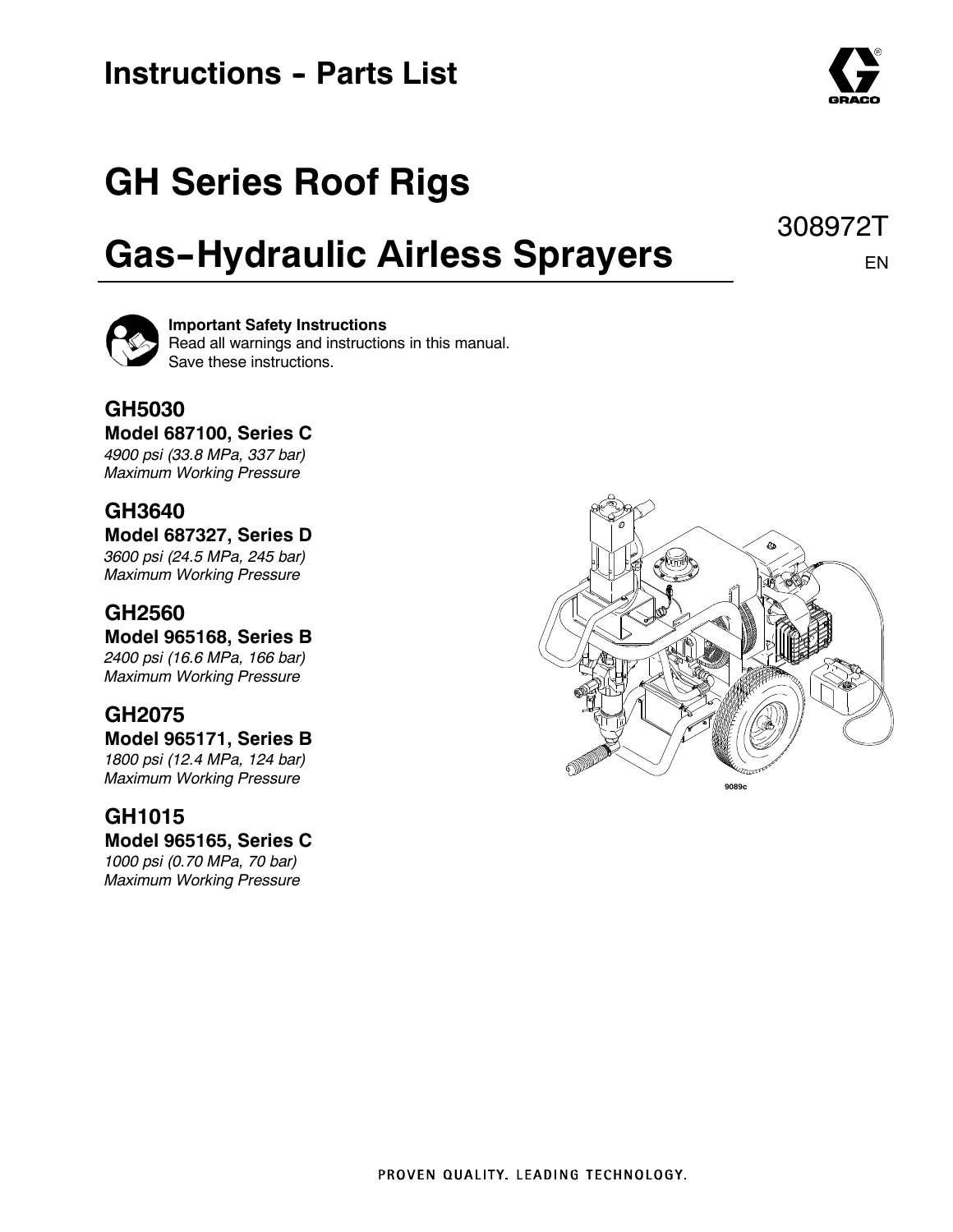## **Table of Contents**

| Component Identification  5 |
|-----------------------------|
|                             |
|                             |
|                             |
|                             |
|                             |

| Displacement Pump Service  16 |  |
|-------------------------------|--|
| Sprayer Parts Drawing  18     |  |
|                               |  |
|                               |  |
|                               |  |
|                               |  |
|                               |  |
|                               |  |

## **Symbols**

#### **Warning Symbol**

#### **WARNING** 0

This symbol alerts you to the possibility of serious injury or death if you do not follow the instructions. **Caution Symbol**

### **A** CAUTION

This symbol alerts you to the possibility of damage to equipment if you do not follow the instructions.

|                     |           | A WARNING                                                                                                                                                                                                                                                 |
|---------------------|-----------|-----------------------------------------------------------------------------------------------------------------------------------------------------------------------------------------------------------------------------------------------------------|
|                     |           | <b>EQUIPMENT MISUSE HAZARD</b>                                                                                                                                                                                                                            |
|                     |           | Equipment misuse can cause the equipment to rupture or malfunction and result in serious injury.                                                                                                                                                          |
| <b>INSTRUCTIONS</b> |           | This equipment is for professional use only.                                                                                                                                                                                                              |
|                     |           | Read all instruction manuals, tags, and labels before operating the equipment.                                                                                                                                                                            |
|                     |           | Use the equipment only for its intended purpose. If you are not sure, call your Graco distributor.                                                                                                                                                        |
|                     |           | Do not alter or modify this equipment. Use only genuine Graco parts.                                                                                                                                                                                      |
|                     | $\bullet$ | Check equipment daily. Repair or replace worn or damaged parts immediately.                                                                                                                                                                               |
|                     | $\bullet$ | Do not exceed the maximum working pressure of the lowest rated system component. Refer to the<br>Technical Data on page 37 for the maximum working pressure of this equipment.                                                                            |
|                     |           | • Use fluids and solvents which are compatible with the equipment wetted parts. Refer to the Tech-<br>nical Data section of all equipment manuals. Read the fluid and solvent manufacturer's warnings.                                                    |
|                     | $\bullet$ | Do not use hoses to pull equipment.                                                                                                                                                                                                                       |
|                     | $\bullet$ | Route hoses away from traffic areas, sharp edges, moving parts, and hot surfaces. Do not expose<br>Graco hoses to temperatures above 82 $^{\circ}$ C (180 $^{\circ}$ F) or below -40 $^{\circ}$ C (-40 $^{\circ}$ F).                                     |
|                     |           | Do not lift pressurized equipment.                                                                                                                                                                                                                        |
|                     | $\bullet$ | Comply with all applicable local, state, and national fire, electrical, and safety regulations.                                                                                                                                                           |
|                     | $\bullet$ | Wear hearing protection when operating this equipment.                                                                                                                                                                                                    |
|                     | $\bullet$ | Do not use 1,1,1-trichloroethane, methylene chloride, other halogenated hydrocarbon solvents or<br>fluids containing such solvents in pressurized aluminum equipment. Such use could result in a<br>chemical reaction, with the possibility of explosion. |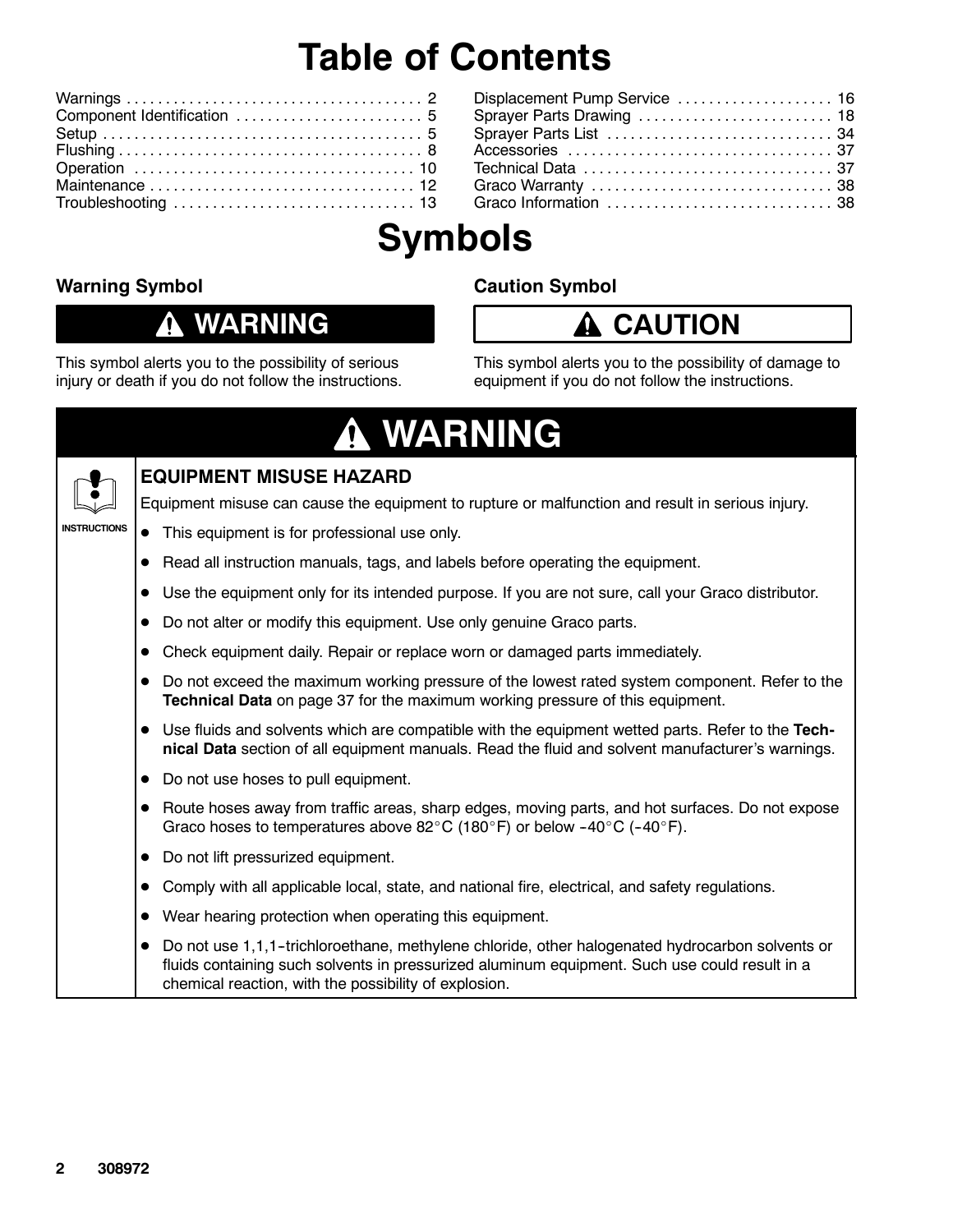#### **WARNING A**

#### **SKIN INJECTION HAZARD**

Spray from the gun, leaks or ruptured components can inject fluid into your body and cause extremely serious injury, including the need for amputation. Fluid splashed in the eyes or on the skin can also cause serious injury.

- D Fluid injected into the skin may look like just a cut, but it is a serious injury. **Get immediate surgical treatment.**
- Do not point the gun at anyone or at any part of the body.
- Do not put your hand or fingers over the spray tip.
- Do not stop or deflect leaks with your hand, body, glove or rag.
- Do not "blow back" fluid; this is not an air spray system.
- Always have the tip guard and the trigger guard on the gun when spraying.
- Check the gun diffuser operation weekly. Refer to the gun manual.
- Be sure the gun trigger safety operates before spraying.
- Lock the gun trigger safety when you stop spraying.
- Follow the **Pressure Relief Procedure** on page 10 if the spray tip clogs and before cleaning, checking or servicing the equipment.
- Tighten all fluid connections before operating the equipment.
- Check the hoses, tubes, and couplings daily. Replace worn or damaged parts immediately. Do not repair high pressure couplings; you must replace the entire hose.
- Fluid hoses must have spring guards on both ends, to help protect them from rupture caused by kinks or bends near the couplings.
- 

#### **TOXIC FLUID HAZARD**

Hazardous fluid or toxic fumes can cause serious injury or death if splashed in the eyes or on the skin, inhaled, or swallowed.

- Know the specific hazards of the fluid you are using.
- Store hazardous fluid in an approved container. Dispose of hazardous fluid according to all local, state and national guidelines.
- Always wear protective eyewear, gloves, clothing and respirator as recommended by the fluid and solvent manufacturer.



#### **FUEL HAZARD**

The fuel used in this unit is combustible and when spilled on a hot surface can ignite and cause a fire.

• Do not fill the fuel tank while the engine is running or hot.



#### **EXHAUST HAZARD**

The exhaust contains poisonous carbon dioxide which is colorless and odorless.

Do not operate this equipment in a closed building.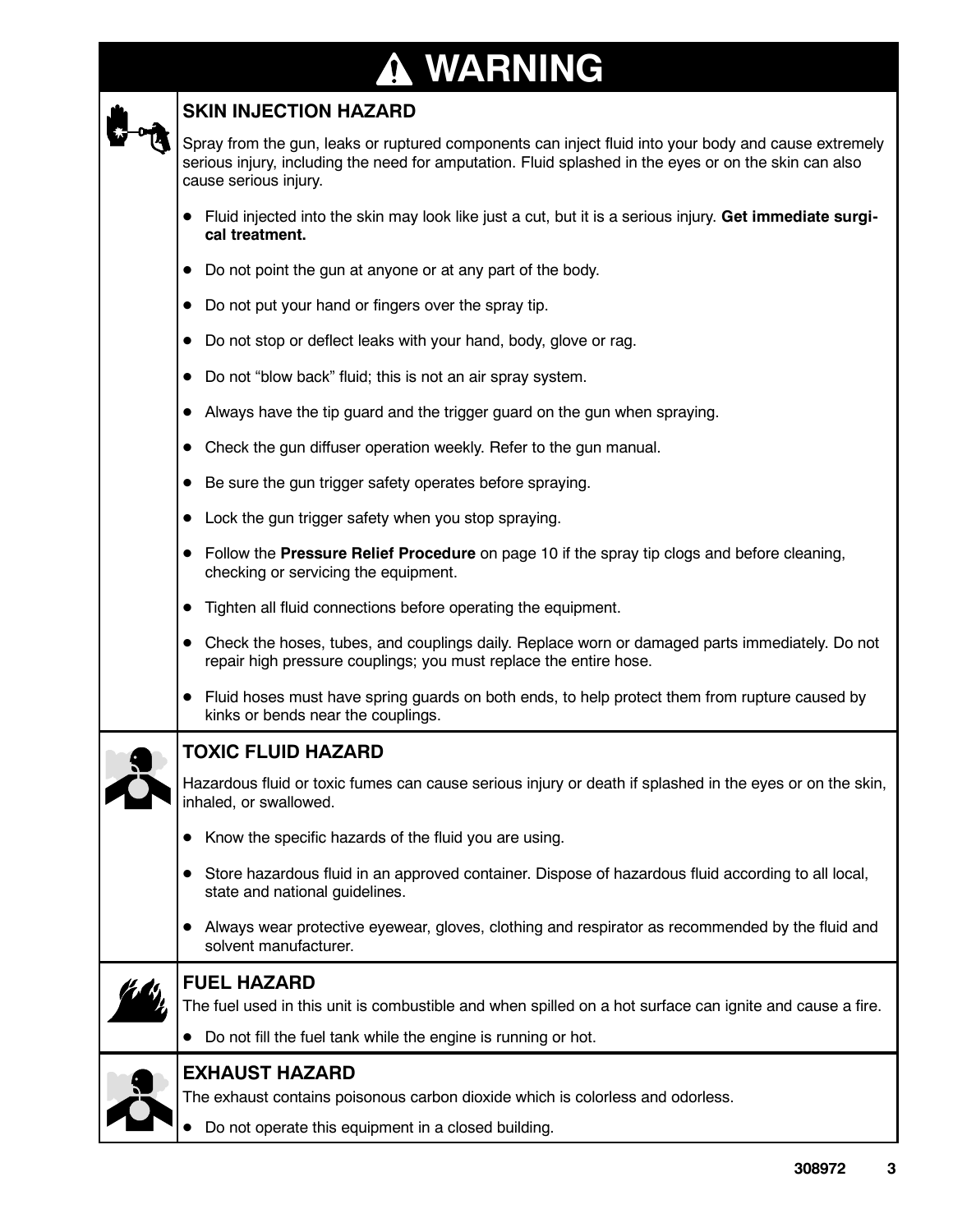# **WARNING**



**NOTE:** This is an example of the DANGER label on your sprayer. This label is available in other languages, free of charge. See page 37 to order.

|                                                                                                                                                                                                                                                                                                                                                                                                                                                                                                                                                                                     | <b>DANGER</b>                                                     |                                                                                                                                                                                                                                                                                                                                                                                                                                                                                                                                    |                                        |  |  |  |
|-------------------------------------------------------------------------------------------------------------------------------------------------------------------------------------------------------------------------------------------------------------------------------------------------------------------------------------------------------------------------------------------------------------------------------------------------------------------------------------------------------------------------------------------------------------------------------------|-------------------------------------------------------------------|------------------------------------------------------------------------------------------------------------------------------------------------------------------------------------------------------------------------------------------------------------------------------------------------------------------------------------------------------------------------------------------------------------------------------------------------------------------------------------------------------------------------------------|----------------------------------------|--|--|--|
|                                                                                                                                                                                                                                                                                                                                                                                                                                                                                                                                                                                     | <b>FIRE AND</b><br><b>EXPLOSION HAZARD</b>                        |                                                                                                                                                                                                                                                                                                                                                                                                                                                                                                                                    | <b>SKIN INJECTION</b><br><b>HAZARD</b> |  |  |  |
| Spray painting, flushing or cleaning equipment with flammable<br>liquids in confined areas can result in fire or explosion.<br>Use outdoors or in extremely well ventilated areas. Ground<br>equipment, hoses, containers and objects being sprayed.<br>Avoid all ignition sources such as static electricity from plastic<br>drop cloths, open flames such as pilot lights, hot objects such as<br>cigarettes, arcs from connecting or disconnecting power cords<br>or turning light switches on and off.<br>Failure to follow this warning can result in death or serious injury. |                                                                   | Liquids can be injected into the body by high pressure airless<br>spray or leaks - especially hose leaks.<br>Keep body clear of the nozzle. Never stop leaks with any part of the<br>body. Drain all pressure before removing parts. Avoid accidental<br>triggering of gun by always setting safety latch when not spraying.<br>Never spray without a tip guard.<br>In case of accidental skin injection, seek immediate<br>"Surgical Treatment".<br>Failure to follow this warning can result in amputation or serious<br>injury. |                                        |  |  |  |
|                                                                                                                                                                                                                                                                                                                                                                                                                                                                                                                                                                                     | READ AND UNDERSTAND ALL LABELS AND INSTRUCTION MANUALS BEFORE USE |                                                                                                                                                                                                                                                                                                                                                                                                                                                                                                                                    |                                        |  |  |  |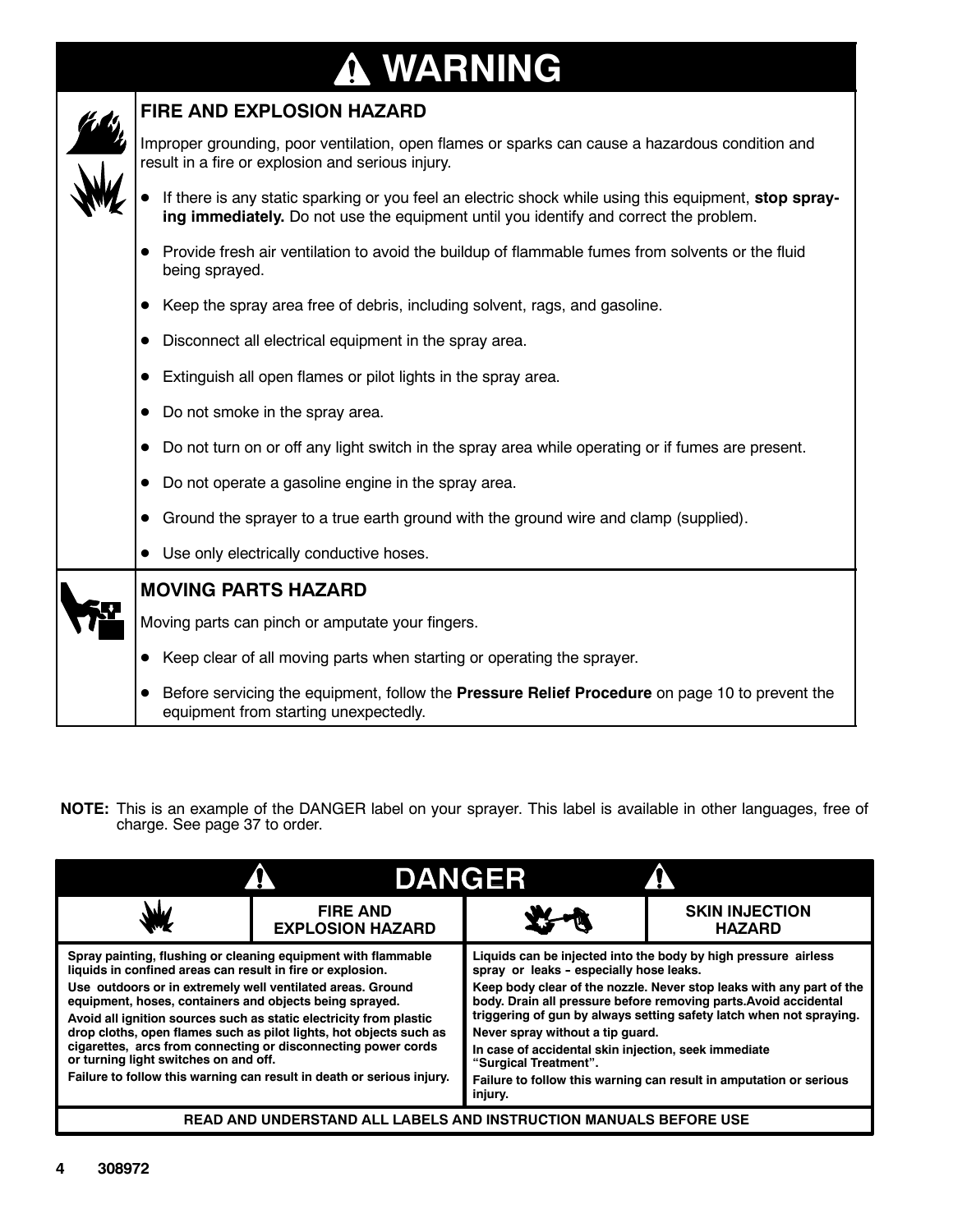### **Component Identification**



**Setup**

#### 1. **Connect the Hose and Gun**

- a. Remove the plastic cap plug from the outlet tee and screw an accessory, conductive or grounded spray hose onto the 1/4 npsm(f) outlet nipple. See Fig 1.
- b. Connect a small diameter, 3 ft (0.9 m) whip hose between the main hose and a spray gun, if desired, for more flexible gun movement. See Fig 1.
- c. Don't use thread sealant on the swiveling nut of the hose couplings, and *don't install the spray tip yet.*
- **NOTE:** Use thread sealant on all male threads except at swivel unions. Swivel unions are made to self- seal, and using thread sealant prevents the swivel from turning freely.
- 2. **Fill the Packing Nut/Wet Cup** 1/3 full with Graco Throat Seal Liquid (TSL), supplied. See Fig. 2.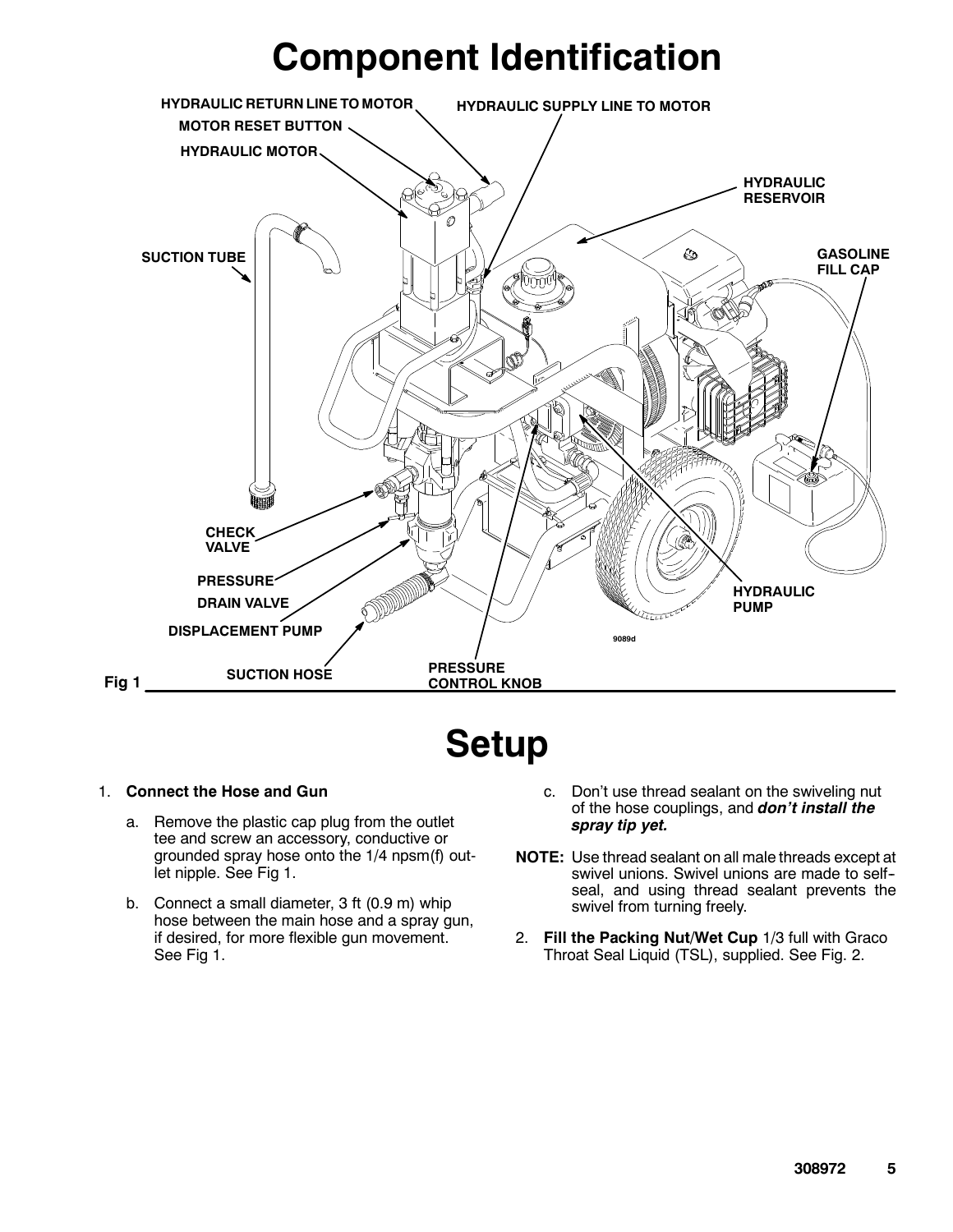## **Setup**

#### 3. **Check the Hydraulic Oil Level**

a. Unscrew the hydraulic oil fill cap. See Fig 2. The dipstick is attached to the cap. The oil should be up to the full line on the dipstick.

### **CAUTION**

To prevent damage to the cooling system and hydraulic pump, use *only* Graco Hydraulic Fluid, 169236 (5 gal./20 liter) or 207428 (1 gal/3.8 liter). Other types of hydraulic oil may damage the hydraulic components.

b. Add oil as needed to the proper level. A completely full hydraulic system contains about 5 gallons (20 liters) of oil.





#### 4. **Check the Engine Oil Level**

- a. Remove the dipstick. See Fig 3.
- b. Check to be sure the oil is up to the full mark on the dipstick.
- c. If oil is needed, see the chart below for the recommended oil type and weight.
- d. Crank case capacity with filter: 2.1 quarts (2.0 liters)

*RECOMMENDED LUBRICATION OIL:* Use a high quality detergent oil of American Petroleum Institute (API) service class SG or SH for regular use and for breaking in a new engine.

| <b>GRADE OF OIL CHART</b>              |                     |  |  |  |
|----------------------------------------|---------------------|--|--|--|
| SEASON OR TEMPERATURE                  | <b>GRADE OF OIL</b> |  |  |  |
| Spring, Summer, Autumn                 | SAF 10W-30          |  |  |  |
| 30 $\degree$ F to 0 $\degree$ . Winter | SAF 5W-20 or 5W-30  |  |  |  |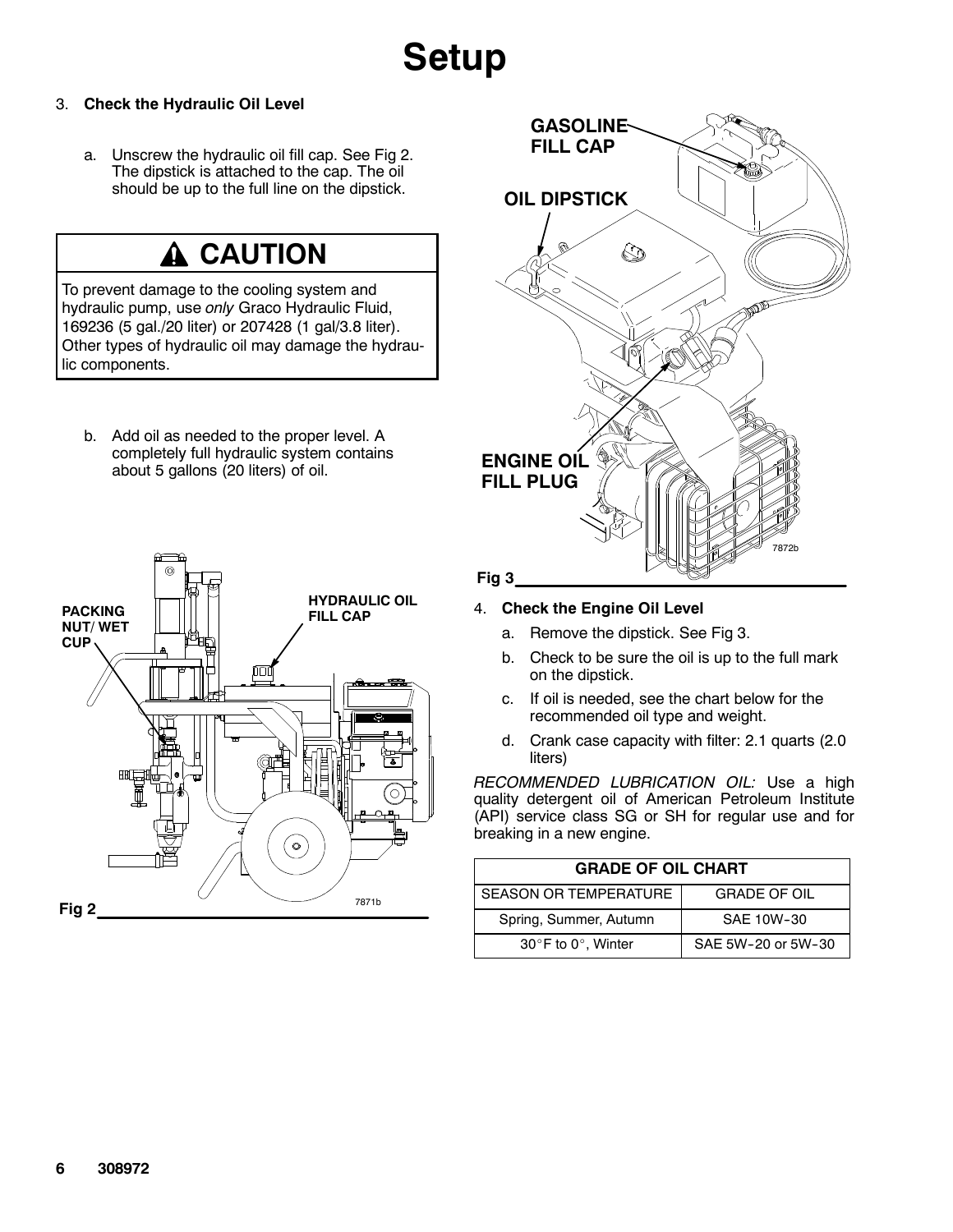## **Setup**

5. **Fill the Fuel Tank**

### **WARNING**



#### **FIRE AND EXPLOSION HAZARD**

Fuel spilled on a hot surface can cause a fire or explosion and serious bodily injury and property damage. Shut off engine and let it cool before filling the tank. Carefully follow steps 5.a. to 5.c., below, being sure not to spill any fuel.

- a. Close the fuel shutoff valve. See Fig 3.
- b. Use only clean, fresh, well-known brands of *unleaded regular grade gasoline*. The minimum octane requirements are 87 octane in the U.S.A. and 96 octane elsewhere.
- c. Remove the gasoline fill cap and fill the tank. Be sure the air vent in the fill cap is not plugged so gasoline can flow to the carburetor, then replace the cap. See Fig 3.
- d. External fuel tank capacity: 6.0 gallons (22.7 liters)
- e. Gasoline consumption at the maximum operating speed of 2900 RPM is about 1.3 gallons/ hour (4.9 liters/hour).

#### 6. **Grounding**

Λ



### **WARNING**

**FIRE AND EXPLOSION HAZARD**

To reduce the risk of static sparking, fire or explosion which can result in serious bodily injury and property damage,

ground the sprayer, all system components, and the object being sprayed as instructed under **FIRE OR EXPLOSION HAZARD** on page 3.

Connect the ground wire and clamp (provided) to a true earth ground. See Fig 4.



7. **Flush the sprayer** to remove the oil which was left in the pump after factory testing to protect the pump from corrosion. See **Flushing**.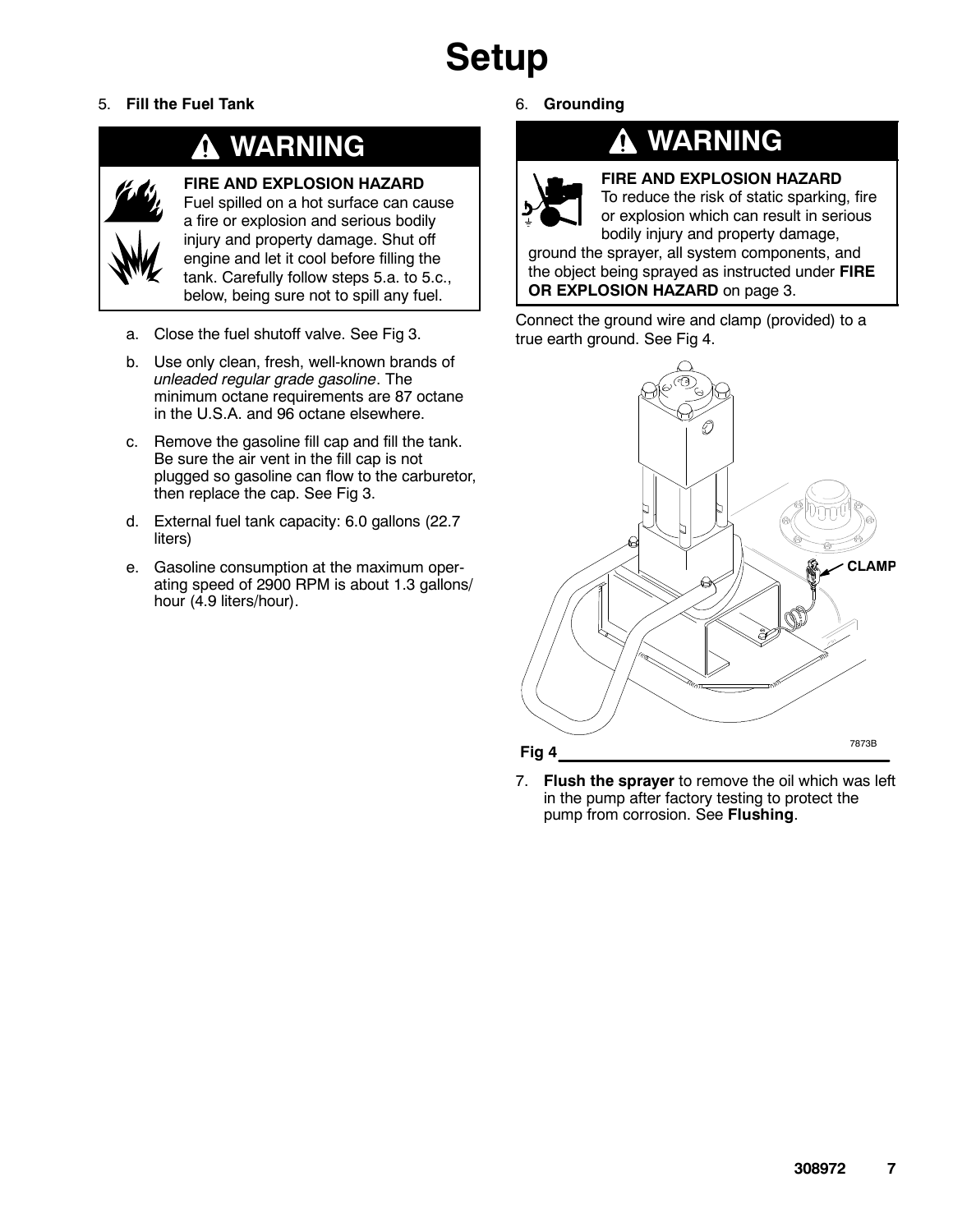## **Flushing**

#### **When to Flush**

1. **New sprayer.** Your new sprayer was factory tested with lightweight oil which was left in to protect pump parts from corrosion.

*Before using oil- base paint,* flush with mineral spirits only.

*Before using water- base paint,* flush with mineral spirits, followed by soapy water, then a clean water rinse.

- 2. **Changing colors.** Flush with a compatible solvent such as mineral spirits.
- 3. **Changing from water--base to oil--base paint.** Flush with soapy water, then mineral spirits.

#### **How to Flush**



### **WARNING**

**SKIN INJECTION HAZARD** Follow the **Pressure Relief Procedure Warning** on page 10. Remove the spray tip before flushing.

- 1. Engage the gun safety latch. Remove the spray tip from the gun.
- 2. Pour enough clean, compatible solvent to fill the pump and hoses into a large, grounded metal pail.
- 3. Place the suction tube into the pail or tilt the sprayer back (it will support itself) and place the pail under the pump. Then tilt the sprayer forward to lower the pump into the pail.
- 4. Turn the pressure control knob *counterclockwise* until all spring tension is relieved. You will be able to feel it. The sprayer is now set at the lowest pressure setting. Turning the knob further will remove it. Tighten the knob locknut to set. See Fig 5.
- 5. Open the bypass valve. The valve lever will be parallel to the body of the valve. See Fig 5.
- 6. Attach fuel hose from tank to engine.
- 7. Close the choke by moving the choke lever. See Fig 5.

### **A CAUTION**

The bypass valve must be opened when starting the sprayer to prevent damaging the starter.

- 4. **Changing from oil--base to water--base paint.** Flush with mineral spirits, followed by soapy water, then a clean water flush.
- 5. **Storage.**

*Water- base paint:* flush with water, then mineral spirits and leave the pump, hose and gun filled with mineral spirits. Follow the **Pressure Relief Procedure Warning,** page 10. *Oil- base paint:* flush with mineral spirits. Follow the **Pressure Relief Procedure Warning**, page 10.

#### 6. **Startup after storage.** *Before using water- base paint,* flush out mineral spirits with soapy water and then clean water. *When using oil- base paint,* flush out mineral spirits with fluid to be sprayed.

8. Turn and hold the ignition key to START until you hear the engine "catch", then release the key to RUN. See Fig 5. If the engine does not start, open the choke a little (move lever). If the engine floods, open the choke all the way and try again.



- 9. After the engine is warm, gradually open the choke lever (move lever) and close the bypass valve. See Fig 5.
- 10. Point the gun into the grounded metal pail and hold a metal part of the gun firmly against the pail.
- **NOTE:** To save the fluid in the pump and hose, trigger the gun into the paint container or a separate clean container. At the same time, slowly turnthe pressure control knob clockwise just enough to start the pump. When solvent appears, release the trigger and continue as below.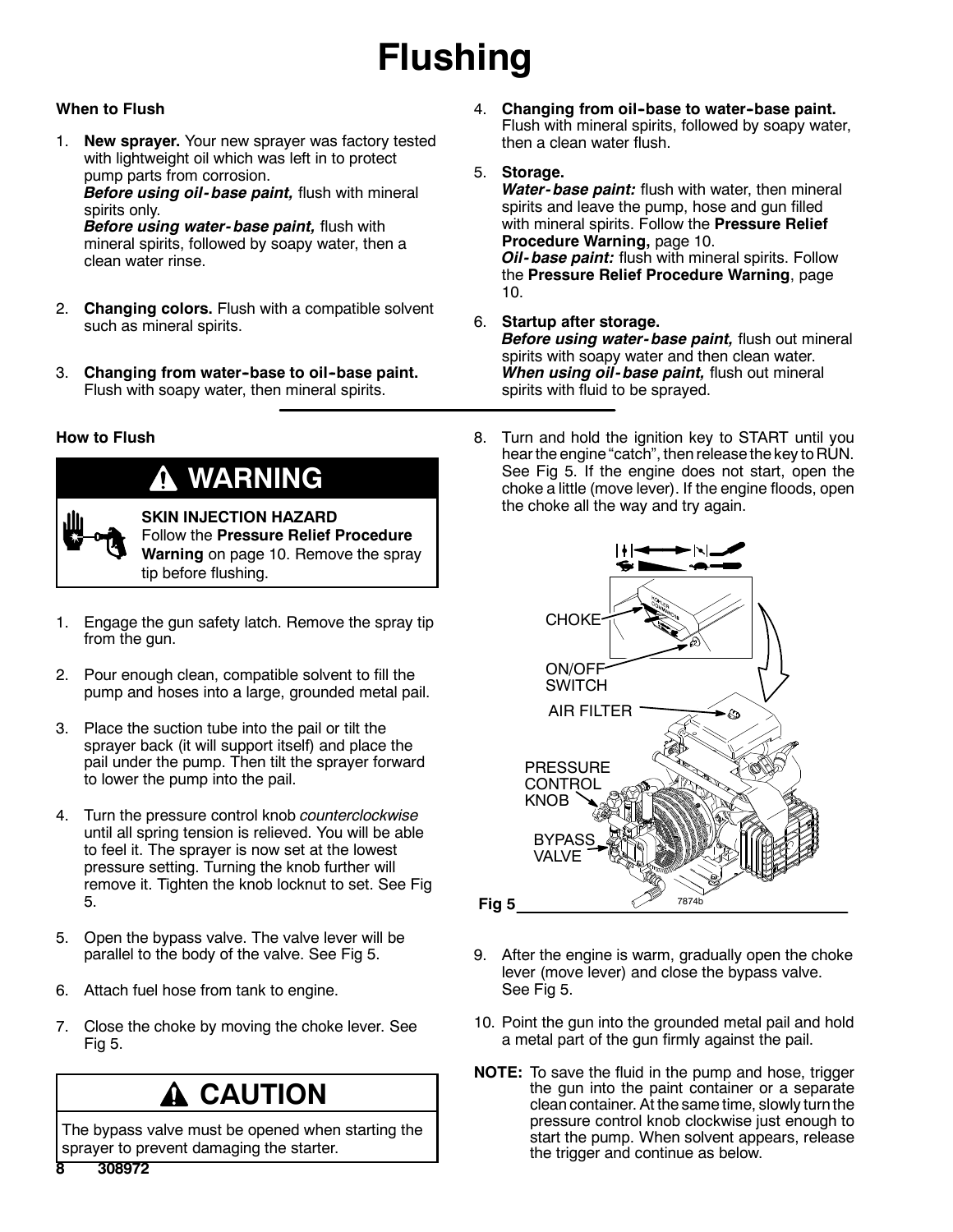## **Flushing**

### **WARNING**

#### **FIRE AND EXPLOSION HAZARD**

To reduce the risk of static sparking and splashing when flushing, always remove the spray tip from the gun and hold a metal part of the gun firmly to the side of a grounded metal pail.

11. Making firm metal-to-metal contact, hold the gun firmly to the side of the grounded solvent pail. Trigger the gun. At the same time, slowly turn the pressure control knob clockwise just enough to start the pump.

- 12. Circulate the solvent until the system is thoroughly flushed.
- 13. Release the trigger and engage the gun safety latch.
- 14. **If you are going to start spraying,** place the pump or suction tube into the supply container. Follow the **Pressure Relief Procedure** on page 10. Engage the gun safety latch until you are ready to prime the pump. See Step 3, page 9.
- 15. **If you are going to store the sprayer,** be sure your final flush is with an oil-based solvent, such as mineral spirits. Remove the suction tube or pump from the solvent pail. Follow the **Pressure Relief Procedure** on page 10. Engage the gun safety latch, but leave the drain valve open.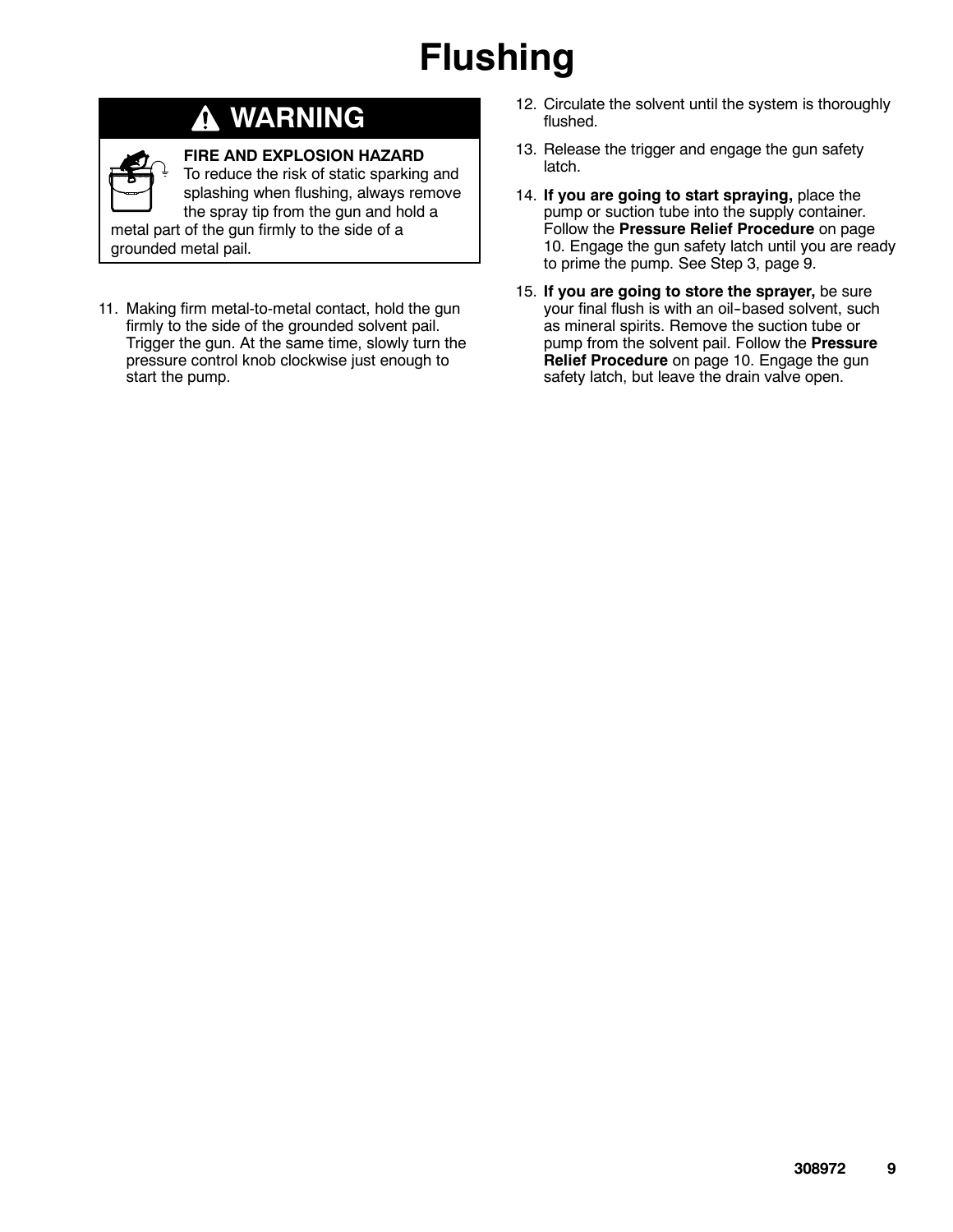## **Operation**

#### **Pressure Relief Procedure**

### **WARNING**



#### **SKIN INJECTION HAZARD**

The system pressure must be manually relieved to prevent the system from starting or spraying accidentally. Fluid

under high pressure can be injected through the skin and cause serious injury. To reduce the risk of an injury from injection, splashing fluid, or moving parts, follow the **Pressure Relief Procedure** whenever you:

- are instructed to relieve the pressure,
- stop spraying,
- check or service any of the system equipment,
- install or clean the spray tip.
- 1. Engage the gun safety latch.
- 2. Open the bypass valve.
- 3. Turn the ignition key to OFF.
- 4. Disengage the gun safety latch. Hold a metal part of the gun firmly to the side of a grounded metal pail, and trigger the gun to relieve pressure.
- 5. Engage the gun safety latch.
- 6. Open the pressure drain valve, having a container ready to catch the drainage. Leave the valve open until you are ready to spray again.

*If you suspect that the spray tip or hose is completely clogged, or that pressure has not been fully relieved after following the steps above,* wrap a rag around the tip guard retaining nut or hose end coupling and VERY SLOWLY loosen the part to relieve pressure gradually, then loosen completely. Now clear the tip or hose.

#### 1. **Prepare the Fluid**

- a. Prepare the fluid according to the fluid manufacturer's recommendations.
- b. Place the pump or suction tube into the fluid container.

#### 2. **Starting the Sprayer**

- a. Open the bypass valve to make startup easier. In the open position, the valve lever is parallel to the body of the valve. See Fig 6. Close the filter drain valve.
- b. Turn the pressure control knob *counterclockwise* until all spring tension is relieved. You will be able to feel it. The sprayer is now set at the lowest pressure setting. Turning the knob further will cause it to fall off.
- c. Attach fuel hose from tank.
- d. If the engine is cold, close the choke by moving the choke lever. See Fig 6.
- 3. Turn and hold the ignition key to START until you hear the engine "catch", then release the key to RUN. See Fig 6. If the engine does not start, open the choke a little (move choke lever). If the engine floods, open the choke all the way and try again.
- e. After the engine is warm, gradually open the choke lever (move choke lever) and close the bypass valve. See Fig 6.



**Fig 6** 

- **NOTE:** In cold weather, run the engine for about 15 minutes with the bypass valve open before starting the displacement pump, to help avoid hydraulic motor stalling.
	- f. Follow the **Pressure Relief Procedure Warning** on page 10, to shut off the sprayer.

### **WARNING**

**To stop the engine in an emergency,** turn OFF the ignition key. Close the bypass valve if possible. See Fig 6. Then follow the **Pressure Relief Procedure Warning** on page 10.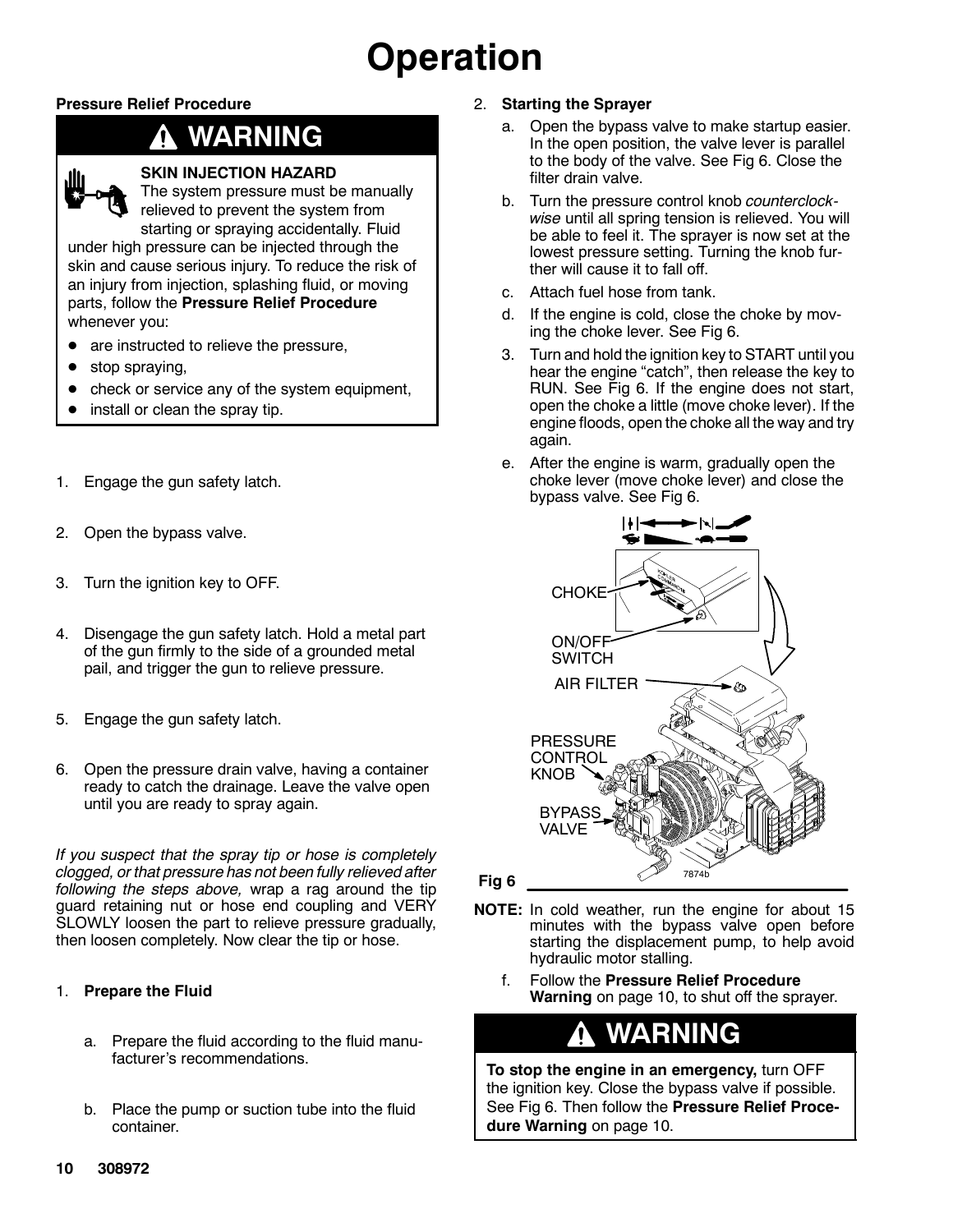## **Operation**

**If the motor stalls during operation,** turn OFF the ignition key. With your hand, firmly press straight down on the motor reset button. Now try to restart the sprayer. If it will not start, refer to the separate motor manual, 307158.

### **CAUTION**

Never use a hammer to depress the reset button, as it could cause serious internal motor damage.

#### 4. **Prime the Pump**

- a. Be sure the gun safety latch is engaged.
- b. Don't install the spray tip yet!
- c. If the engine has not been started, follow the procedure in Step 2., page 10.
- d. Disengage the gun safety latch.
- e. Point the gun into a grounded metal pail and hold a metal part of the gun *firmly* against the pail. See the WARNING below.
- f. Squeeze the trigger and *slowly* turn the pressure control knob *clockwise* just enough to start the pump. See Fig 6.
- g. Operate the pump until all air is purged from the pump and hoses and the fluid is flowing freely from the gun.
- h. Release the trigger and engage the safety latch.
- i. Turn the pressure control knob *counterclockwise* until all spring tension is relieved. You will be able to feel it. The sprayer is now at the lowest pressure setting. Turning the knob further will remove it.
- j. Follow the **Pressure Relief Procedure** on page 10. Then install the spray tip in the gun as instructed in the separate gun or tip instruction manual. If you are using the RAC IV supplied with this sprayer, see manual 308644.

#### 5. **Adjusting the Pressure**

- a. Turn the pressure control knob *clockwise* to increase and *counterclockwise* to decrease the pressure. Tighten the knob locknut to set.
- b. Always use the lowest pressure that is necessary to completely atomize the fluid.

### **CAUTION**

Operating the sprayer at a higher pressure than necessary wastes fluid, causes early tip wear, and shortens the sprayer life.

- c. If more coverage is needed, use a larger tip rather than increasing the pressure.
- d. Check the spray pattern. The tip size and angle determines the pattern width and flow rate. See the separate manual received with your gun.

### **A CAUTION**

The engine throttle has been set to a maximum of 3000 RPM. The sprayer warranty will be voided and the hydraulic pump life shortened if this adjustment is changed.

#### 6. **Cleaning a Clogged Tip**

### **WARNING**



### **SKIN INJECTION HAZARD**

To reduce the risk of a fluid injection injury, NEVER hold your hand, body or a rag in front of the spray tip when

cleaning or checking for a cleared tip. To reduce the risk of a fire or explosion, always hold the gun firmly against the side of a grounded metal waste container when checking to see if the tip was cleared or when using a self-clearing tip.

- a. Follow the **Pressure Relief Procedure Warning** on page 10.
- b. Clean the front of the tip frequently during the day to keep the fluid from building up and clogging the tip. To clean, and to clear a tip if it clogs, refer to your separate gun instruction manual. If you are using the RAC IV tip guard and SwitchTip, refer to manual 308644.

#### 7. **Shutting Off the Sprayer**

- a. Whenever you stop spraying, even for a short break, follow the **Pressure Relief Procedure Warning** on page 10.
- b. Clean the tip and gun as recommended in your separate gun or tip manual.
- c. Flush the sprayer at the end of each work day if using water-based fluid or if it could harden in the sprayer over night. See **FLUSHING**, page 8. Use a compatible solvent to flush, then fill the pump and hoses with solvent such as mineral spirits to help prevent pump corrosion. *Relieve pressure!*
- d. For long term shutdown or storage, *always* fill the sprayer with mineral spirits to prevent pump corrosion. *Relieve pressure!*

#### 8. **Adjusting the Intake Valve Ball Travel.**

a. The pump is set to handle medium volume, low viscosity fluid. To adjust the pump for higher flow or heavier viscosity fluid, disassemble the intake valve as instructed in the appropriate pump manual listed in the parts list and move the ball stop pin to a higher set of holes. This increases the ball travel.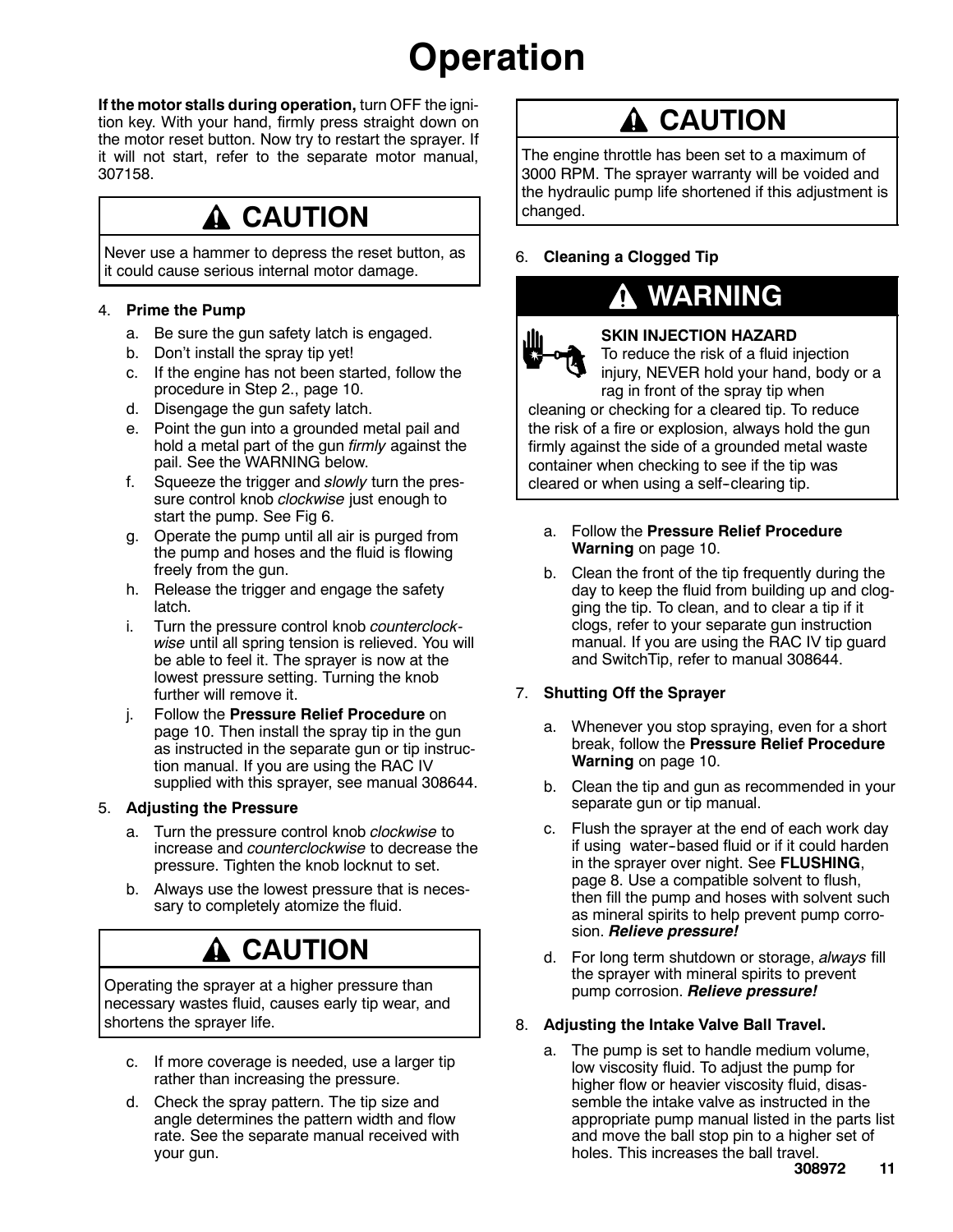## **Maintenance**

- 1. **Always stop the pump at the bottom of its stroke** when you take a break and at the end of the day. This helps keep fluid from drying on the rod and damaging the packings.
- 2. **Keep the displacement pump packing nut/wet cup 1/3 full of TSL** at all times. The TSL helps protect the packings and rod.
- 3. **Check the tightness of the packing nut daily.** It should be tight enough to stop leakage but no tighter.

### **CAUTION**

Proper engine and hydraulic oil level is important to prevent costly damage to the sprayer. Check it as often as recommended in Steps 4 and 5., below.

- 4. **Check the hydraulic oil level weekly.** The oil must be up to the top mark on the dipstick. Use only Graco Hydraulic Oil.
- 5. **Check the engine oil level at least weekly.** The oil must be up to the FULL mark on the dipstick. The engine should not use more than one ounce of oil per hour of operation. Consult the engine manual, supplied, for additional recommended maintenance.
- 6. **Inspect the return line filter frequently** for clogging. Replace it after every 500 hours of operation or every 6 months, whichever comes first. A clogged or worn out filter reduces filter capability and will damage the hydraulic pump.
- 7. **Change the hydraulic oil after every 2000 hours** of operation or every 12 months, whichever comes first. For continuous operation in temperatures above  $85^\circ$ F (30 $^\circ$ C), change the oil after every 1000 hours or 6 months of use. See Step 9. for the procedure.

### **A CAUTION**

Cleanliness is essential when servicing the hydraulic system. Use special care to avoid getting dust or dirt into the hydraulic system to prevent damage to the hydraulic components.

- 8. **Change engine oil and filter every 100 hour of use.** Use 30W detergent oil.
- 9. **To change the hydraulic oil:**
	- a. Follow the **Pressure Relief Procedure Warning** on page 10.
	- b. Place a waste container under the drain plug of the hydraulic reservoir. See Fig 7. Unscrew the plug and drain the reservoir. Reinstall the plug before proceeding.
	- c. Remove the nuts and reservoir cover.
	- d. Remove the return line filter and install a new filter assembly.
	- e. Inspect the inlet filter and replace it if needed.
	- f. Install the reservoir cover and nuts. Then pour in five gallons (19 liters) of Graco Hydraulic Oil through the intake filter. See Fig 7. Install the fill cap.

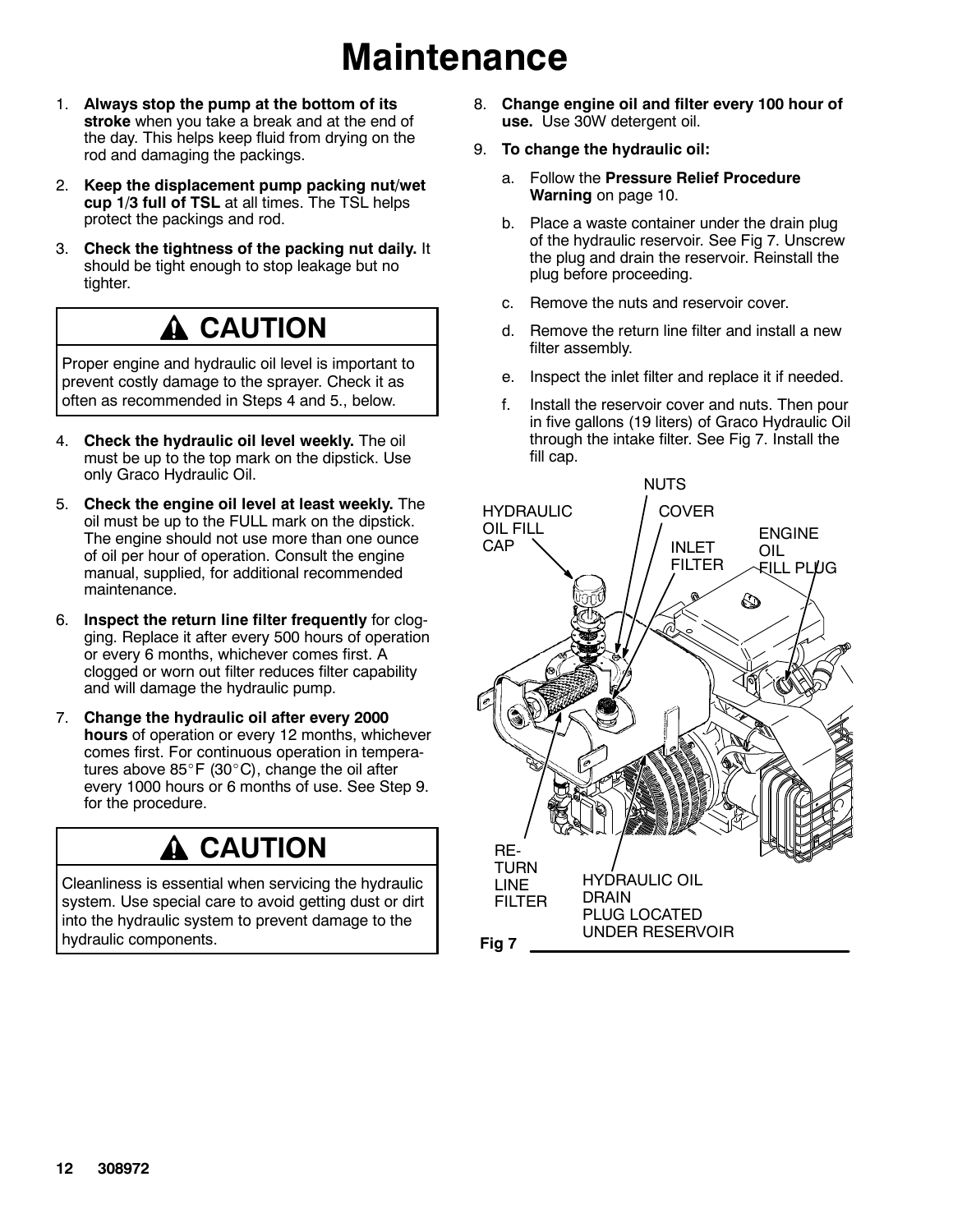## **Troubleshooting**

| ሰ<br><b>WARNING</b> |  |
|---------------------|--|
|---------------------|--|

**SKIN INJECTION HAZARD**

To reduce the risk of serious injury, whenever you are instructed to relieve pressure, follow the **Pressure Relief Procedure** on page 10.

Check everything in the troubleshooting chart before disassembling the sprayer.

| <b>PROBLEM</b>                                                    | <b>CAUSE</b>                                                      | <b>SOLUTION</b>                                                                                                                                                |
|-------------------------------------------------------------------|-------------------------------------------------------------------|----------------------------------------------------------------------------------------------------------------------------------------------------------------|
| Gas engine doesn't work properly.                                 |                                                                   | Consult engine manual, supplied.                                                                                                                               |
| Gas engine will not start.                                        |                                                                   | Check battery.                                                                                                                                                 |
| Gas engine operates, but<br>displacement pump doesn't<br>operate. | Hydraulic motor stalled.                                          | Turn the ignition key to OFF. Firmly press<br>straight down on motor reset button. Restart<br>sprayer, see page 10. If it doesn't start, see<br>manual 307158. |
|                                                                   | Pressure setting too low.                                         | Increase pressure. See page 11.                                                                                                                                |
|                                                                   | Displacement pump outlet filter (if<br>used) is dirty or clogged. | Clean the filter.                                                                                                                                              |
|                                                                   | Tip or tip filter (if used) is clogged.                           | Remove tip and/or filter and clean.                                                                                                                            |
|                                                                   | Hydraulic fluid too low.                                          | Shut off sprayer and add fluid immediately*. See<br>page 5.                                                                                                    |
|                                                                   | Hydraulic pump worn or damaged.                                   | Return sprayer for repair.                                                                                                                                     |
|                                                                   | Hydraulic motor worn or damaged.                                  | Return sprayer for repair.                                                                                                                                     |
|                                                                   | Displacement pump rod seized by<br>dried paint.                   | Service pump. See pump manual.                                                                                                                                 |
| Displacement pump operates, but                                   | Piston ball check not seating properly.                           | Service piston ball check. See pump manual.                                                                                                                    |
| output is low on upstroke.                                        | Piston packings worn or damaged.                                  | Replace packings. See pump manual.                                                                                                                             |
| Displacement pump operates but                                    | Piston packings worn or damaged.                                  | Replace packings. See pump manual.                                                                                                                             |
| output is low on downstroke and/<br>or on both strokes.           | Intake valve ball check not seating<br>properly.                  | Service intake valve ball check. See pump<br>manual.                                                                                                           |
| Paint leaks into wetcup.                                          | Loose wet-cup.                                                    | Tighten just enough to stop leakage.                                                                                                                           |
|                                                                   | Throat packings worn or damaged.                                  | Replace packings. See pump manual.                                                                                                                             |
| Excessive leakage around<br>hydraulic motor piston rod wiper.     | Piston rod seal worn or damaged.                                  | Replace these parts. See manual 307158.                                                                                                                        |
| Fluid delivery is low.                                            | Pressure setting too low.                                         | Increase pressure. See page 11.                                                                                                                                |
|                                                                   | Displacement pump outlet filter (if<br>used) is dirty or clogged. | Clean filter.                                                                                                                                                  |
|                                                                   | Hydraulic pump is worn or damaged.                                | Return sprayer for repair.                                                                                                                                     |
|                                                                   | Hydraulic motor is worn or damaged.                               | Return sprayer for repair.                                                                                                                                     |
|                                                                   | Large pressure drop in fluid hose.                                | Use larger diameter hose.                                                                                                                                      |
| The sprayer overheats.                                            | Cooler or blower is worn or damaged.                              | Replace. See page 15.                                                                                                                                          |
| Spitting from gun.                                                | Air in fluid pump or hose.                                        | Check for loose connections on siphon<br>assembly, tighten, then reprime pump.                                                                                 |
|                                                                   | Fluid supply is low or empty.                                     | Refill supply container.                                                                                                                                       |

\*Check hydraulic fluid level often. Do not allow it to become too low. Use only Graco approved hydraulic fluid. See pages 6 and 37.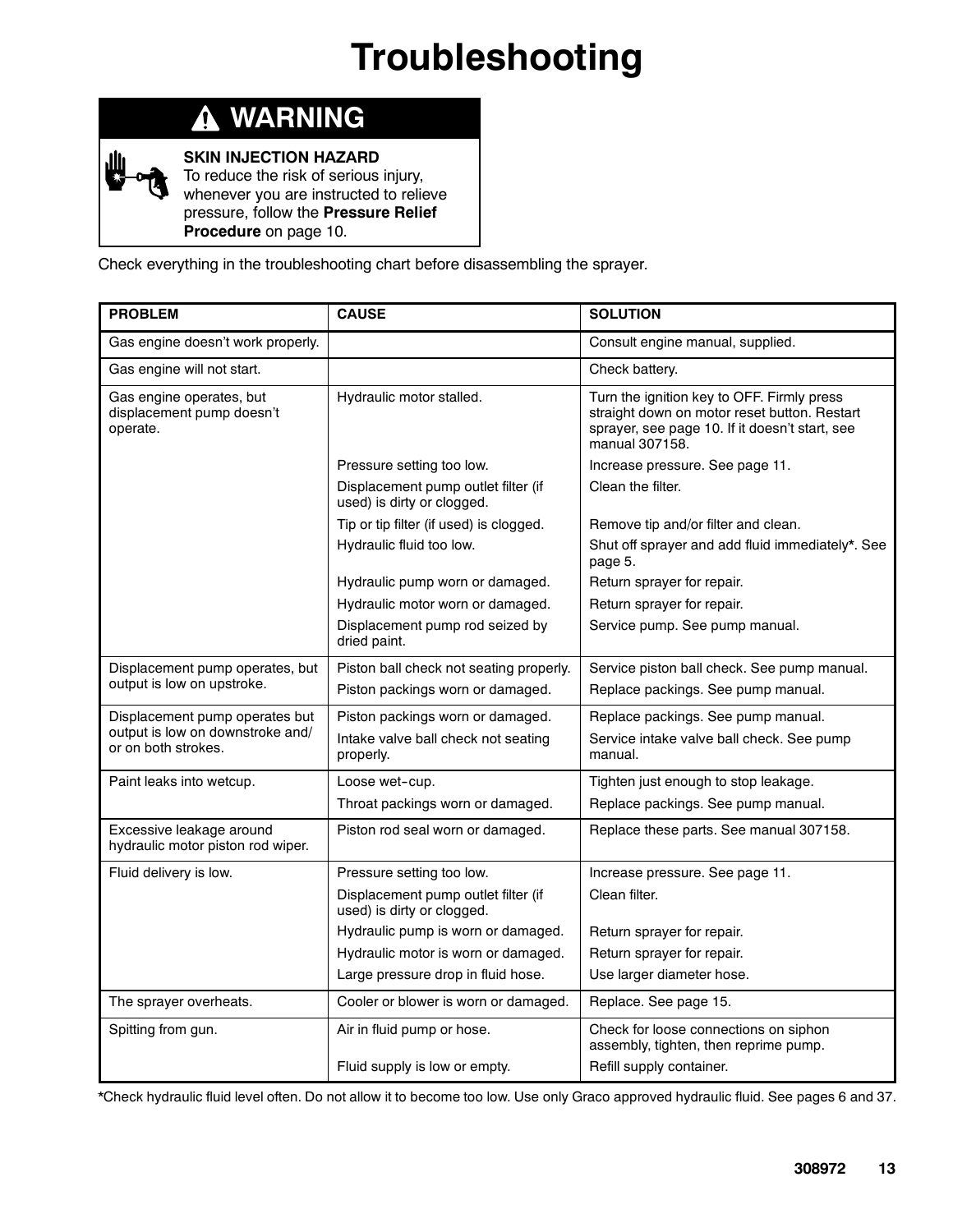#### **Replacing the Hydraulic Pump**

- 1. Follow the **Pressure Relief Procedure Warning** on page 10. Let the hydraulic system cool before beginning the service procedure.
- 2. Unscrew the reservoir drain plug (51, page 36), having a container ready to catch the draining fluid.
- 3. Disconnect the hose (7) from the bypass valve (9) by loosening the hose clamp (8). See Fig 8.
- 4. Loosen the hose clamp (8) and pull the hose (85) off the hose insert (5) near the elbow (3). See Fig 8.
- 5. Loosen the hose clamp (54) on the hose (53) just above the hydraulic pump (107). See Fig 8.
- 6. Loosen the tube fitting nut (18) of hose (22). See Fig 8.
- 7. Remove the two capscrews (150), lockwashers (66) and washers (64) holding the pump (107) to the support (117). See Fig 8.
- 8. Pull the pump straight off the pump support.
- 9. Loosen the setscrews (108) on the pump half of the coupler (109). See Fig 9.
- 10. Remove all fittings from the old pump and install them on the new pump in the same order.
- 11. Check Dimension A as shown in Fig 9. When the dimension is correct, tighten the setscrews (108), slide the new pump assembly onto the pump support (117) and recheck the dimension.

### **CAUTION**

The correct coupling dimension is critical to avoid improper coupler engagement to the coupler spider which will damage the coupler and make the sprayer inoperable.

12. Reconnect the hoses. Reinstall the reservoir plug (51), and refill the reservoir with clean, Graco approved hydraulic oil.



**Fig 8**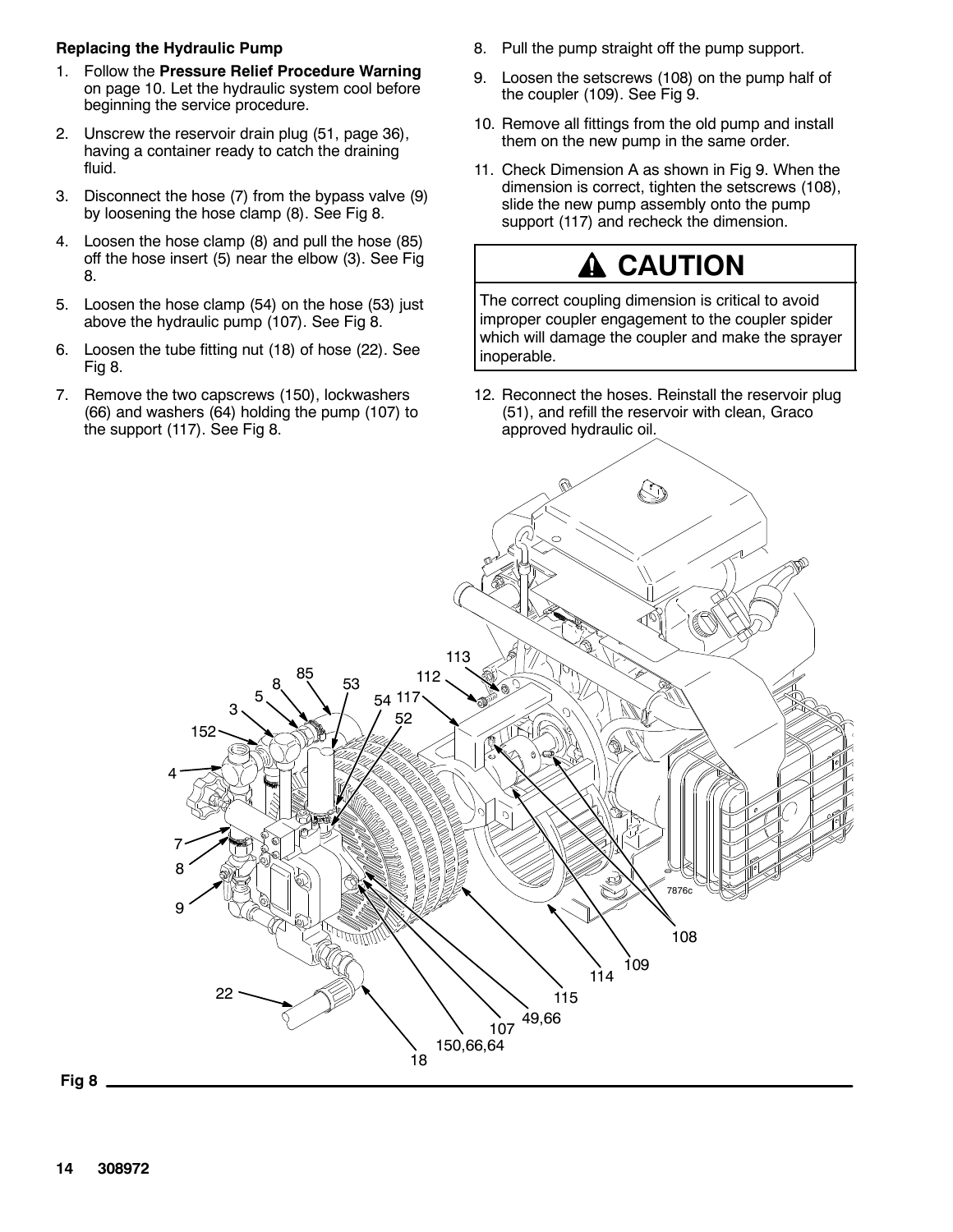**308972 15**



#### 11. Reinstall the hydraulic pump and reconnect all hoses.



#### 6. Pull the cooler (115) straight out. 7. Inspect the rubber pad (116) for wear and replace

5. Remove the fan guard (23, page 36). See Fig 8.

1. Follow the **Pressure Relief Procedure Warning** on page 10. Let the hydraulic system cool before

2. Remove the hydraulic pump as instructed in the

3. Disconnect the cooler to reservoir return hose (7.) by loosening the hose clamp (8). See Fig 8. 4. Remove the cooler capscrews (49) and lock-

**Replacing the Cooler and Blower**

previous section.

**Fig 9**

washers (66). See Fig 8.

beginning the service procedure.

- if necessary. See Fig 9.
- 8. Inspect the blower wheel (114) for wear. See Fig 8. If it needs to be replaced, follow Steps 8a-8e.
	- a. Unscrew the setscrews (108) from the engine half of the coupler (109). Unscrew the blower setscrews (B). See Fig 9.
	- b. Remove the capscrews (112) and lockwashers (113) holding the pump support (117) to the engine and pull the support off. See Fig 8.
- c. Pull the pump support and blower off far enough for the blower to fall out of the bottom of the housing.
- d. Install a new blower. Secure the pump support (117) to the engine. See Fig 8.
- e. Check Dimension A as shown in Fig 9 and tighten the coupler setscrews (108). Butt the blower hub up to the coupler half, keeping the blower in full contact with the coupler, and tighten the blower setscrews (B).

### **CAUTION**

The correct coupling dimension is critical to avoid improper coupler engagement to the coupler spider which will damage the coupler and make the sprayer inoperable.

9. Install the cooler.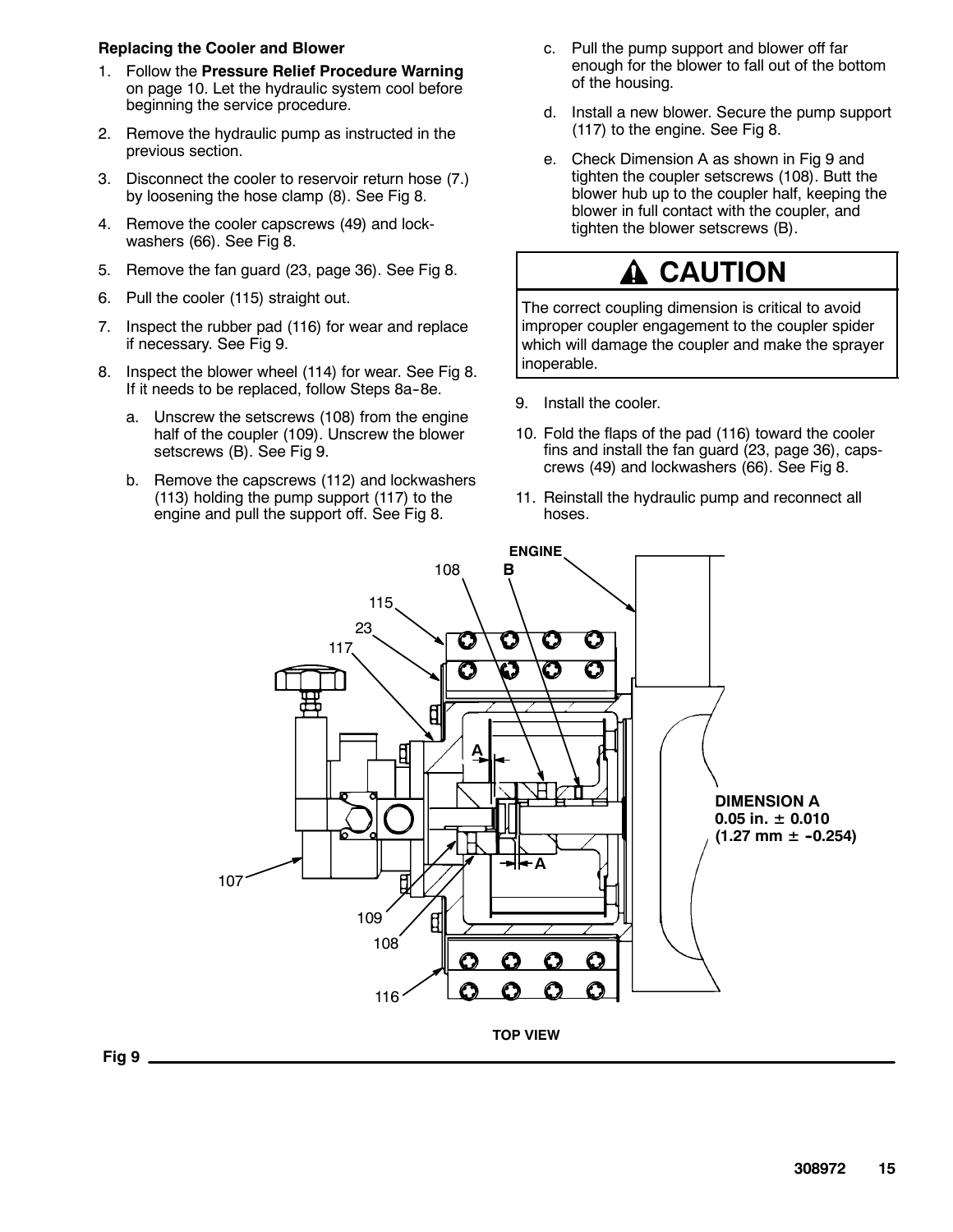## **Displacement Pump Service**

#### **210208 Displacement Pump**

#### **Disconnect the Displacement Pump**

- 1. Flush the pump if possible. Stop the pump on the down stroke.
- 2. Follow the **Pressure Relief Procedure Warning** on page 10.
- 3. Reference Roof Rig Parts Drawings, page 30.
- 4. Remove the suction tube and fluid hose from the displacement pump.
- 5. Unscrew the three tie rod locknuts (48). See appropriate sprayer parts drawing.
- 6. Unscrew the shouldered nut (35). Pull the displacement pump (46) off the tie rods (47).
- 7. Screw the jam nut (90) up onto the connecting rod (91).
- 8. Remove the lower cotter pin (89) and unscrew the connecting rod (91) from the connecting rod coupling (36, page 30).

9. Refer to separate pump manual for displacement pump repair instructions.

#### **Reconnecting the Displacement Pump**

- 1. Screw the connecting rod (91) into the connecting rod coupling (36, page 30) and replace the lower cotter pin (89). Screw the jam nut (90) all the way down. See appropriate sprayer parts drawing.
- 2. Mount the displacement pump (46) onto the tie rods (47).
- 3. Screw the shouldered nut (35) onto the hydraulic motor (29). Screw the tie rod locknuts (48) onto the tie rods  $(47)$  and torque to 35-50 ft-lb  $(47-68)$ N.m).
- 4. Reattach the hoses to the displacement pump.
- 5. If the grounding wire was disconnected before service, be sure to reconnect it before operating the sprayer.
- 6. Start the pump and operate it slowly to check the tie rods for binding. Adjust the tie rod locknuts, if necessary to eliminate binding.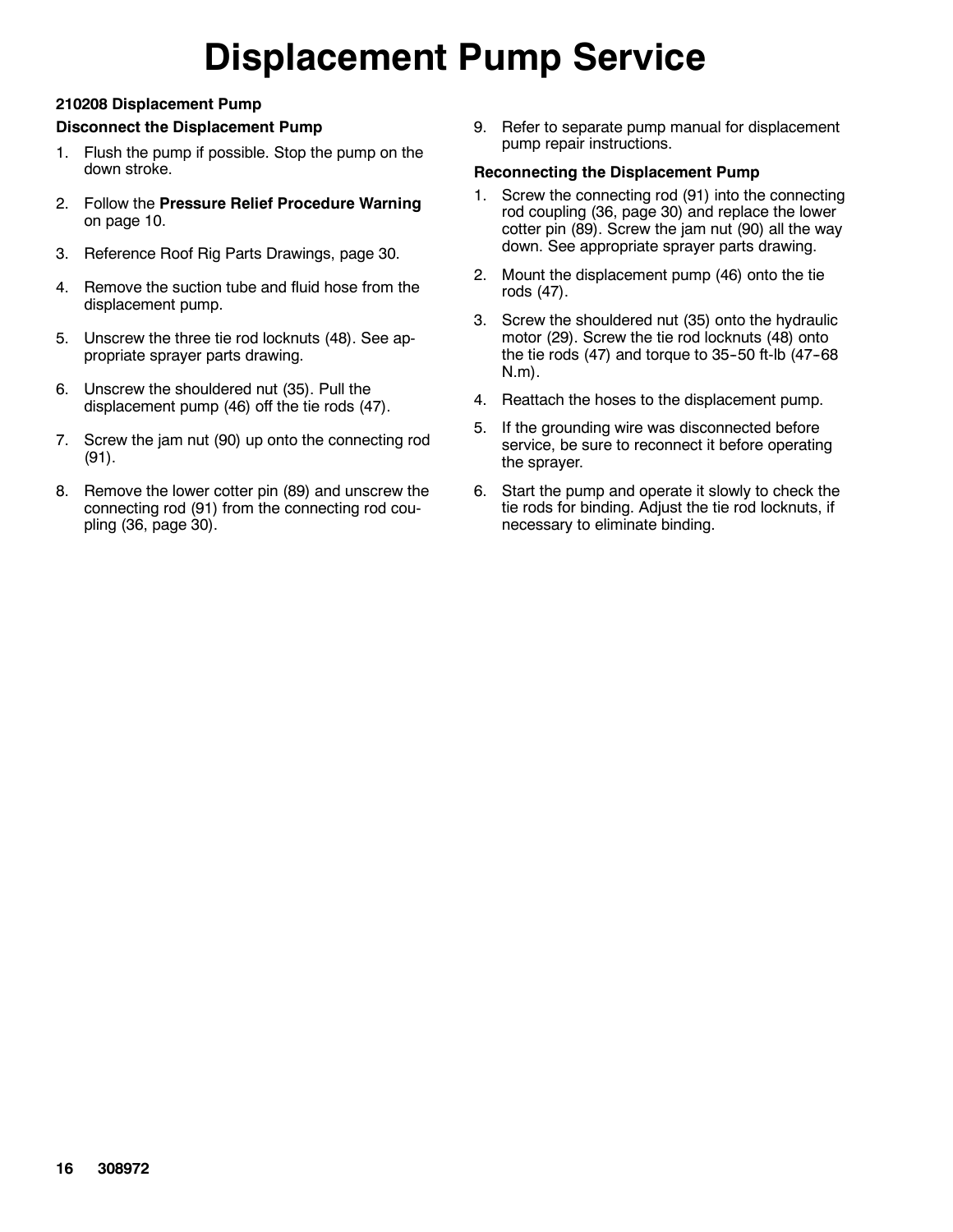## **Displacement Pump Service**

#### **237510 and 222801 Displacement Pumps**

#### **Disconnecting the Displacement Pump**

1. Flush the pump, if possible. Stop the pump at the bottom of its stroke.

### **WARNING**

To reduce the risk of serious injury whenever you are instructed to relieve pressure, always follow the **Pressure Relief Procedure** on page 10.

#### 2. **Relieve the pressure.**

- 3. Reference Roof Rig Parts Drawings, pages 18 through 27.
- 4. Disconnect the air or hydraulic hose and the fluid hose. Plug all hydraulic hoses immediately, to prevent contamination of the hydraulic system.
- 5. Disconnect the displacement pump (46) from the motor (29) as follows. Note the relative position of the pump fluid outlet (81) to the hydraulic inlet (76) of the motor. If the motor does not require servicing, leave it attached to its mounting.

### **A CAUTION**

Use *at least* two people when lifting, moving, or disconnecting the pump. This pump is too heavy for one person. Support the displacement pump while it is being disconnected, to prevent it from falling and causing injury or property damage.

If the pump is mounted on a cart, slowly tip the cart backward until the handle rests on the ground, then disconnect the displacement pump.

- 6. Using an adjustable wrench (or hammer and punch), unscrew the coupling nut (170) from the motor shaft ( Ref. 29). Take care not to lose or drop the coupling collars (80).
- 7. Hold the tie rod flats with a wrench to keep the rods from turning. Unscrew the nuts (48) from the tie rods (47). Carefully remove the displacement pump (46) from the motor (29).
- 8. Refer to separate manual listed in parts list for displacement pump service. To service the hydraulic motor, refer to the separate motor manual, supplied.

#### **Reconnecting the Displacement Pump**

- 1. Make sure coupling nut (170) and coupling collars (80) are in place on displacement rod (Ref. 29).
- 2. Use at least two people to hold the displacement pump while another reconnects it to the motor (see the preceding **CAUTION**). Orient the pump fluid outlet (81) to the hydraulic inlet (76) as was noted in step 5 under **Disconnecting the Displacement Pump.** Position the displacement pump (46) on the tie rods (47).
- 3. Screw the nuts (48) onto the tie rods (47) and torque to  $81 - 89$  N.m (60-66 ft-lb).
- 4. Screw coupling nut onto motor shaft (Ref. 29), loosely. Hold the motor shaft flats with a wrench to keep it from turning. Use an adjustable wrench to tighten the coupling nut. Torque to 196-210 N.m  $(145-155$  ft-lb).
- 5. Reconnect all hoses. Reconnect the ground wire if it was disconnected. Fill the packing nut (2) 1/3 full of Graco Throat Seal Liquid or compatible solvent.
- 6. Turn on the hydraulic power supply. Open the hydraulic return line valve *first*, then the supply line valve. Run the pump slowly to ensure proper operation.

### **WARNING**

To reduce the risk of serious injury whenever you are instructed to relieve pressure, always follow the **Pressure Relief Procedure** on page 10.

7. Before returning the pump to production, **relieve the pressure** and re--torque the packing nut (2) to 136-149 N.m (100-110 ft-lb).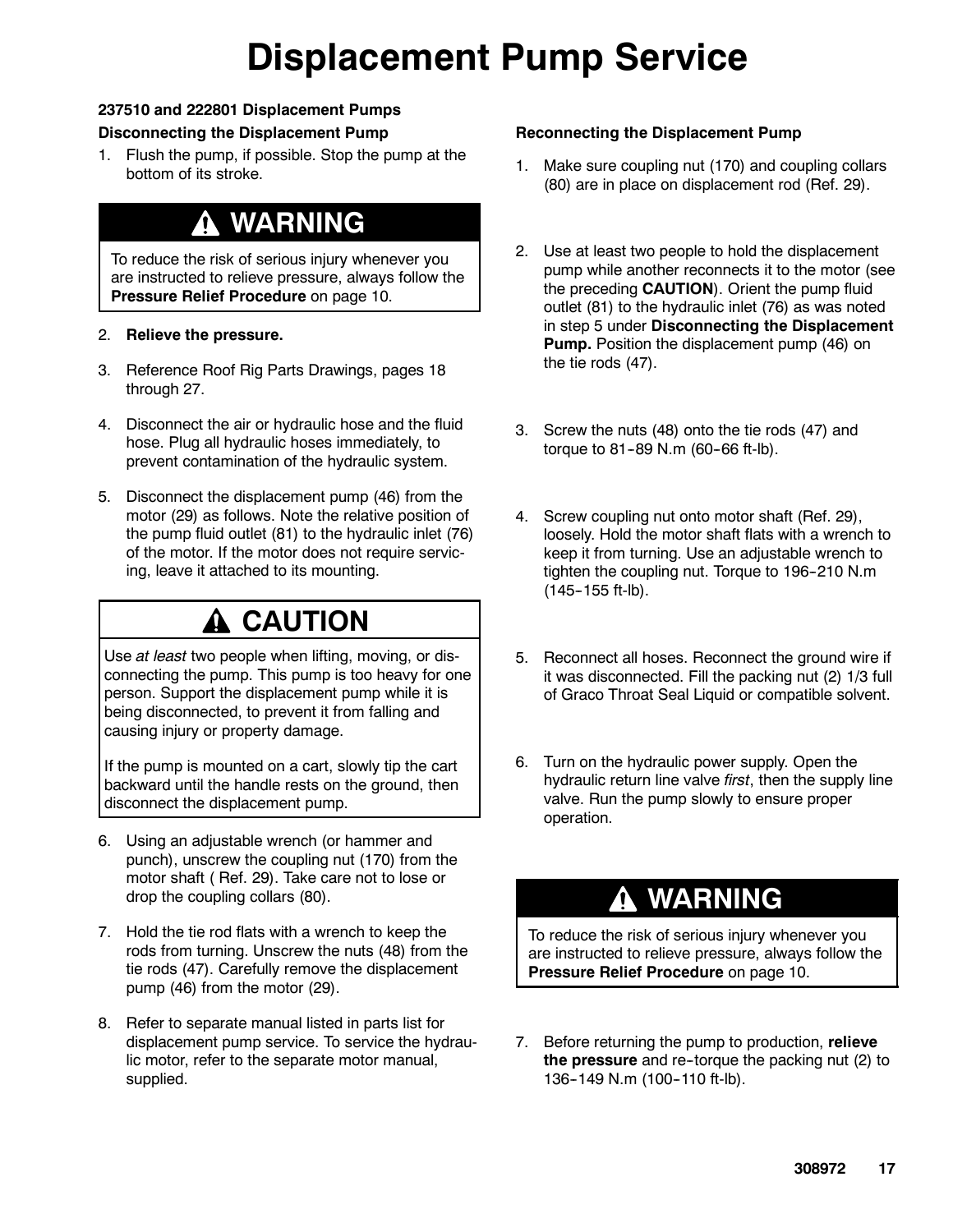### **GH5030 Parts Drawing**



9086B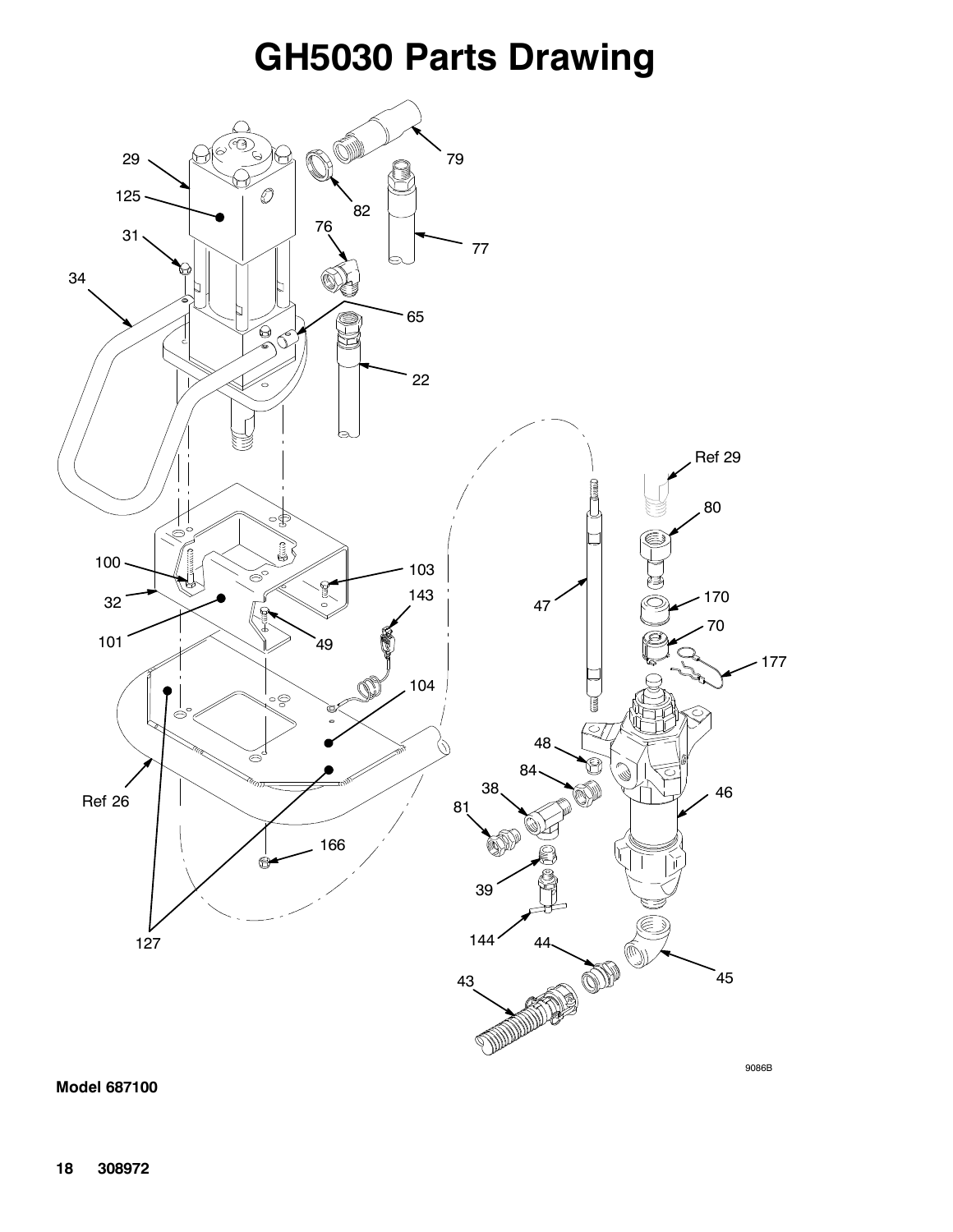## **GH5030 Parts List**

| <b>REF</b><br>NO. | <b>PART NO.</b>  | <b>DESCRIPTION</b>                                             | <b>QTY</b>     | <b>REF</b><br>NO. | PART NO.         | QTY<br><b>DESCRIPTION</b>                                                     |                         |
|-------------------|------------------|----------------------------------------------------------------|----------------|-------------------|------------------|-------------------------------------------------------------------------------|-------------------------|
| 1                 | 107074           | BREATHER, fill cap                                             | 1              | 61                | 216141           | SUPPORT, engine                                                               | 1                       |
| 2                 | 106114           | STRAINER, inlet                                                | 1              | 62                | 100468           | CAPSCREW, hex hd, 3/8 x 1.5 in.                                               | 4                       |
| 3                 | 107053           | ELBOW, pipe, 90°, 1/2 x 3/8 npt                                | 1              | 63                | 104766           | MOUNT, motor                                                                  | $\overline{4}$          |
| 4                 | 107128           | TEE, service                                                   | 1              | 64                | 100023           | WASHER, 3/8 in.                                                               | 18                      |
| 5                 | 107050           | INSERT, hose, 1/2 npt(f)                                       | 3              | 65                | 177765           | PLUG, handle                                                                  | $\overline{c}$          |
| 7                 | 178859           | HOSE, rubber, 5 in. (125 mm)                                   | 1              | 67                | 100678           | CAPSCREW, hex hd, 5/16 X 1.75 in.                                             | 4                       |
| 8                 | 102473           | CLAMP, hose                                                    | 6              | 68                | 803444           | DAMPENER, pulsation                                                           | 1                       |
| 9                 | 210658           | VALVE, ball 3/8 npt(m)                                         | $\mathbf{1}$   | 70                | 244819           | COUPLING, assy                                                                | 2                       |
| 10                | 165472           | ELBOW, pipe, 90°, 3/8 npt(f)                                   | 1              | 71                | 218125           | <b>RESERVOIR KIT</b>                                                          | 1                       |
| 11                | 106039           | <b>WHEEL</b>                                                   | $\overline{2}$ | 72                | 185951▲          | LABEL, DANGER                                                                 | 1                       |
| 12                | 106123           | CAPSCREW, hex hd, 1/2 x 4 in.                                  | 4              | 73                | 184471           | <b>COUPLER</b>                                                                | $\mathbf{1}$            |
| 13                | 100018           | LOCKWASHER, spring, 1/2 in.                                    | 4              | 74                | 100188           | NUT, heavy hex, 5/16-18 unc-2a                                                | 11                      |
| 14                | 100321           | NUT, hex, 1/2 in. thread                                       | 4              | 75                | 177807           | LABEL, identification                                                         | $\mathbf{1}$            |
| 15                | 188344           | NIPPLE, pipe, reducing, 3/8 x 1/2 npt                          | 1              | 76                | 106053           | ELBOW, 90°, 1-1/16 in. thread                                                 | 1                       |
| 16                | 103475           | TEE, pipe, $1/2$ npt(f)                                        | 1<br>1         | 77<br>78          | 513574           | HOSE, coupled 1 in. X 20 in.                                                  | 1                       |
| 17                | 158491           | NIPPLE, short, 1/2 npt                                         | 1              | 79                | 107127<br>620188 | ADAPTER, male, 1-5/16 in. x 3/4 in.                                           | 1                       |
| 18                | 107052<br>115753 | FITTING, tube, flared<br>BATTERY, 12 volt, "L" style terminals | 1              | 80                | 197341           | ADAPTER, 1 in. (m) $x3/4 \times 1/2 \times 3/8$ (f)<br><b>COLLAR</b> coupling | 1<br>2                  |
| 19                | 107069           |                                                                | 1              | 81                | 157785           | UNION 3/4 in. (M)-(F) Straight                                                | 1                       |
| 20<br>21          | 101354           | CLAMP, battery<br>PIN, straight, spring                        | $\overline{2}$ | 82                | 105430           | NUT, seal, 1 in. npt                                                          | 1                       |
| 22                | 513575           | HOSE, coupled 3/4 in. X 30 in.                                 | 1              | 83                | 15C712           | SHIELD, heat                                                                  |                         |
| 23                | 178751           | GUARD, fan                                                     | 1              | 84                | 158586           | BUSHING, 3/4 in. X 1 in. npt                                                  |                         |
| 24                | 179714           | <b>SPACER</b>                                                  | 1              | 85                | 178795           | HOSE, cooler, 0.625 in., 10.5 in. lg                                          |                         |
| 25                | 100213           | NIPPLE, pipe, 3/8 npt x 3 in.                                  | 1              | 86                | 158555           | <b>NIPPLE</b>                                                                 | 1                       |
| 26                | 217469           | FRAME, pump                                                    | 1              | 87                | 177808           | LABEL, identification                                                         | 1                       |
| 27                | 101578           | CAPSCREW, hex head, 8-32 x 0.38 in.                            | 4              | 88                | 178935           | LABEL, caution                                                                | 1                       |
| 28                | 100214           | LOCKWASHER, spring, 5/16 in.                                   | 19             | 89                | 100103           | PIN, cotter, 0.125 in. dia, 1.5 in. long                                      | 2                       |
| 29                | 217022           | MOTOR, hydraulic, Manual 307158                                | 1              | 90                | 101936           | NUT, hex jam, 3/4 in. - 10                                                    | 1                       |
| 30                | 177755           | LABEL, identification                                          | 1              | 91                | 168212           | ROD, connecting                                                               | 1                       |
| 31                | 110838           | NUT, lock, 5/16-18                                             | 6              | 92                | 158674           | PACKING, o-ring, buna-n                                                       | 1                       |
| 32                | 625057           | Bracket, hydraulic motor                                       | 2              | 93                | 107125           | ELBOW, 90° street, 3/4 npt(m)                                                 | 1                       |
| 33                | 158586           | REDUCER, 1 in.                                                 | 2              | 94                | 105429           | NUT, seal, 3/4 npt                                                            | 1                       |
| 34                | 177652           | <b>HANDLE</b>                                                  | 1              | 95                | 178750           | FITTING, return, 1 in. npt(m) x 3/4 npt(f)                                    | 1                       |
| 35                | 168210           | NUT, shouldered                                                | 1              | 96                | 178794           | FILTER, fluid                                                                 | 1                       |
| 36                | 168211           | COUPLING, connecting rod                                       | 1              | 97                | 500054           | BUSHING, hex hd                                                               | 1                       |
| 37                | 500566           | TEE                                                            | 2              | 98                | 107067           | O-RING, buna-n                                                                | 1                       |
| 38                | 111337           | TEE, 1 in. npt(f)                                              | 1              | 99                | 100086           | <b>WASHER</b>                                                                 | 3                       |
| 39                | 100505           | <b>BUSHING, pipe</b>                                           | 1              | 100               | 106212           | SCREW, cap                                                                    | $\mathbf 2$             |
| 40                | 107129           | BOLT, carriage, 5/16 in. x 1 in.                               | 1              | 101               | 196666           | LABEL, ID                                                                     | 1                       |
| 41                | 107073           | CABLE, battery, positive, 26 in., 6 awg                        | 1              | 102               | 112179           | SCREW, mach                                                                   | 3                       |
| 43                | 513631           | KIT, suction, GH roofing rig                                   | 1              | 103               | 112798           | SCREW, mach, hex washer hd, 8 x 3/8 in. 1                                     |                         |
| 44                | 513549           | ADAPTER, male quick disconnect                                 | 1              | 104               |                  | LABEL, identification                                                         |                         |
| 45                | 116976           | ELBOW, street, pipe, 90°                                       | 1              | 105               | 219099           | KNOB, pump                                                                    | 1                       |
| 46                | 570183*          | PUMP, displacement;                                            |                | 106               | 100187           | NUT, hex, 5/16 in.                                                            | 1                       |
|                   |                  | L220C1 220cc 900 std                                           | 1              | 107               | 178872           | PUMP, vane, hydraulic                                                         | 1                       |
| 47                | 198592           | ROD, Tie, 14.59 in. shoulder to shoulder 3                     |                | 108               | 100421           | SETSCREW, 5/16 in. X 3/8 in.                                                  | 2                       |
| 48                | 101712           | NUT, lock, type "E" 5/8 in. - 11                               | 3              | 109               | 106063           | <b>COUPLER</b>                                                                | 2                       |
| 49                | 100101           | Screw, Hex HD 3/8-16 X 1 in.                                   | 5              | 110               | 605358           | KEY, 1/4 in.                                                                  | 1                       |
| 50                | 104444           | O-RING, fluoroelastomer                                        | 1              | 111               | 113287           | ENGINE, 18 HP, OHC                                                            | 1                       |
| 51                | 104126           | PLUG, box, 3/4 in.                                             | 1              | 112               | 107143           | CAPSCREW, sch, 7/16 x 1.25 in.                                                | 4                       |
| 52                | 107049           | INSERT, hose, 3/4 npt(f)                                       | 1              | 113               | 100052           | LOCKWASHER, spring, 7/16 in.                                                  | 4                       |
| 53                | 178791           | HOSE, suction, 1 in. ID, 3' (9.9 m)                            | 1              | 114               | 178792           | <b>BLOWER</b>                                                                 | 1                       |
| 54                | 101818           | CLAMP, hose, 13/16 in. to 1-1/2 in. OD                         | 2              | 115               | 178788           | <b>COOLER</b>                                                                 | 1                       |
| 55                | 178773           | LEG, frame                                                     | 1              | 116               | 178861           | <b>PAD</b>                                                                    | $\overline{\mathbf{c}}$ |
| 56                | 177641           | WASHER, flat                                                   | 2              | 117               | 178786           | SUPPORT, pump                                                                 | 1.                      |
| 57                | 177570<br>113951 | <b>AXLE</b><br>CABLE, battery, negative, 8 in., 6 awg          | 1<br>1         | 118               | 802277           | CAPSCREW, hex hd, 5/16 x 1.5                                                  | 4<br>3                  |
| 58<br>59          | 107068           | HOOK, bolt, 1/4 in. thread                                     | 1              | 119<br>120        | 100016<br>100011 | LOCKWASHER, spring, 1/4 in.<br>WING NUT, 1/2 in.                              | 2                       |
| 60                | 15C713           | PLATE, engine                                                  | 1              |                   |                  |                                                                               |                         |
|                   |                  |                                                                |                |                   |                  |                                                                               |                         |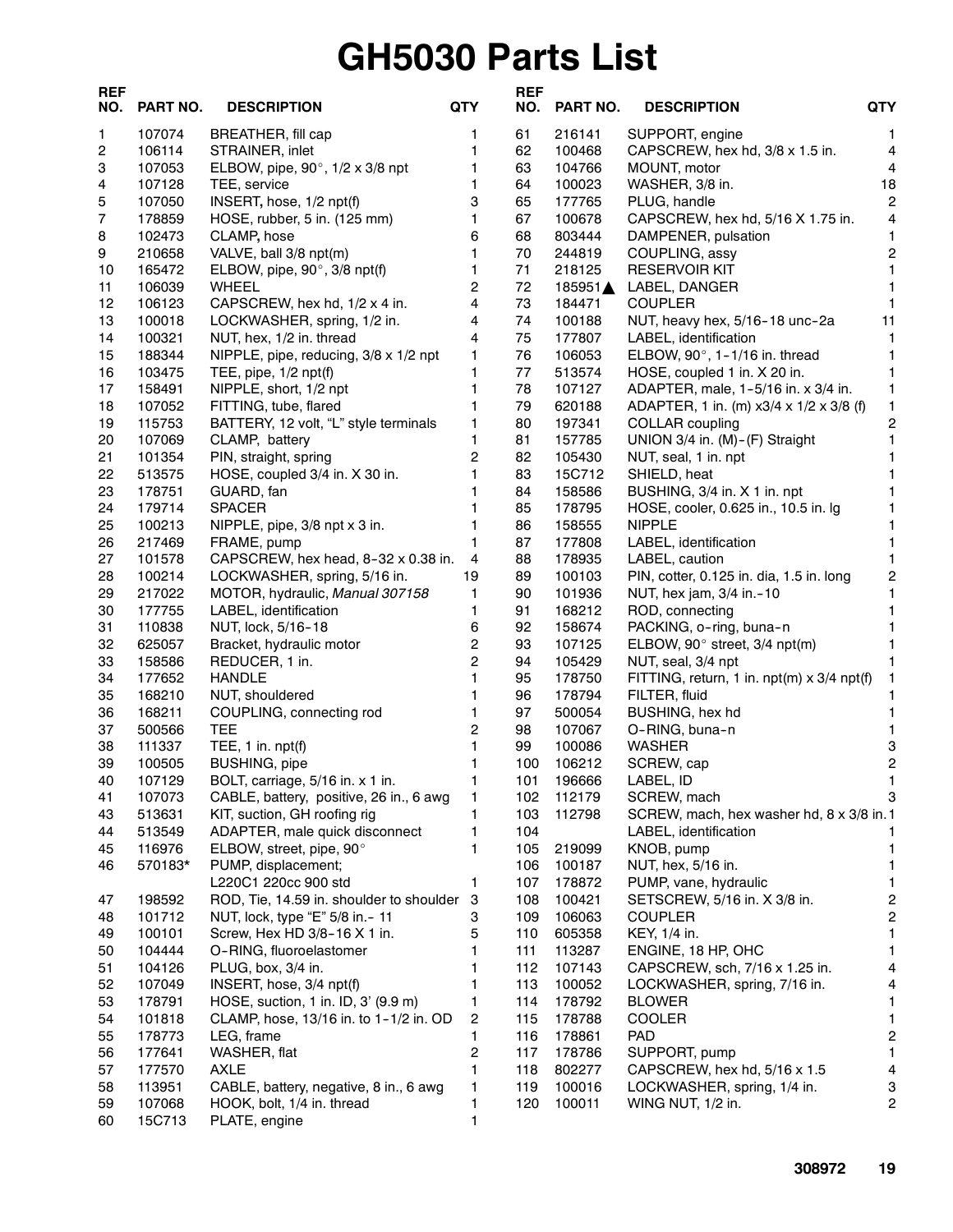## **GH5030 Parts List (cont.)**

| <b>REF</b> |                 |                                              |            | <b>REF</b> |                         |                                                        |            |
|------------|-----------------|----------------------------------------------|------------|------------|-------------------------|--------------------------------------------------------|------------|
| NO.        | <b>PART NO.</b> | <b>DESCRIPTION</b>                           | <b>QTY</b> | NO.        | PART NO.                | <b>DESCRIPTION</b>                                     | <b>QTY</b> |
| 121        | 107139          | BOLT, carriage, 1/4 x 1 in.                  |            | 170        | 197340                  | NUT, Coupling                                          |            |
| 122        | 100015          | NUT, hex, 1/4-10 unc                         |            | 171        | 113819                  | NUT, 1/4 in.                                           | 2          |
| 123        | 178787          | SHELF, battery                               |            | 172        | 100022                  | SCREW, cap, 1/4 in.                                    | 2          |
| 124        | 217286          | CHECK VALVE, 1 in. npt (fbe)                 |            | 173        | 100016                  | WASHER, lock                                           | 2          |
| 125        | 196845          | LABEL, ID, top                               |            | 176        | 070401                  | TUBING, electrical, 13 in.                             |            |
| 127        | 180233▲         | LABEL, warning                               | 2          | 177        | 244820                  | CLIP, hairpin, with lanyard                            |            |
| 130        | 156172          | <b>UNION</b>                                 |            | 181        | 191863                  | GUARD, hose                                            |            |
| 131        | 206994          | TSL, 8 oz. not shown                         |            | 180        | 195516                  | <b>SPACER</b>                                          |            |
| 132        | 185016          | LABEL, Caution                               |            | 182        | 113372                  | COUPLING, fuel line                                    |            |
| 137        | 100004          | CAPSCREW, hex hd, 3/8-16 in. x 1.25 in. 2    |            | 183        | 192228                  | BRACKET, gas line                                      |            |
| 138        | 107032          | ELBOW, 90 $^{\circ}$ street, 3/8 npt (m x f) |            | 184        | 801971                  | CLAMP, hose                                            | 2          |
| 139        | 184470          | <b>COUPLER</b>                               |            | 185        | 801959                  | PROTECTOR, terminal, black                             |            |
| 140        | 109213          | O-RING                                       |            | 186        | 801958                  | PROTECTOR, terminal, red                               |            |
| 141        | 183574          | HOSE, rubber tube, 4.5 in.                   |            | 187        | 118423                  | COVER, debris                                          |            |
| 142        | 183575          | NIPPLE, barbed hose, 3/8-18 npt(f)           |            | 188        | 238681                  | FUEL TANK ASSEMBLY, 6 gallon                           |            |
| 143        | 237686          | <b>GROUND WIRE &amp; CLAMP</b>               |            | 189        | 189285▲                 | LABEL, DANGER                                          |            |
| 144        | 245143          | VALVE, pressure, bleed                       |            | 190        | 290386▲                 | LABEL, WARNING                                         |            |
| 145        | 110755          | WASHER, flat                                 | 2          |            |                         |                                                        |            |
| 150        | 159841          | <b>ADAPTER</b>                               |            |            |                         | DANGER and WARNING labels are available at no charge.  |            |
| 166        | 101566          | NUT, Nylock 3/8-16                           |            |            |                         |                                                        |            |
| 167        | 110838          | LOCKNUT, 5/16 in.                            | 4          |            |                         | * Packing Repair Kit 244852 includes throat and piston |            |
| 168        | 191958          | <b>BRACKET, switch</b>                       |            |            |                         | packings. Refer to Manual 311762. Reference pump       |            |
| 169        | 191959          | GUARD, muffler                               |            |            | L220C1 (220cc 900 std). |                                                        |            |
|            |                 |                                              |            |            |                         |                                                        |            |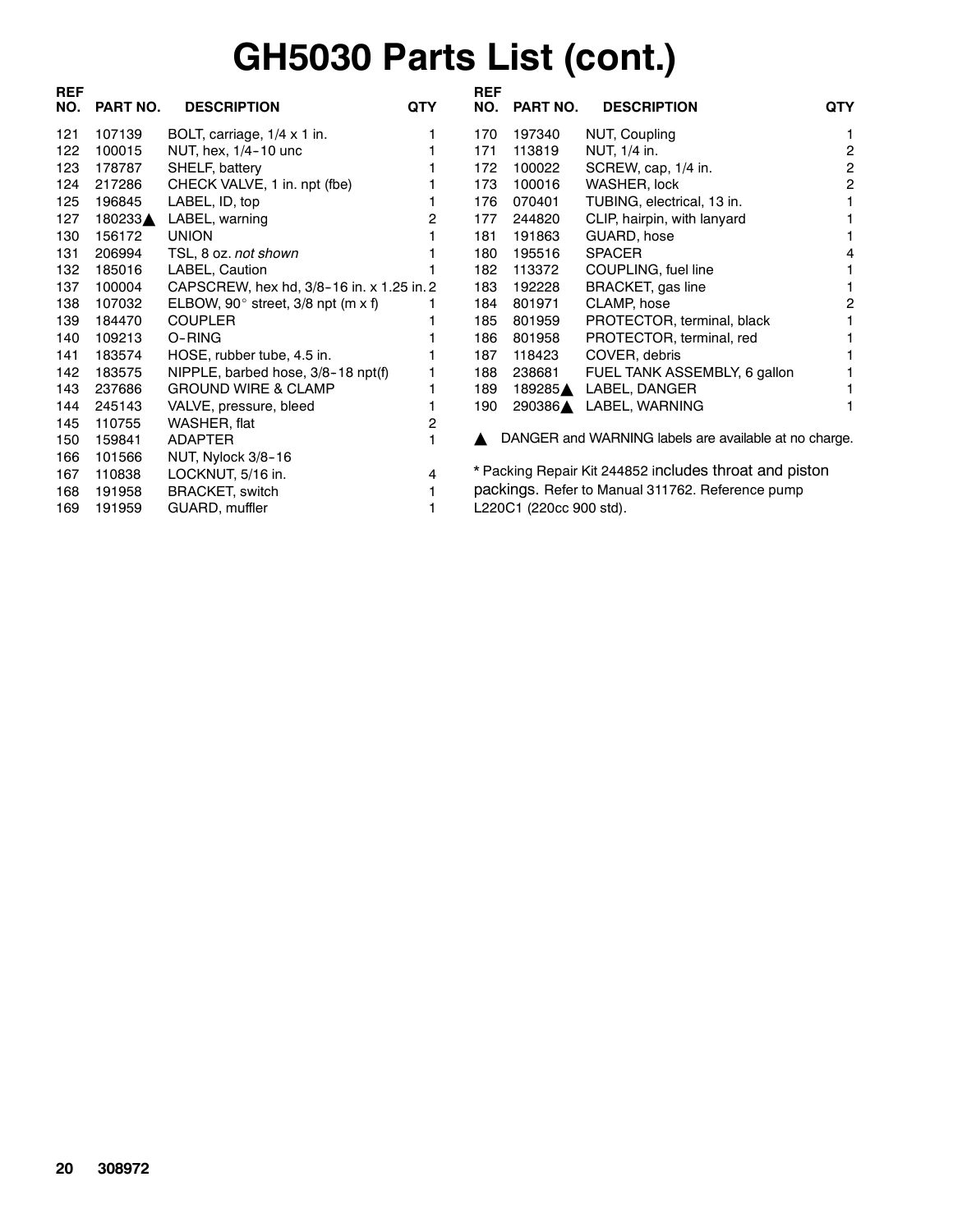### **GH3640 Parts Drawing**

**Model 687327**



9086C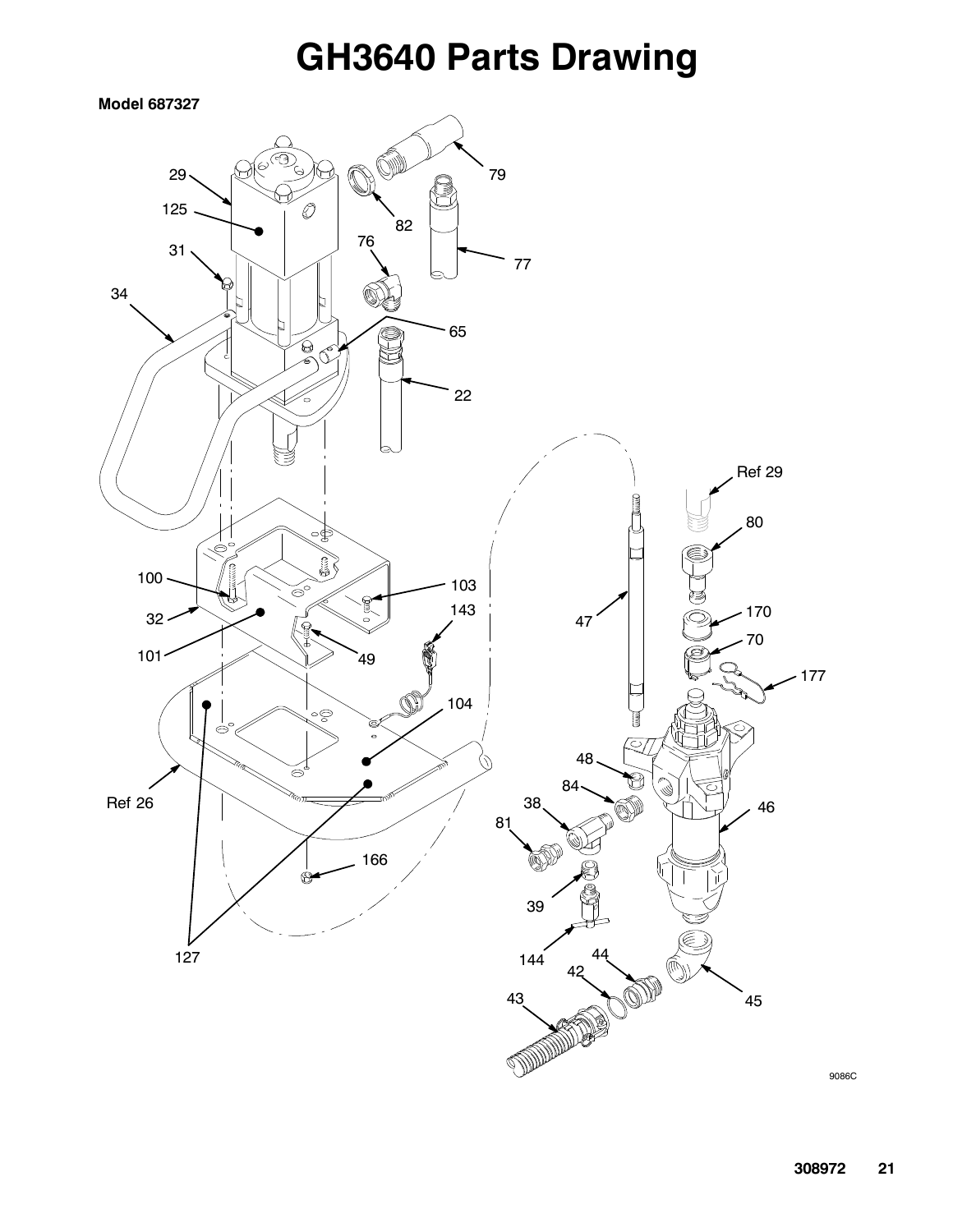### **GH3640 Parts List**

| <b>REF</b><br>NO. | <b>PART NO.</b> | <b>DESCRIPTION</b>                         | <b>QTY</b>     | <b>REF</b><br>NO. | PART NO. | <b>QTY</b><br><b>DESCRIPTION</b>           |                         |
|-------------------|-----------------|--------------------------------------------|----------------|-------------------|----------|--------------------------------------------|-------------------------|
| 1                 | 107074          | BREATHER, fill cap                         | 1              | 60                | 15C713   | PLATE, engine                              | 1.                      |
| 2                 | 106114          | STRAINER, inlet                            | 1              | 61                | 216141   | SUPPORT, engine                            | $\mathbf{1}$            |
| 3                 | 107053          | ELBOW, pipe, 90 $^{\circ}$ , 1/2 x 3/8 npt |                | 62                | 100468   | CAPSCREW, hex hd, 3/8 x 1.5 in.            | $\overline{\mathbf{4}}$ |
| 4                 | 107128          | TEE, service                               | 1              | 63                | 104766   | MOUNT, motor                               | 4                       |
| 5                 | 107050          | INSERT, hose, 1/2 npt(f)                   | 3              | 64                | 100023   | WASHER, 3/8 in.                            | 18                      |
| 7                 | 178859          | HOSE, rubber, 5 in. (125 mm)               | 1              | 65                | 177765   | PLUG, handle                               | $\overline{\mathbf{c}}$ |
| 8                 | 102473          | CLAMP, hose                                | 6              | 67                | 100678   | CAPSCREW, hex hd, 5/16 X 1.75 in.          | 4                       |
| 9                 | 210658          | VALVE, ball 3/8 npt(m)                     | 1              | 68                | 803444   | DAMPENER, pulsation                        | 1                       |
| 10                | 165472          | ELBOW, pipe, $90^\circ$ , $3/8$ npt(f)     | 1              | 70                | 244819   | COUPLING, assy                             | $\overline{\mathbf{c}}$ |
| 11                | 106039          | WHEEL                                      | $\overline{2}$ | 71                | 218125   | <b>RESERVOIR KIT</b>                       | 1                       |
| 12                | 106123          | CAPSCREW, hex hd, 1/2 x 4 in.              | 4              | 72                | 185951▲  | LABEL, DANGER                              | 1                       |
| 13                | 100018          | LOCKWASHER, spring, 1/2 in.                | 4              | 73                | 184471   | <b>COUPLER</b>                             | 1                       |
| 14                | 100321          | NUT, hex, 1/2 in. thread                   | 4              | 74                | 100188   | NUT, heavy hex, 5/16-18 unc-2a             | 11                      |
| 15                | 188344          | NIPPLE, pipe, reducing, 3/8 x 1/2 npt      | $\mathbf{1}$   | 75                | 177807   | LABEL, identification                      | 1                       |
| 16                | 103475          | TEE, pipe, 1/2 npt(f)                      | 1              | 76                | 106053   | ELBOW, 90°, 1-1/16 in. thread              | 1                       |
| 17                | 158491          | NIPPLE, short, 1/2 npt                     | 1              | 77                | 513574   | HOSE, coupled 1 in. X 20 in.               | 1                       |
| 18                | 107052          | FITTING, tube, flared                      | 1              | 78                | 107127   | ADAPTER, male, 1-5/16 in. x 3/4 in.        | 1                       |
| 19                | 115753          | BATTERY, 12 volt, "L" style terminals      | 1              | 79                | 620188   | ADAPTER, 1 in. (m) x3/4 x 1/2 x 3/8 (f)    | 1                       |
| 20                | 107069          | CLAMP, battery                             | 1              | 80                | 197341   | <b>COLLAR</b> coupling                     | $\overline{\mathbf{c}}$ |
| 21                | 101354          | PIN, straight, spring                      | 2              | 81                | 157785   | UNION 3/4 in. (M)-(F) Straight             | 1                       |
| 22                | 513575          | HOSE, coupled 3/4 in. X 30 in.             | 1              | 82                | 105430   | NUT, seal, 1 in. npt                       | 1                       |
| 23                | 178751          | GUARD, fan                                 |                | 83                | 15C712   | SHIELD, heat                               | 1                       |
| 24                | 179714          | <b>SPACER</b>                              |                | 84                | 158586   | BUSHING, 3/4 in. X 1 in. npt               |                         |
| 25                | 100213          | NIPPLE, pipe, 3/8 npt x 3 in.              | 1              | 85                | 178795   | HOSE, cooler, 0.625 in., 10.5 in. lg       | 1                       |
| 26                | 217469          | FRAME, pump                                | 1              | 86                | 158555   | <b>NIPPLE</b>                              | 1                       |
| 27                | 101578          | CAPSCREW, hex head, 8-32 x 0.38 in.        | 4              | 87                | 177808   | LABEL, identification                      | 1                       |
| 28                | 100214          | LOCKWASHER, spring, 5/16 in.               | 19             | 88                | 178935   | LABEL, caution                             | 1                       |
| 29                | 217022          | MOTOR, hydraulic, Manual 307158            | 1              | 89                | 100103   | PIN, cotter, 0.125 in. dia, 1.5 in. long   | $\overline{\mathbf{c}}$ |
| 30                | 177755          | LABEL, identification                      | 1              | 90                | 101936   | NUT, hex jam, 3/4 in.-10                   | 1                       |
| 31                | 110838          | NUT, lock, 5/16-18                         | 6              | 91                | 168212   | ROD, connecting                            | 1                       |
| 32                | 625057          | Bracket, hydraulic motor                   | 2              | 92                | 158674   | PACKING, o-ring, buna-n                    | 1                       |
| 33                | 158586          | REDUCER, 1 in.                             | $\overline{2}$ | 93                | 107125   | ELBOW, 90° street, 3/4 npt(m)              | 1                       |
| 34                | 177652          | <b>HANDLE</b>                              | 1              | 94                | 105429   | NUT, seal, 3/4 npt                         | 1.                      |
| 35                | 168210          | NUT, shouldered                            | 1              | 95                | 178750   | FITTING, return, 1 in. npt(m) x 3/4 npt(f) | 1                       |
| 36                | 168211          | COUPLING, connecting rod                   | 1              | 96                | 178794   | FILTER, fluid                              | 1                       |
| 37                | 500566          | <b>TEE</b>                                 | 2              | 97                | 500054   | BUSHING, hex hd                            | 1                       |
| 38                | 111337          | TEE, $1$ in. $npt(f)$                      |                | 98                | 107067   | O-RING, buna-n                             | 1                       |
| 39                | 100505          | <b>BUSHING, pipe</b>                       | 1              | 99                | 100086   | <b>WASHER</b>                              | 3                       |
| 40                | 107129          | BOLT, carriage, 5/16 in. x 1 in.           | 1              | 100               | 106212   | SCREW, cap                                 | $\overline{a}$          |
| 41                | 107073          | CABLE, battery, positive, 26 in., 6 awg    | 1              | 101               | 196665   | LABEL, ID                                  | 1                       |
| 42                | 111340          | GASKET, replacement                        | 1              | 102               | 112179   | SCREW, mach                                | 3                       |
| 43                | 513631          | KIT, suction, GH roofing rig               | 1              | 103               | 112798   | SCREW, mach, hex washer hd, 8 x 3/8 in. 1  |                         |
| 44                | 513549          | ADAPTER, male quick disconnect             | 1              | 104               |          | LABEL, identification                      | 1                       |
| 45                | 116976          | ELBOW, street, pipe, 90°                   | 1              | 105               | 219099   | KNOB, pump                                 | $\mathbf{1}$            |
| 46                | 687329*         | PUMP, displacement;                        |                | 106               | 100187   | NUT, hex, 5/16 in.                         | 1.                      |
|                   |                 | L290C1 290cc 1200 std                      | 1              | 107               | 178872   | PUMP, vane, hydraulic                      | 1                       |
| 47                | 198592          | ROD, Tie, 14.59 in. shoulder to shoulder   | 3              | 108               | 100421   | SETSCREW, 5/16 in. X 3/8 in.               | 2                       |
| 48                | 101712          | NUT, lock, type "E" 5/8 in.- 11            | 3              | 109               | 106063   | <b>COUPLER</b>                             | $\overline{c}$          |
| 49                | 100101          | Screw, Hex HD 3/8-16 X 1 in.               | 5              | 110               | 605358   | KEY, 1/4 in.                               | 1.                      |
| 50                | 104444          | O-RING, fluoroelastomer                    | 1              | 111               | 113287   | ENGINE, 18 HP, OHC                         | 1                       |
| 51                | 104126          | PLUG, box, 3/4 in.                         |                | 112               | 107143   | CAPSCREW, sch, 7/16 x 1.25 in.             | 4                       |
| 52                | 107049          | INSERT, hose, 3/4 npt(f)                   | 1              | 113               | 100052   | LOCKWASHER, spring, 7/16 in.               | 4                       |
| 53                | 178791          | HOSE, suction, 1 in. ID, 3' (9.9 m)        | 1              | 114               | 178792   | <b>BLOWER</b>                              | 1                       |
| 54                | 101818          | CLAMP, hose, 13/16 in. to 1-1/2 in. OD     | 2              | 115               | 178788   | <b>COOLER</b>                              | 1                       |
| 55                | 178773          | LEG, frame                                 | 1              | 116               | 178861   | <b>PAD</b>                                 | 2                       |
| 56                | 177641          | WASHER, flat                               | 2              | 117               | 178786   | SUPPORT, pump                              | 1                       |
| 57                | 177570          | <b>AXLE</b>                                | 1              | 118               | 802277   | CAPSCREW, hex hd, 5/16 x 1.5               | 4                       |
| 58                | 113951          | CABLE, battery, negative, 18 in., 6 awg    | 1              | 119               | 100016   | LOCKWASHER, spring, 1/4 in.                | 3                       |
| 59                | 107068          | HOOK, bolt, 1/4 in. thread                 | 1              |                   |          |                                            |                         |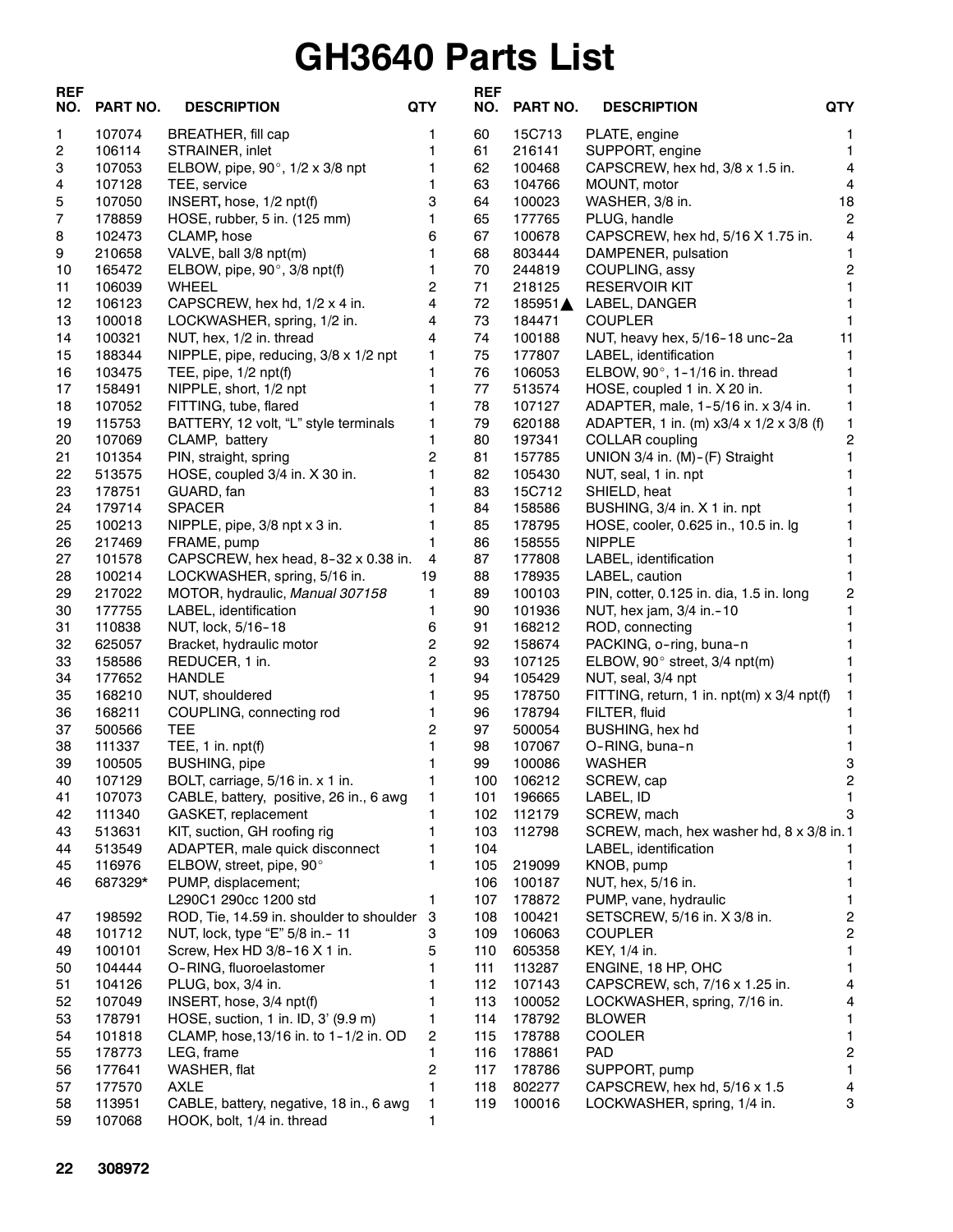# **GH3640 Parts List (cont.)**

| <b>REF</b> |                 |                                              |              | <b>REF</b> |                          |                                                         |                |
|------------|-----------------|----------------------------------------------|--------------|------------|--------------------------|---------------------------------------------------------|----------------|
| NO.        | <b>PART NO.</b> | <b>DESCRIPTION</b>                           | <b>QTY</b>   | NO.        | <b>PART NO.</b>          | <b>DESCRIPTION</b>                                      | QTY            |
| 120        | 100011          | WING NUT, 1/2 in.                            | $\mathbf{2}$ | 169        | 191959                   | GUARD, muffler                                          |                |
| 121        | 107139          | BOLT, carriage, 1/4 x 1 in.                  |              | 170        | 197340                   | NUT, Coupling                                           |                |
| 122        | 100015          | NUT, hex, 1/4-10 unc                         |              | 171        | 113819                   | NUT, 1/4 in.                                            | 2              |
| 123        | 178787          | SHELF, battery                               |              | 172        | 100022                   | SCREW, cap, 1/4 in.                                     | $\overline{c}$ |
| 124        | 217286          | CHECK VALVE, 1 in. npt (fbe)                 |              | 173        | 100016                   | <b>WASHER, lock</b>                                     | 2              |
| 125        | 196845          | LABEL, ID, top                               |              | 176        | 070401                   | TUBING, electrical, 13 in.                              |                |
| 127        | 180233▲         | LABEL, warning                               | 2            | 177        | 244820                   | CLIP, hairpin, with lanyard                             |                |
| 130        | 156172          | <b>UNION</b>                                 |              | 180        | 195516                   | <b>SPACER</b>                                           |                |
| 131        | 206994          | TSL, 8 oz. not shown                         |              | 181        | 191863                   | GUARD, hose                                             |                |
| 132        | 185016          | LABEL, Caution                               |              | 182        | 113372                   | COUPLING, fuel line                                     |                |
| 137        | 100004          | CAPSCREW, hex hd, 3/8-16 in. x 1.25 in. 2    |              | 183        | 192228                   | BRACKET, gas line                                       |                |
| 138        | 107032          | ELBOW, 90 $^{\circ}$ street, 3/8 npt (m x f) |              | 184        | 801971                   | CLAMP, hose                                             | 2              |
| 139        | 184470          | <b>COUPLER</b>                               |              | 185        | 801959                   | PROTECTOR, terminal, black                              |                |
| 140        | 109213          | O-RING                                       |              | 186        | 801958                   | PROTECTOR, terminal, red                                |                |
| 141        | 183574          | HOSE, rubber tube, 4.5 in.                   |              | 187        | 118423                   | COVER, debris                                           |                |
| 142        | 183575          | NIPPLE, barbed hose, 3/8-18 npt(f)           |              | 188        | 238681                   | FUEL TANK ASSEMBLY, 6 gallon                            |                |
| 143        | 237686          | <b>GROUND WIRE &amp; CLAMP</b>               |              | 189        | 189285▲                  | LABEL, DANGER                                           |                |
| 144        | 245143          | VALVE, pressure, bleed                       |              | 190        |                          | 290386▲ LABEL, WARNING                                  |                |
| 145        | 110755          | WASHER, flat                                 | 2            |            |                          | ▲ DANGER and WARNING labels are available at no charge. |                |
| 150        | 159841          | <b>ADAPTER</b>                               |              |            |                          |                                                         |                |
| 166        | 101566          | NUT, Nylock 3/8-16                           |              |            |                          | * Packing Repair Kit 244854 includes throat and piston  |                |
| 167        | 110838          | LOCKNUT, 5/16 in.                            | 4            |            |                          | packings. Refer to Manual 311762. Reference pump        |                |
| 168        | 191958          | BRACKET, switch                              | 1.           |            | L290C1 (290cc 1200 std). |                                                         |                |
|            |                 |                                              |              |            |                          |                                                         |                |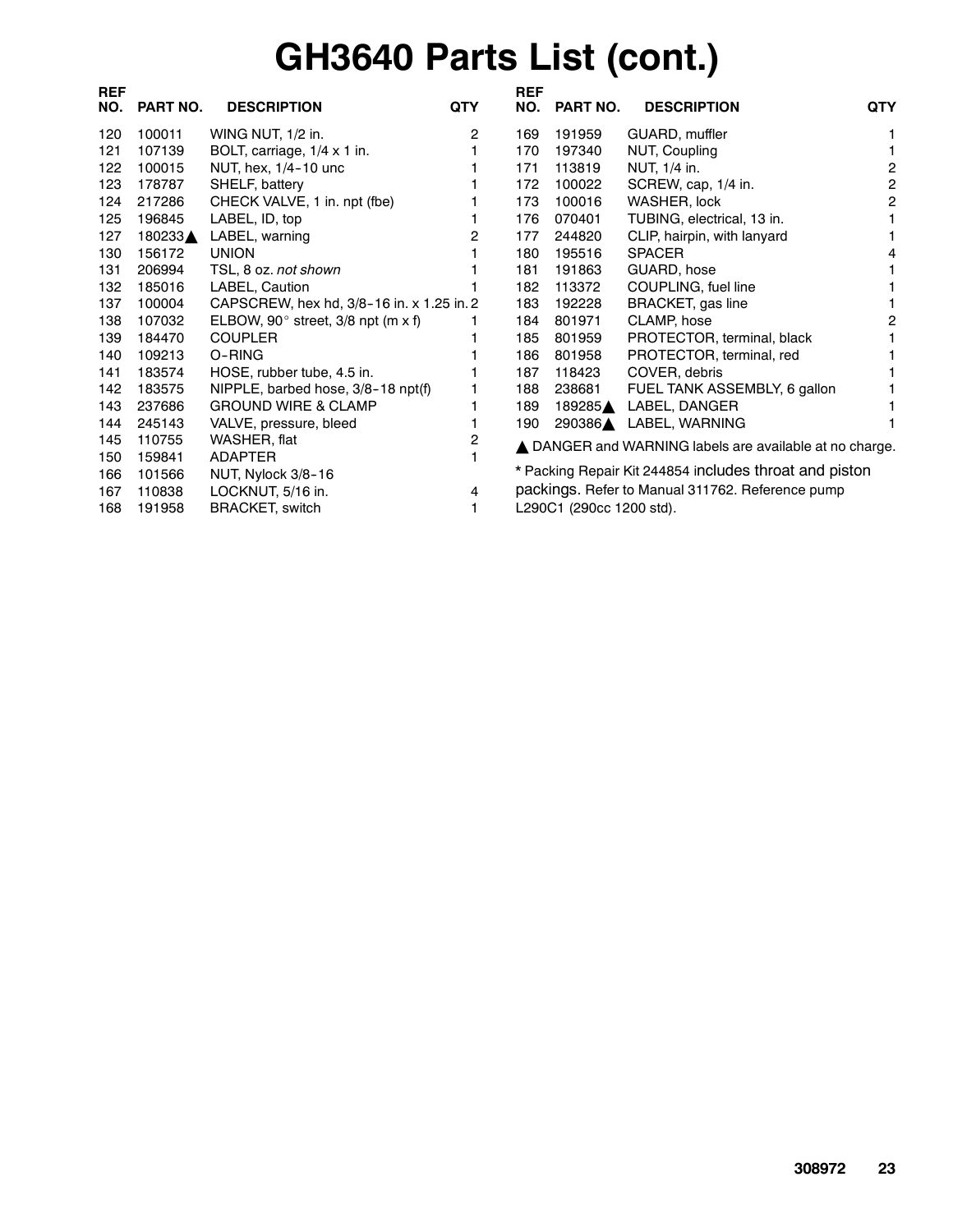### **GH2560 Parts Drawing**

**Model 965168**



**9087B**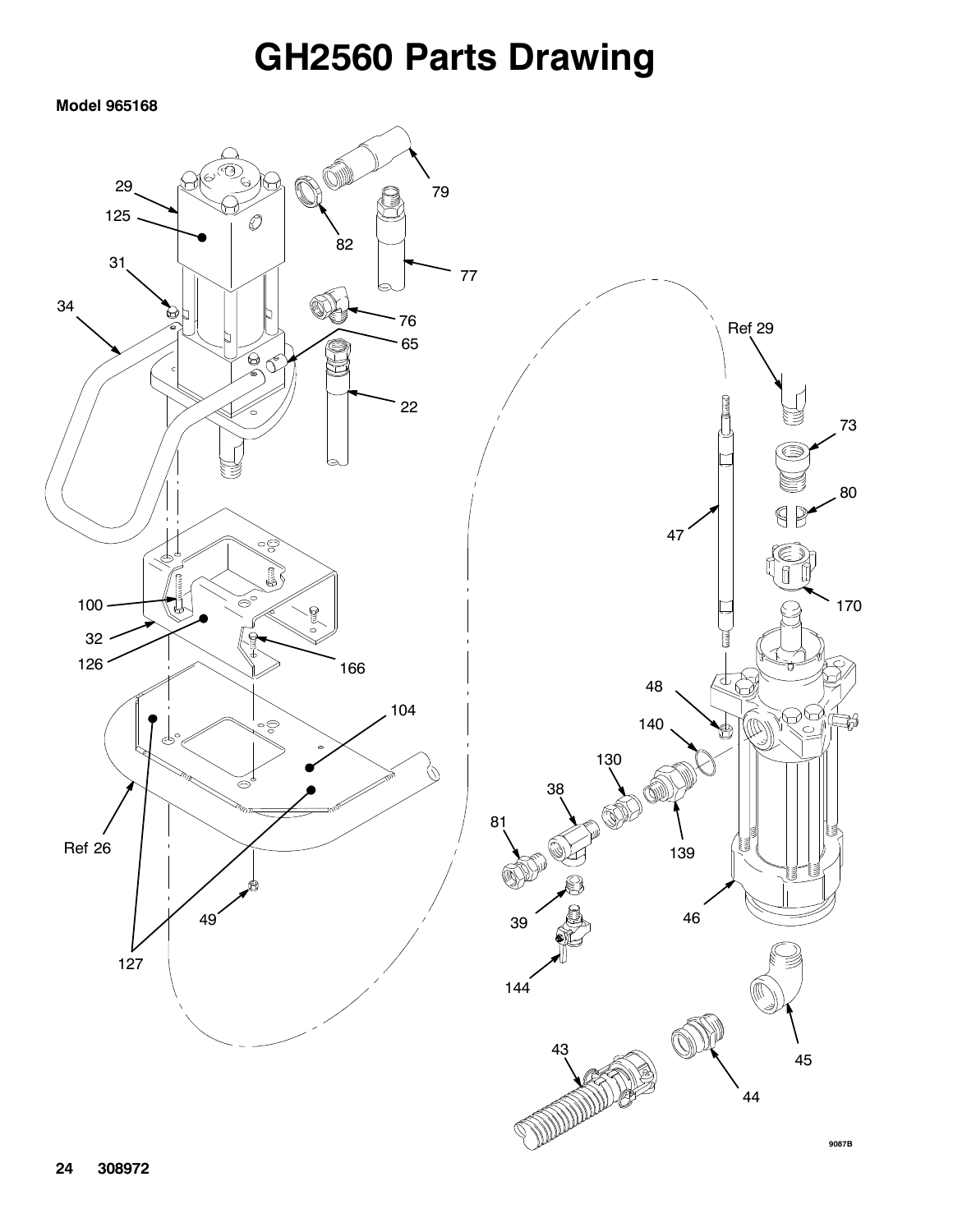## **GH2560 Parts List**

| <b>REF</b><br>NO. | PART NO.         | <b>DESCRIPTION</b>                             | <b>QTY</b>              | <b>REF</b><br>NO. | PART NO.         | <b>QTY</b><br><b>DESCRIPTION</b>                     |                                        |
|-------------------|------------------|------------------------------------------------|-------------------------|-------------------|------------------|------------------------------------------------------|----------------------------------------|
| 1                 | 107074           | BREATHER, fill cap                             | 1                       | 60                | 15C713           | PLATE, engine                                        | 1                                      |
| 2                 | 106114           | STRAINER, inlet                                | 1                       | 61                | 216141           | SUPPORT, engine                                      | 1                                      |
| 3                 | 107053           | ELBOW, pipe, 90°, 1/2 x 3/8 npt                | 1                       | 62                | 100468           | CAPSCREW, hex hd, 3/8 x 1.5 in.                      | $\overline{\mathbf{4}}$                |
| 4                 | 107128           | TEE, service                                   | 1                       | 63                | 104766           | MOUNT, motor                                         | 4                                      |
| 5                 | 107050           | INSERT, hose, 1/2 npt(f)                       | 3                       | 64                | 100023           | WASHER, 3/8 in.                                      | 18                                     |
| 7                 | 178859           | HOSE, rubber, 5 in. (125 mm)                   | 1                       | 65                | 177765           | PLUG, handle                                         | $\overline{c}$                         |
| 8                 | 102473           | CLAMP, hose                                    | 6                       | 67                | 100678           | CAPSCREW, hex hd, 5/16 X 1.75 in.                    | 4                                      |
| 9                 | 210658           | VALVE, ball 3/8 npt(m)                         | $\mathbf{1}$            | 68                | 803444           | DAMPENER, pulsation                                  | 1                                      |
| 10                | 165472           | ELBOW, pipe, 90°, 3/8 npt(f)                   | 1                       | 70                | 244819           | COUPLING, assy                                       | 2                                      |
| 11                | 106039           | <b>WHEEL</b>                                   | 2                       | 71                | 218125           | <b>RESERVOIR KIT</b>                                 | 1                                      |
| 12                | 106123           | CAPSCREW, hex hd, 1/2 x 4 in.                  | 4                       | 72                | 185951▲          | LABEL, DANGER                                        | 1                                      |
| 13                | 100018           | LOCKWASHER, spring, 1/2 in.                    | 4                       | 73                | 184451           | <b>COUPLER</b>                                       | 1                                      |
| 14                | 100321           | NUT, hex, 1/2 in. thread                       | 4                       | 74                | 100188           | NUT, heavy hex, 5/16-18 unc-2a                       | 11                                     |
| 15                | 158979           | NIPPLE, pipe, reducing, 3/8 x 1/2 npt          | 1                       | 75                | 177807           | LABEL, identification                                | 1                                      |
| 16                | 103475           | TEE, pipe, $1/2$ npt(f)                        | 1                       | 76                | 106053           | ELBOW, $90^\circ$ , 1-1/16 in. thread                | 1                                      |
| 17                | 158491           | NIPPLE, short, 1/2 npt                         | 1                       | 77                | 513574           | HOSE, coupled 1 in. X 20 in.                         | 1                                      |
| 18                | 107052           | FITTING, tube, flared                          | 1                       | 78                | 107127           | ADAPTER, male, 1-5/16 in. x 3/4 in.                  | 1                                      |
| 19                | 107126           | BATTERY, 12 volt, "L" style terminals          | 1                       | 79                | 620188           | ADAPTER, 1 in. (m) x3/4 x 1/2 x 3/8 (f)              | 1                                      |
| 20                | 107069           | CLAMP, battery                                 | 1                       | 80                | 184130           | COLLAR coupling                                      | 2                                      |
| 21                | 101354           | PIN, straight, spring                          | 2                       | 81                | 157785           | UNION 3/4 in. (M)-(F) Straight                       | 1                                      |
| 22                | 513575           | HOSE, coupled 3/4 in. X 30 in.                 | 1                       | 82                | 105430           | NUT, seal, 1 in. npt                                 | 1                                      |
| 23                | 178751           | GUARD, fan                                     | 1                       | 83                | 15C712           | SHIELD, heat                                         |                                        |
| 24                | 179714           | <b>SPACER</b>                                  | 1                       | 84                | 158586           | BUSHING, 3/4 in. X 1 in. npt                         | 1                                      |
| 25                | 100213           | NIPPLE, pipe, 3/8 npt x 3 in.                  | 1                       | 85                | 178795           | HOSE, cooler, 0.625 in., 10.5 in. lg                 | 1                                      |
| 26                | 217469           | FRAME, pump                                    | 1                       | 86                | 158555           | <b>NIPPLE</b>                                        | 1                                      |
| 27                | 101578           | CAPSCREW, hex head, 8-32 x 0.38 in.            | 4                       | 87                | 177808           | LABEL, identification                                | 1                                      |
| 28                | 100214           | LOCKWASHER, spring, 5/16 in.                   | 19                      | 88                | 178935           | LABEL, caution                                       | 1                                      |
| 29                | 217022           | MOTOR, hydraulic, Manual 307158                | 1                       | 89                | 100103           | PIN, cotter, 0.125 in. dia, 1.5 in. long             | $\overline{\mathbf{c}}$                |
| 30                | 177755           | LABEL, identification                          | 1                       | 90                | 101936           | NUT, hex jam, 3/4 in. - 10                           | 1                                      |
| 31                | 110838           | NUT, lock, 5/16-18                             | 6                       | 91                | 168212           | ROD, connecting                                      | 1                                      |
| 32                | 625057           | Bracket, hydraulic motor                       | $\overline{\mathbf{c}}$ | 92                | 158674           | PACKING, o-ring, buna-n                              | 1                                      |
| 33                | 158586           | REDUCER, 1 in.                                 | $\overline{2}$          | 93                | 107125           | ELBOW, 90° street, 3/4 npt(m)                        | 1                                      |
| 34                | 177652           | <b>HANDLE</b>                                  | 1                       | 94                | 105429           | NUT, seal, 3/4 npt                                   |                                        |
| 35                | 168210           | NUT, shouldered                                | 1                       | 95                | 178750           | FITTING, return, 1 in. $npt(m) \times 3/4$ npt(f)    | 1                                      |
| 36                | 168211           | COUPLING, connecting rod                       | 1                       | 96                | 178794           | FILTER, fluid                                        | 1                                      |
| 37                | 500566           | TEE                                            | $\overline{c}$          | 97                | 500054           | BUSHING, hex hd                                      | 1                                      |
| 38                | 111337           | TEE, 1 in. npt(f)                              | 1                       | 98                | 107067           | O-RING, buna-n                                       | 1                                      |
| 39                | 100505           | <b>BUSHING, pipe</b>                           | 1                       | 99                | 100086           | <b>WASHER</b>                                        | $\mathbf 2$                            |
| 40                | 107129           | BOLT, carriage, 5/16 in. x 1 in.               | 1                       | 100               | 106212           | SCREW, cap                                           | $\overline{c}$                         |
| 41                | 107073           | CABLE, battery, positive, 26 in., 6 awg        | 1                       | 102               | 112179           | SCREW, mach                                          | 3                                      |
| 43                | 513631           | KIT, suction, GH roofing rig                   | 1                       | 103               | 112798           | SCREW, mach, hex washer hd, 8 x 3/8 in.1             |                                        |
| 44                | 513549           | ADAPTER, male quick disconnect                 | 1                       | 104               |                  | LABEL, identification                                | 1                                      |
| 45                | 100088           | ELBOW, street, pipe, 90°, 2-11 npt(m)          | 2                       | 105               | 219099           | KNOB, pump                                           | $\mathbf{1}$                           |
| 46                | 948731*          | PUMP, displacement;                            | 1                       | 106               | 100187           | NUT, hex, 5/16 in.                                   | 1                                      |
| 47                | 625055           | ROD, tie, 14.44 in. shoulder to shoulder       | 3                       | 107               | 178872           | PUMP, vane, hydraulic                                | 1                                      |
| 48                | 109471           | NUT, hex, M16 $\times$ 2                       | 3                       | 108               | 100421           | SETSCREW, 5/16 in. X 3/8 in.<br><b>COUPLER</b>       | $\overline{\mathbf{c}}$<br>$\mathbf 2$ |
| 49                | 100101           | Screw, Hex HD 3/8-16 X 1 in.                   | 5<br>1                  | 109               | 106063           | KEY, 1/4 in.                                         |                                        |
| 50                | 104444           | O-RING, fluoroelastomer                        | 1                       | 110               | 605358           |                                                      | 1                                      |
| 51<br>52          | 104126<br>107049 | PLUG, box, 3/4 in.<br>INSERT, hose, 3/4 npt(f) | 1                       | 111<br>112        | 113287<br>107143 | ENGINE, 18 HP, OHC<br>CAPSCREW, sch, 7/16 x 1.25 in. | 1<br>4                                 |
| 53                | 178791           | HOSE, suction, 1 in. ID, 3' (9.9 m)            | 1                       | 113               | 100052           |                                                      | 4                                      |
| 54                | 101818           | CLAMP, hose, 13/16 in. to 1-1/2 in. OD         | $\overline{2}$          | 114               |                  | LOCKWASHER, spring, 7/16 in.<br><b>BLOWER</b>        | 1                                      |
| 55                | 178773           | LEG, frame                                     | 1                       | 115               | 178792<br>178788 | <b>COOLER</b>                                        | 1                                      |
| 56                | 177641           | WASHER, flat                                   | $\overline{c}$          | 116               | 178861           | <b>PAD</b>                                           | $\overline{\mathbf{c}}$                |
| 57                | 177570           | <b>AXLE</b>                                    | 1                       | 117               | 178786           | SUPPORT, pump                                        | 1.                                     |
| 58                | 113951           | CABLE, battery, negative, 18 in., 6 awg        | 1                       | 118               | 102169           | CAPSCREW, hex hd, 5/16 x 1.5                         | $\overline{\mathbf{4}}$                |
| 59                | 107068           | HOOK, bolt, 1/4 in. thread                     | 1                       | 119               | 100016           | LOCKWASHER, spring, 1/4 in.                          | 3                                      |
|                   |                  |                                                |                         | 120               | 100011           | WING NUT, 1/2 in.                                    | 2                                      |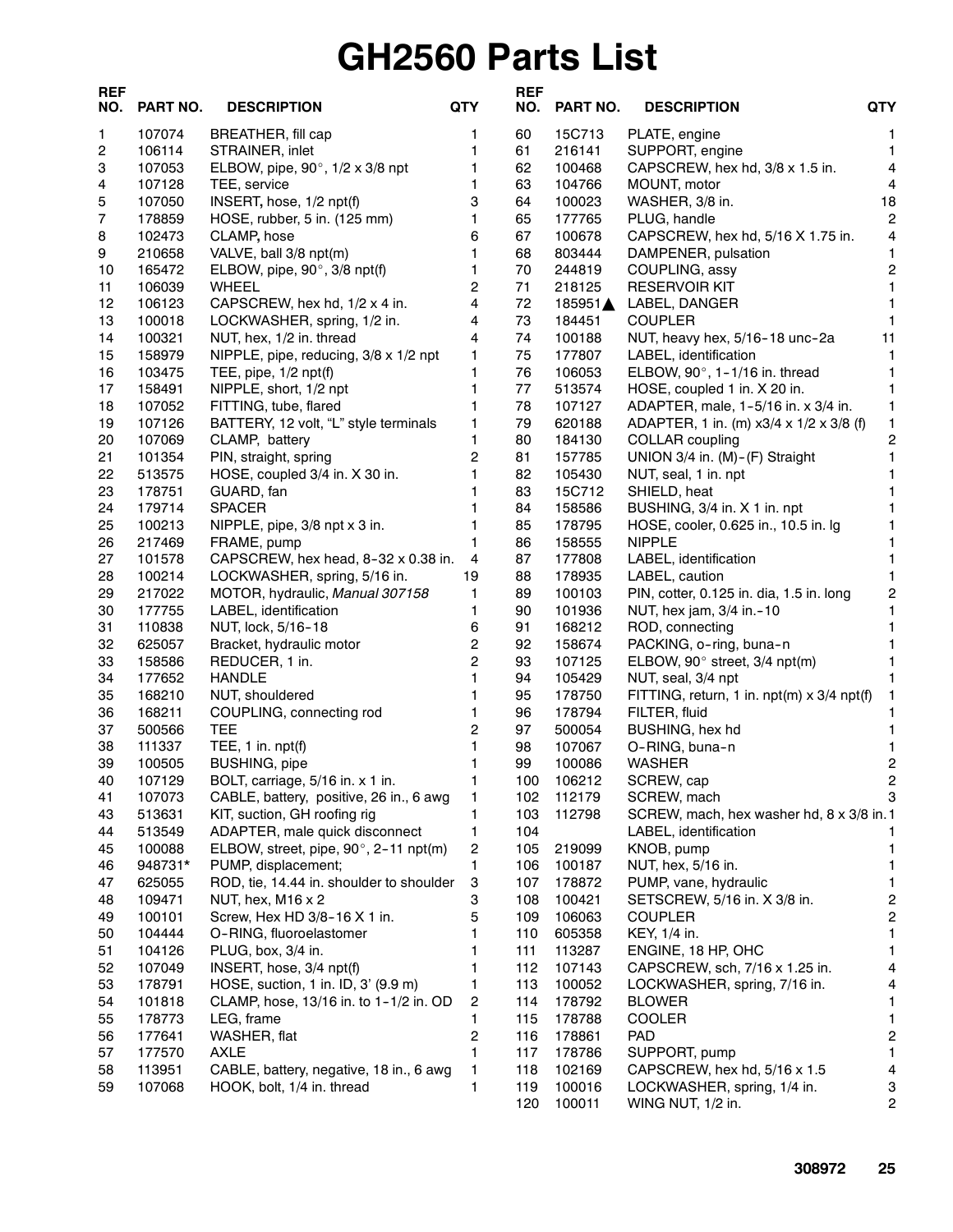### **GH2560 Parts List**

| <b>REF</b><br>NO. | PART NO. | <b>DESCRIPTION</b>                           | <b>QTY</b> | <b>REF</b><br>NO. | <b>PART NO.</b>         | <b>DESCRIPTION</b>                                      | <b>QTY</b> |
|-------------------|----------|----------------------------------------------|------------|-------------------|-------------------------|---------------------------------------------------------|------------|
| 121               | 107139   | BOLT, carriage, 1/4 x 1 in.                  |            | 170               | 184096                  | NUT, Coupling                                           |            |
| 122               | 100015   | NUT, hex, 1/4-10 unc                         |            | 171               | 113819                  | NUT, retainer                                           | 2          |
| 123               | 178787   | SHELF, battery                               |            | 172               | 100022                  | SCREW, cap, 1/4 in.                                     | 2          |
| 124               | 217286   | CHECK VALVE, 1 in. npt (fbe)                 |            | 173               | 100016                  | WASHER, lock                                            |            |
| 125               | 196845   | LABEL, ID, top                               |            | 176               | 070401                  | TUBING, electrical, 13 in.                              |            |
| 126               | 196663   | LABEL, ID                                    |            | 177               | 244820                  | CLIP, hairpin, with lanyard                             |            |
| 127               | 180233▲  | LABEL, warning                               | 2          | 180               | 195516                  | <b>SPACER</b>                                           |            |
| 130               | 156172   | <b>UNION</b>                                 |            | 181               | 191863                  | GUARD, hose                                             |            |
| 131               | 206994   | TSL, 8 oz. not shown                         |            | 182               | 113372                  | COUPLING, fuel line                                     |            |
| 132               | 185016   | LABEL, Caution                               |            | 183               | 192228                  | BRACKET, gas line                                       |            |
| 137               | 100004   | CAPSCREW, hex hd, 3/8-16 in. x 1.25 in. 2    |            | 184               | 801971                  | CLAMP, hose                                             |            |
| 138               | 107032   | ELBOW, 90 $^{\circ}$ street, 3/8 npt (m x f) |            | 185               | 801959                  | PROTECTOR, terminal, black                              |            |
| 139               | 184470   | <b>COUPLER</b>                               |            | 186               | 801958                  | PROTECTOR, terminal, red                                |            |
| 140               | 109213   | O-RING                                       |            | 187               | 118423                  | COVER, debris                                           |            |
| 141               | 183574   | HOSE, rubber tube, 4.5 in.                   |            | 188               | 238681                  | FUEL TANK ASSEMBLY, 6 gallon                            |            |
| 142               | 183575   | NIPPLE, barbed hose, 3/8-18 npt(f)           |            | 189               | 189285▲                 | LABEL, DANGER                                           |            |
| 143               | 237686   | <b>GROUND WIRE &amp; CLAMP</b>               |            | 190               | 290386                  | LABEL, WARNING                                          |            |
| 144               | 224441   | VALVE, pressure, bleed                       |            |                   |                         |                                                         |            |
| 145               | 110755   | WASHER, flat                                 | 2          |                   |                         | ▲ DANGER and WARNING labels are available at no charge. |            |
| 150               | 159841   | ADAPTER                                      |            |                   |                         |                                                         |            |
| 166               | 101566   | NUT, Nylock 3/8-16                           |            |                   |                         |                                                         |            |
| 167               | 110838   | LOCKNUT, 5/16 in.                            | 4          |                   |                         | * Packing Repair Kit 244852 includes throat and piston  |            |
| 168               | 191958   | <b>BRACKET, switch</b>                       |            |                   |                         | packings. Refer to Manual 311762. Reference pump        |            |
| 169               | 191959   | GUARD, muffler                               |            |                   | L220C1 (220cc 900 std). |                                                         |            |

L220C1 (220cc 900 std).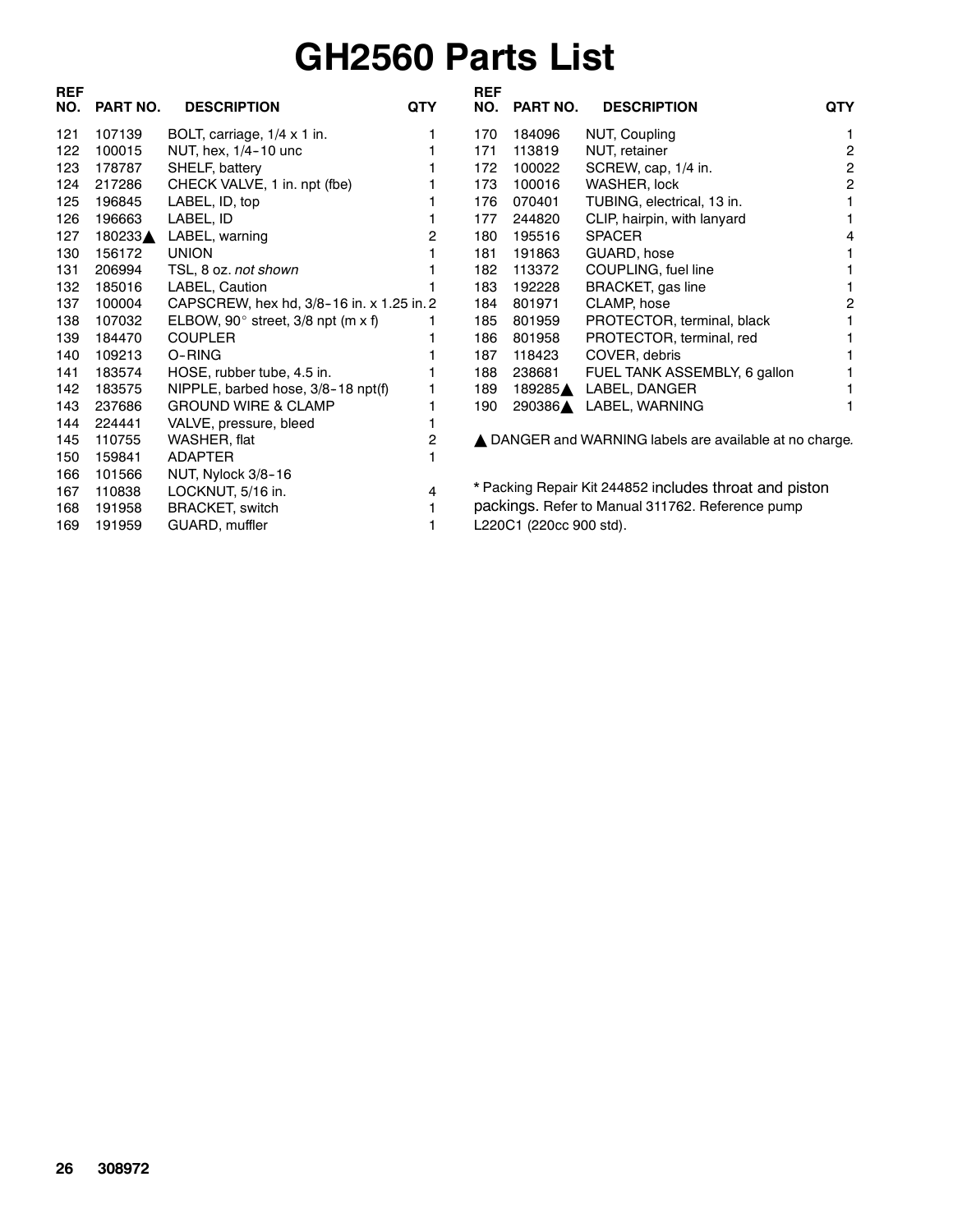### **GH2075 Parts Drawing**

**Model 965171**

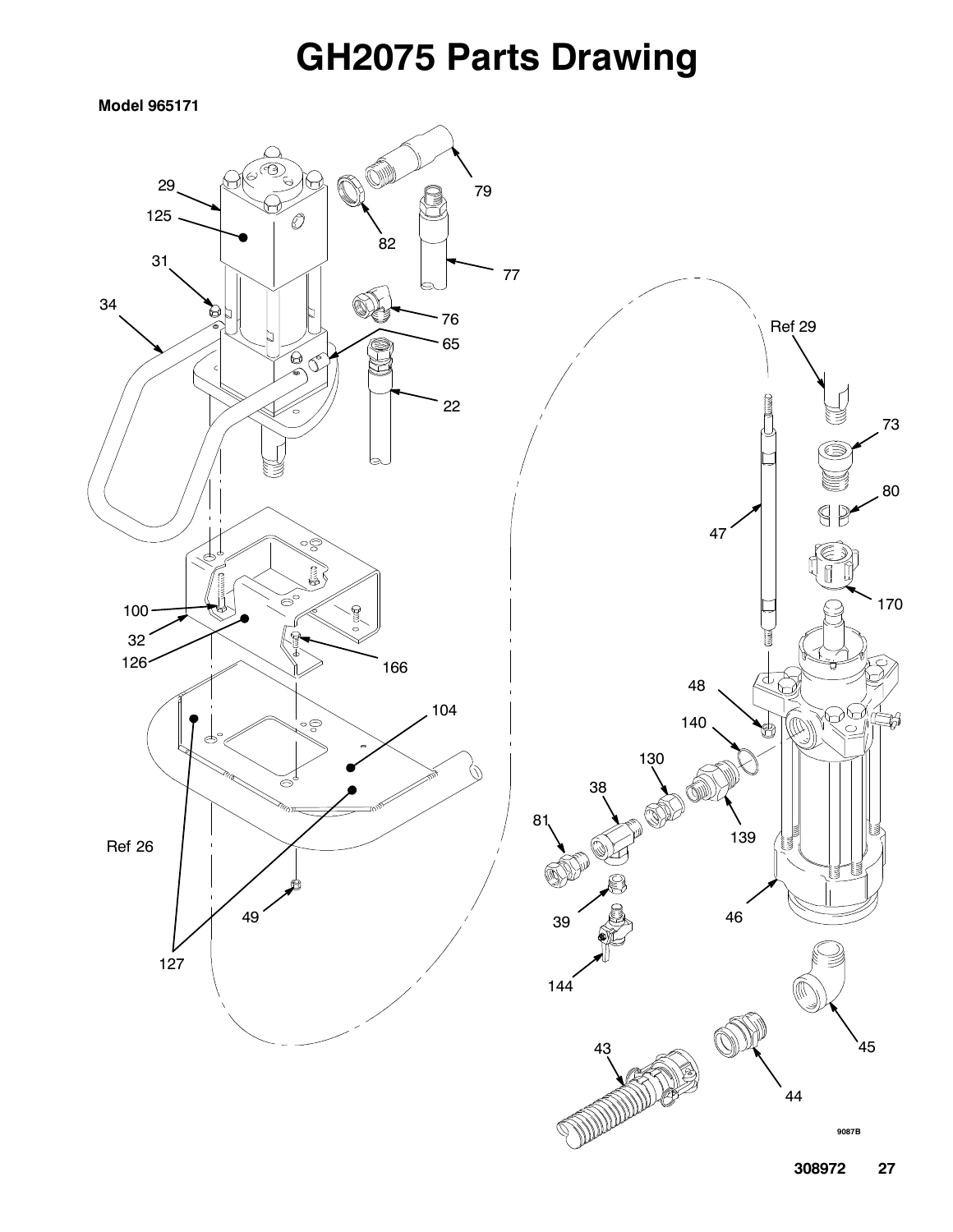### **GH2075 Parts List**

| <b>REF</b><br>NO. | <b>PART NO.</b>  | <b>DESCRIPTION</b>                       | <b>QTY</b>     | <b>REF</b><br>NO. | PART NO.         | <b>DESCRIPTION</b>                                    | <b>QTY</b>              |
|-------------------|------------------|------------------------------------------|----------------|-------------------|------------------|-------------------------------------------------------|-------------------------|
| 1                 | 107074           | BREATHER, fill cap                       | 1              | 61                | 216141           | SUPPORT, engine                                       | 1                       |
| 2                 | 106114           | STRAINER, inlet                          | 1              | 62                | 100468           | CAPSCREW, hex hd, 3/8 x 1.5 in.                       | $\overline{\mathbf{4}}$ |
| 3                 | 107053           | ELBOW, pipe, 90°, 1/2 x 3/8 npt          | 1              | 63                | 104766           | MOUNT, motor                                          | 4                       |
| 4                 | 107128           | TEE, service                             | 1              | 64                | 100023           | WASHER, 3/8 in.                                       | 18                      |
| 5                 | 107050           | INSERT, hose, 1/2 npt(f)                 | 3              | 65                | 177765           | PLUG, handle                                          | 2                       |
| 7                 | 178859           | HOSE, rubber, 5 in. (125 mm)             | 1              | 67                | 100678           | CAPSCREW, hex hd, 5/16 X 1.75 in.                     | 4                       |
| 8                 | 102473           | CLAMP, hose                              | 6              | 68                | 803444           | DAMPENER, pulsation                                   | 1                       |
| 9                 | 210658           | VALVE, ball 3/8 npt(m)                   | 1              | 70                | 244819           | COUPLING, assy                                        | $\overline{c}$          |
| 10                | 165472           | ELBOW, pipe, $90^\circ$ , 3/8 npt(f)     | 1              | 71                | 218125           | <b>RESERVOIR KIT</b>                                  |                         |
| 11                | 106039           | <b>WHEEL</b>                             | $\overline{2}$ | 72                | 185951▲          | LABEL, DANGER                                         | 1                       |
| 12                | 106123           | CAPSCREW, hex hd, 1/2 x 4 in.            | 4              | 73                | 184451           | <b>COUPLER</b>                                        |                         |
| 13                | 100018           | LOCKWASHER, spring, 1/2 in.              | 4              | 74                | 100188           | NUT, heavy hex, 5/16-18 unc-2a                        | 11                      |
| 14                | 100321           | NUT, hex, 1/2 in. thread                 | 4              | 75                | 177807           | LABEL, identification                                 |                         |
| 15                | 158979           | NIPPLE, pipe, reducing, 3/8 x 1/2 npt    | 1              | 76                | 106053           | ELBOW, 90°, 1-1/16 in. thread                         | 1                       |
| 16                | 103475           | TEE, pipe, 1/2 npt(f)                    | 1              | 77                | 513574           | HOSE, coupled 1 in. X 20 in.                          | 1                       |
| 17                | 158491           | NIPPLE, short, 1/2 npt                   | 1              | 78                | 107127           | ADAPTER, male, 1-5/16 in. x 3/4 in.                   | 1                       |
| 18                | 107052           | FITTING, tube, flared                    | 1              | 79                | 620188           | ADAPTER, 1 in. (m) x3/4 x 1/2 x 3/8 (f)               | 1                       |
| 19                | 107126           | BATTERY, 12 volt, "L" style terminals    | 1              | 80                | 184130           | COLLAR coupling                                       | 2                       |
| 20                | 107069           | CLAMP, battery                           | 1              | 81                | 157785           | UNION 3/4 in. (M)-(F) Straight                        | $\mathbf{1}$            |
| 21                | 101354           | PIN, straight, spring                    | 2<br>1         | 82<br>83          | 105430<br>15C712 | NUT, seal, 1 in. npt                                  | 1                       |
| 22                | 513575<br>178751 | HOSE, coupled 3/4 in. X 30 in.           | 1              | 84                |                  | SHIELD, heat                                          | 1                       |
| 23                | 179714           | GUARD, fan<br><b>SPACER</b>              | 1              | 85                | 158586           | BUSHING, 3/4 in. X 1 in. npt                          |                         |
| 24<br>25          | 100213           | NIPPLE, pipe, 3/8 npt x 3 in.            | 1              | 86                | 178795<br>158555 | HOSE, cooler, 0.625 in., 10.5 in. Ig<br><b>NIPPLE</b> | 1                       |
| 26                | 217469           | FRAME, pump                              | 1              | 87                | 177808           | LABEL, identification                                 |                         |
| 27                | 101578           | CAPSCREW, hex head, 8-32 x 0.38 in.      | 4              | 88                | 178935           | LABEL, caution                                        | 1                       |
| 28                | 100214           | LOCKWASHER, spring, 5/16 in.             | 19             | 89                | 100103           | PIN, cotter, 0.125 in. dia, 1.5 in. long              | 2                       |
| 29                | 217022           | MOTOR, hydraulic, Manual 307158          | 1              | 90                | 101936           | NUT, hex jam, 3/4 in. - 10                            | 1                       |
| 30                | 177755           | LABEL, identification                    | 1              | 91                | 168212           | ROD, connecting                                       |                         |
| 31                | 110838           | NUT, lock, 5/16-18                       | 6              | 92                | 158674           | PACKING, o-ring, buna-n                               |                         |
| 32                | 625057           | Bracket, hydraulic motor                 | 2              | 93                | 107125           | ELBOW, 90° street, 3/4 npt(m)                         |                         |
| 33                | 158586           | REDUCER, 1 in.                           | $\overline{c}$ | 94                | 105429           | NUT, seal, 3/4 npt                                    |                         |
| 34                | 177652           | <b>HANDLE</b>                            | 1              | 95                | 178750           | FITTING, return, 1 in. npt(m) x 3/4 npt(f)            |                         |
| 35                | 168210           | NUT, shouldered                          | 1              | 96                | 178794           | FILTER, fluid                                         |                         |
| 36                | 168211           | COUPLING, connecting rod                 | 1              | 97                | 500054           | BUSHING, hex hd                                       | 1                       |
| 37                | 500566           | TEE                                      | 2              | 98                | 107067           | O-RING, buna-n                                        | 1                       |
| 38                | 111337           | $TEE$ , 1 in. $npt(f)$                   | 1              | 99                | 100086           | <b>WASHER</b>                                         | 2                       |
| 39                | 100505           | <b>BUSHING, pipe</b>                     | 1              | 100               | 106212           | SCREW, cap                                            | 2                       |
| 40                | 107129           | BOLT, carriage, 5/16 in. x 1 in.         | 1              | 102               | 112179           | SCREW, mach                                           | 3                       |
| 41                | 107073           | CABLE, battery, positive, 26 in., 6 awg  | 1              | 103               | 112798           | SCREW, mach, hex washer hd, 8 x 3/8 in.1              |                         |
| 43                | 513631           | KIT, suction, GH roofing rig             | 1              | 104               |                  | LABEL, identification                                 |                         |
| 44                | 513549           | ADAPTER, male quick disconnect           | 1              | 105               | 219099           | KNOB, pump                                            | 1                       |
| 45                | 100088           | ELBOW, street, pipe, 90°, 2-11 npt(m)    | 2              | 106               | 100187           | NUT, hex, 5/16 in.                                    | 1                       |
| 46                | 222801           | PUMP, displacement; manual 308151        | 1              | 107               | 178872           | PUMP, vane, hydraulic                                 | $\mathbf{1}$            |
| 47                | 625055           | ROD, tie, 14.44 in. shoulder to shoulder | 3              | 108               | 100421           | SETSCREW, 5/16 in. X 3/8 in.                          | 2                       |
| 48                | 109471           | NUT, hex, M16 x 2.0                      | 3              | 109               | 106063           | <b>COUPLER</b>                                        | 2                       |
| 49                | 100101           | Screw, Hex HD 3/8-16 X 1 in.             | 5              | 110               | 605358           | KEY, 1/4 in.                                          | 1                       |
| 50                | 104444           | O-RING, fluoroelastomer                  | 1              | 111               | 113287           | ENGINE, 18 HP, OHC                                    | 1                       |
| 51                | 104126           | PLUG, box, 3/4 in.                       | 1              | 112               | 107143           | CAPSCREW, sch, 7/16 x 1.25 in.                        | 4                       |
| 52                | 107049           | INSERT, hose, 3/4 npt(f)                 | 1              | 113               | 100052           | LOCKWASHER, spring, 7/16 in.                          | 4                       |
| 53                | 178791           | HOSE, suction, 1 in. ID, 3' (9.9 m)      | 1              | 114               | 178792           | <b>BLOWER</b>                                         | 1                       |
| 54                | 101818           | CLAMP, hose, 13/16 in. to 1-1/2 in. OD   | 2              | 115               | 178788           | COOLER                                                | 1                       |
| 55                | 178773           | LEG, frame                               | 1              | 116               | 178861           | <b>PAD</b>                                            | $\boldsymbol{2}$        |
| 56                | 177641           | WASHER, flat                             | 2              | 117               | 178786           | SUPPORT, pump                                         | 1                       |
| 57                | 177570           | AXLE                                     | 1              | 118               | 102169           | CAPSCREW, hex hd, 5/16 x 1.5                          | $\overline{4}$          |
| 58                | 113951           | CABLE, battery, negative, 18 in., 6 awg  | 1              | 119               | 100016           | LOCKWASHER, spring, 1/4 in.                           | 3                       |
| 59                | 107068           | HOOK, bolt, 1/4 in. thread               | 1              | 120               | 100011           | WING NUT, 1/2 in.                                     | 2                       |
| 60                | 15C713           | PLATE, engine                            | 1              |                   |                  |                                                       |                         |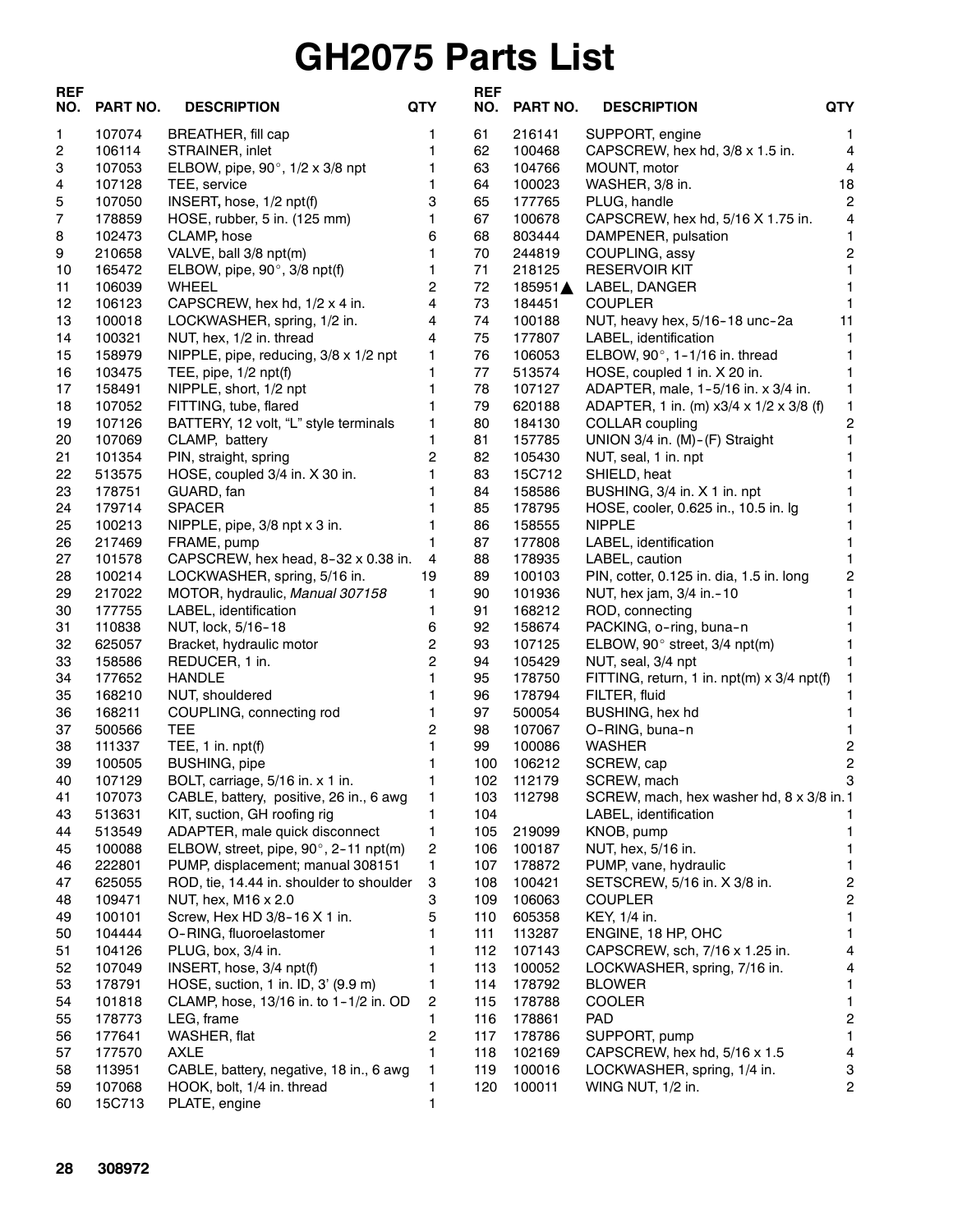# **GH2075 Parts List (cont.)**

| <b>REF</b> |          |                                              |            | <b>REF</b> |          |                                                       |            |
|------------|----------|----------------------------------------------|------------|------------|----------|-------------------------------------------------------|------------|
| NO.        | PART NO. | <b>DESCRIPTION</b>                           | <b>QTY</b> | NO.        | PART NO. | <b>DESCRIPTION</b>                                    | <b>QTY</b> |
| 121        | 107139   | BOLT, carriage, 1/4 x 1 in.                  |            | 168        | 191958   | <b>BRACKET, switch</b>                                |            |
| 122        | 100015   | NUT, hex, 1/4-10 unc                         |            | 169        | 191959   | GUARD, muffler                                        |            |
| 123        | 178787   | SHELF, battery                               |            | 170        | 184096   | NUT, Coupling                                         |            |
| 124        | 217286   | CHECK VALVE, 1 in. npt (fbe)                 |            | 171        | 113819   | NUT, retainer                                         | 2          |
| 125        | 196845   | LABEL, ID, top                               |            | 172        | 100022   | SCREW, cap, 1/4 in.                                   | 2          |
| 126        | 196662   | LABEL, ID                                    |            | 173        | 100016   | WASHER, lock                                          | 2          |
| 127        | 180233   | LABEL, warning                               | 2          | 176        | 070401   | TUBING, electrical, 13 in.                            |            |
| 130        | 156172   | <b>UNION</b>                                 |            | 177        | 244820   | CLIP, hairpin, with lanyard                           |            |
| 131        | 206994   | TSL, 8 oz. not shown                         |            | 180        | 195516   | <b>SPACER</b>                                         |            |
| 132        | 185016   | LABEL, Caution                               |            | 181        | 191863   | GUARD, hose                                           |            |
| 137        | 100004   | CAPSCREW, hex hd, 3/8-16 in. x 1.25 in. 2    |            | 182        | 113372   | COUPLING, fuel line                                   |            |
| 138        | 107032   | ELBOW, 90 $^{\circ}$ street, 3/8 npt (m x f) |            | 183        | 192228   | BRACKET, gas line                                     |            |
| 139        | 184470   | <b>COUPLER</b>                               |            | 184        | 801971   | CLAMP, hose                                           | 2          |
| 140        | 109213   | O-RING                                       |            | 185        | 801959   | PROTECTOR, terminal, black                            |            |
| 141        | 183574   | HOSE, rubber tube, 4.5 in.                   |            | 186        | 801958   | PROTECTOR, terminal, red                              |            |
| 142        | 183575   | NIPPLE, barbed hose, 3/8-18 npt(f)           |            | 187        | 118423   | COVER, debris                                         |            |
| 143        | 237686   | <b>GROUND WIRE &amp; CLAMP</b>               |            | 188        | 238681   | FUEL TANK ASSEMBLY, 6 gallon                          |            |
| 144        | 224441   | VALVE, ball                                  |            | 189        | 189285▲  | LABEL, DANGER                                         |            |
| 145        | 110755   | WASHER, flat                                 | 2          | 190        | 290386▲  | LABEL, WARNING                                        |            |
| 150        | 159841   | <b>ADAPTER</b>                               |            |            |          |                                                       |            |
| 166        | 101566   | NUT, Nylock 3/8-16                           |            |            |          | DANGER and WARNING labels are available at no charge. |            |
| 167        | 110838   | LOCKNUT, 5/16 in.                            | 4          |            |          |                                                       |            |
|            |          |                                              |            |            |          |                                                       |            |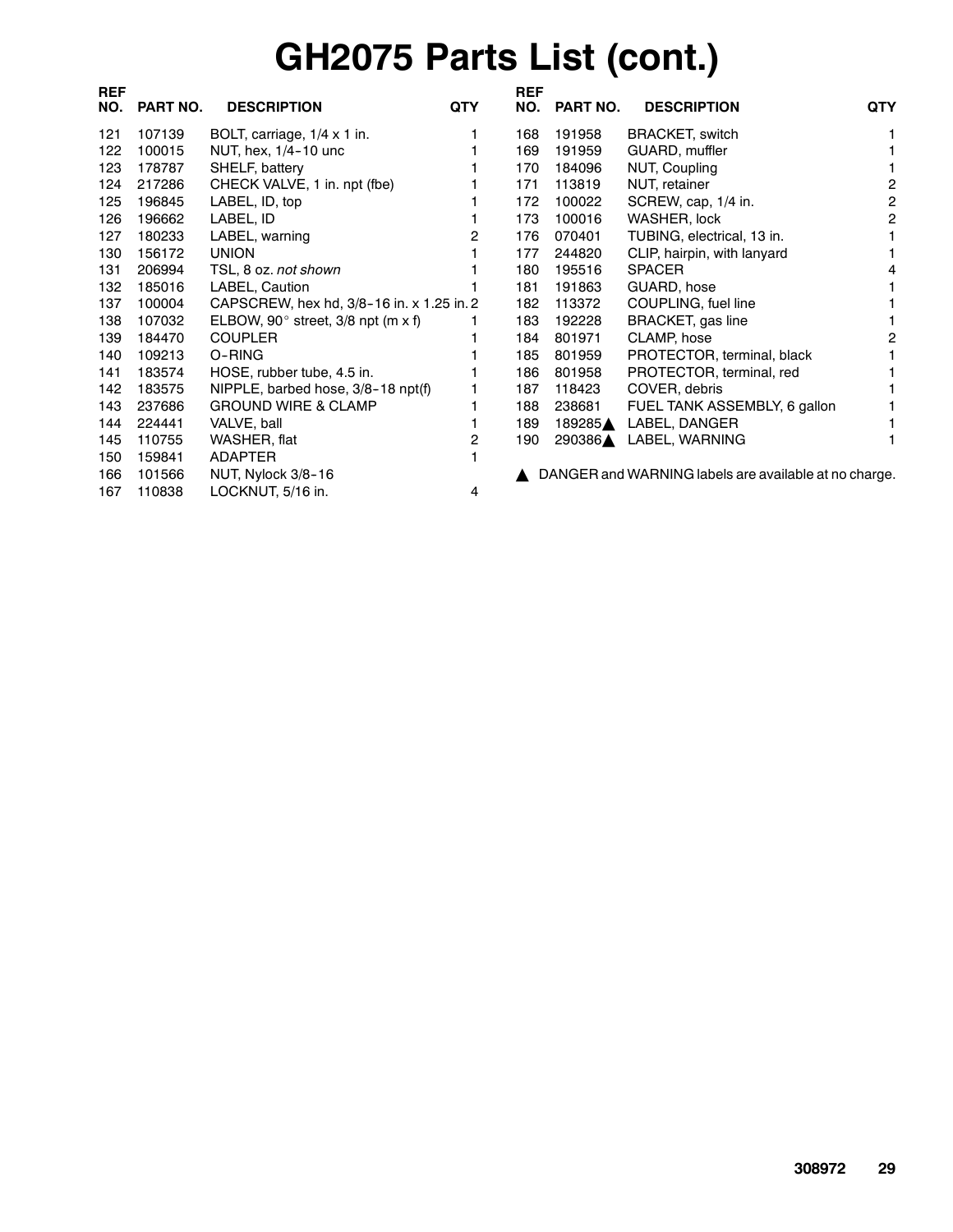### **GH1015 Parts Drawing**

#### **Model 965165**

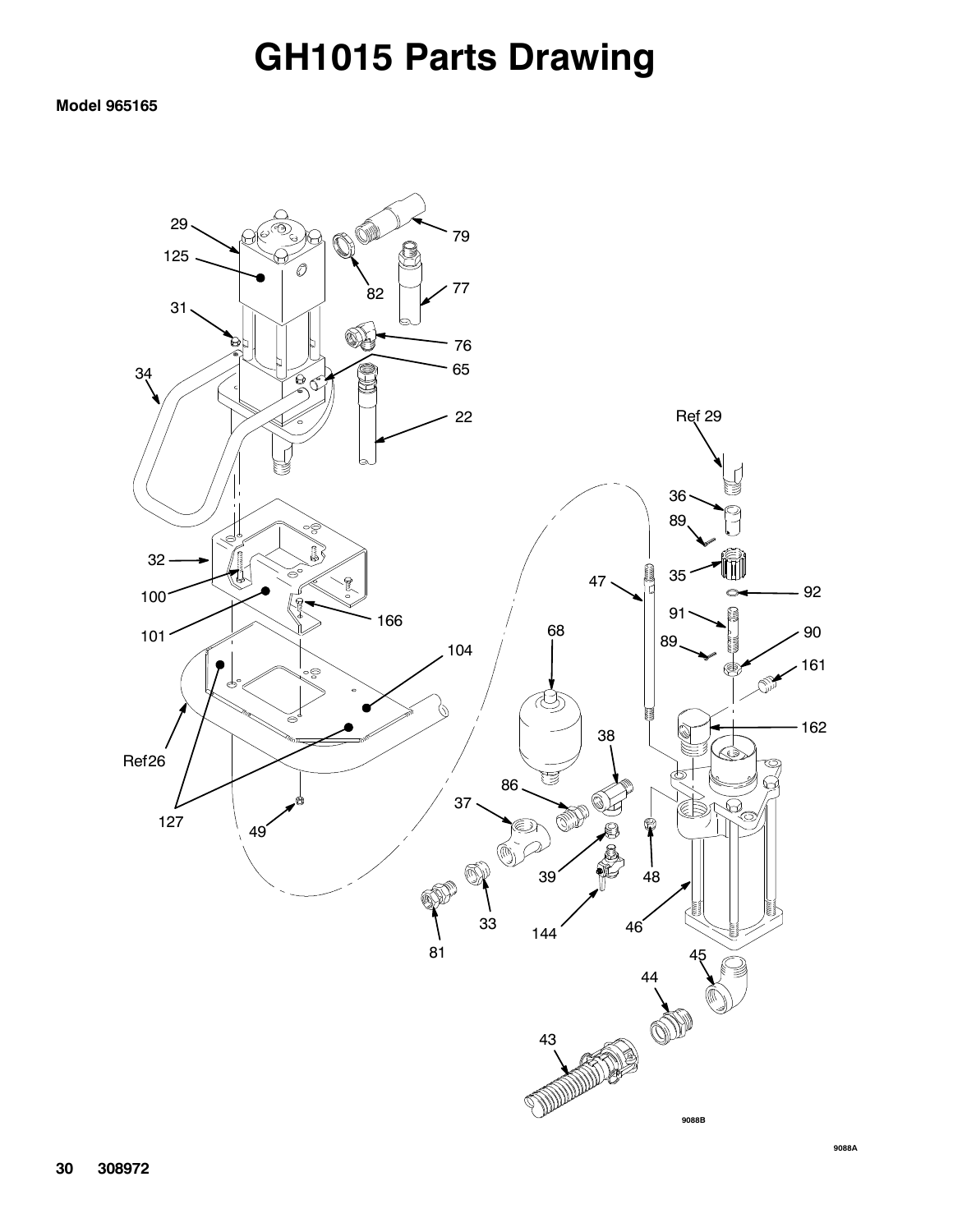## **GH1015 Parts List**

| <b>REF</b><br>NO. | PART NO.         | <b>DESCRIPTION</b>                         | <b>QTY</b>          | <b>REF</b><br>NO. | PART NO.         | QTY<br><b>DESCRIPTION</b>                  |                         |
|-------------------|------------------|--------------------------------------------|---------------------|-------------------|------------------|--------------------------------------------|-------------------------|
| 1                 | 107074           | <b>BREATHER, fill cap</b>                  | 1                   | 61                | 216141           | SUPPORT, engine                            | 1                       |
| 2                 | 106114           | STRAINER, inlet                            | 1                   | 62                | 100468           | CAPSCREW, hex hd, 3/8 x 1.5 in.            | $\overline{\mathbf{4}}$ |
| 3                 | 107053           | ELBOW, pipe, 90 $^{\circ}$ , 1/2 x 3/8 npt | 1                   | 63                | 104766           | MOUNT, motor                               | $\overline{\mathbf{4}}$ |
| 4                 | 107128           | TEE, service                               | 1                   | 64                | 100023           | WASHER, 3/8 in.                            | 18                      |
| 5                 | 107050           | INSERT, hose, 1/2 npt(f)                   | 3                   | 65                | 177765           | PLUG, handle                               | $\overline{c}$          |
| 7                 | 178859           | HOSE, rubber, 5 in. (125 mm)               | $\mathbf{1}$        | 67                | 100678           | CAPSCREW, hex hd, 5/16 x 1.75 in.          | 4                       |
| 8                 | 102473           | CLAMP, hose                                | 6                   | 68                | 803444           | DAMPENER, pulsation                        | $\mathbf{1}$            |
| 9                 | 210658           | VALVE, ball 3/8 npt(m)                     | $\mathbf{1}$        | 70                | 244819           | COUPLING, assy                             | $\sqrt{2}$              |
| 10                | 165472           | ELBOW, pipe, $90^\circ$ , $3/8$ npt(f)     | 1                   | 71                | 218125           | <b>RESERVOIR KIT</b>                       | 1                       |
| 11                | 106039           | <b>WHEEL</b>                               | $\overline{2}$      | 72                | 185951≜          | LABEL, DANGER                              | 1                       |
| 12                | 106123           | CAPSCREW, hex hd, 1/2 x 4 in.              | 4                   | 73                | 184471           | <b>COUPLER</b>                             | 1                       |
| 13                | 100018           | LOCKWASHER, spring, 1/2 in.                | 4                   | 74                | 100188           | NUT, heavy hex, 5/16-18 unc-2a             | 11                      |
| 14                | 100321           | NUT, hex, 1/2 in. thread                   | 4                   | 75                | 177807           | LABEL, identification                      | 1                       |
| 15                | 188344           | NIPPLE, pipe, reducing, 3/8 x 1/2 npt      | $\mathbf{1}$        | 76                | 106053           | ELBOW, 90°, 1-1/16 in. thread              | 1                       |
| 16                | 103475           | TEE, pipe, 1/2 npt(f)                      | 1                   | 77                | 513574           | HOSE, coupled 1 in. X 20 in.               | 1                       |
| 17                | 158491           | NIPPLE, short, 1/2 npt                     | 1                   | 78                | 107127           | ADAPTER, male, 1-5/16 in. x 3/4 in.        | 1                       |
| 18                | 107052           | FITTING, tube, flared                      | 1                   | 79                | 620188           | ADAPTER, 1 in. (m) x3/4 x 1/2 x 3/8 (f)    | 1                       |
| 19                | 115753           | BATTERY, 12 volt, "L" style terminals      | $\mathbf{1}$        | 80                | 184180           | <b>COLLAR</b> coupling                     | $\sqrt{2}$              |
| 20                | 107069           | CLAMP, battery                             | 1                   | 81                | 157785           | UNION 3/4 in. (M)-(F) Straight             | $\mathbf{1}$            |
| 21                | 101354           | PIN, straight, spring                      | $\overline{2}$      | 82                | 105430           | NUT, seal, 1 in. npt                       | 1                       |
| 22                | 513575           | HOSE, coupled 3/4 in. X 30 in.             | 1                   | 83                | 15C712           | SHIELD, heat                               | 1                       |
| 23                | 178751           | GUARD, fan                                 | 1                   | 84                | 158586           | BUSHING, 3/4 in. X 1 in. npt               | 1                       |
| 24                | 179714           | <b>SPACER</b>                              | 1                   | 85                | 178795           | HOSE, cooler, 0.625 in., 10.5 in. lg       | 1                       |
| 25                | 100213           | NIPPLE, pipe, 3/8 npt x 3 in.              | 1                   | 86                | 158555           | <b>NIPPLE</b>                              | 1                       |
| 26                | 217469           | FRAME, pump                                | $\mathbf{1}$        | 87                | 177808           | LABEL, identification                      | 1                       |
| 27                | 101578           | CAPSCREW, hex head, 8-32 x 0.38 in.        | 4                   | 88                | 178935           | LABEL, caution                             | 1                       |
| 28                | 100214           | LOCKWASHER, spring, 5/16 in.               | 19                  | 89                | 100103           | PIN, cotter, 0.125 in. dia, 1.5 in. long   | $\sqrt{2}$              |
| 29                | 217022           | MOTOR, hydraulic, Manual 307158            | 1                   | 90                | 101936           | NUT, hex jam, 3/4 in. - 10                 | 1                       |
| 31                | 110838           | NUT, lock, 35/16 - 18                      | 6                   | 91                | 168212           | ROD, connecting                            | 1                       |
| 32                | 625057           | Bracket, hydraulic motor                   | 2                   | 92                | 158674           | PACKING, o-ring, buna-n                    | 1                       |
| 33                | 158586           | REDUCER, 1 in.                             | $\overline{c}$<br>1 | 93                | 107125           | ELBOW, 90° street, 3/4 npt(m)              | 1                       |
| 34                | 177652           | <b>HANDLE</b>                              | 1                   | 94                | 105429           | NUT, seal, 3/4 npt                         | 1                       |
| 35                | 168210           | NUT, shouldered                            |                     | 95                | 178750           | FITTING, return, 1 in. npt(m) x 3/4 npt(f) | 1                       |
| 36<br>37          | 168211<br>500566 | COUPLING, connecting rod<br>TEE            | 1<br>$\overline{c}$ | 96<br>97          | 178794<br>500054 | FILTER, fluid                              | 1<br>$\mathbf{1}$       |
| 38                | 111337           | TEE, $1$ in. $npt(f)$                      | 1                   | 98                | 107067           | BUSHING, hex hd<br>O-RING, buna-n          | 1                       |
| 39                | 100505           | <b>BUSHING</b> , pipe                      | 1                   | 99                | 100086           | <b>WASHER</b>                              | $\overline{\mathbf{c}}$ |
| 40                | 107129           | BOLT, carriage, 5/16 in. x 1 in.           | 1                   | 100               | 106212           | SCREW, cap                                 | $\boldsymbol{2}$        |
| 41                | 107073           | CABLE, battery, positive, 26 in., 6 awg    | 1.                  | 101               | 196664           | LABEL, ID                                  | 1                       |
| 42                | 102000           | BUSHING, 1-1/2 in. x 1 in. npt             | 1                   | 102               | 112179           | SCREW, mach                                | 3                       |
| 43                | 513631           | KIT, suction, GH roofing rig               | 1                   | 103               | 112798           | SCREW, mach, hex washer hd, 8 x 3/8 in.1   |                         |
| 44                | 513549           | ADAPTER, male quick disconnect             | 1                   | 104               |                  | LABEL, identification                      |                         |
| 45                | 100088           | ELBOW, street, pipe, 90°, 2-11 npt(m)      | 2                   | 105               | 219099           | KNOB, pump                                 | 1                       |
| 46                | 210208           | PUMP, displacement; manual 308043          | 1                   | 106               | 100187           | NUT, hex, 5/16 in.                         | 1                       |
| 47                | 609822           | ROD, tie, 11.01 in. shoulder to shoulder   | З                   | 107               | 178872           | PUMP, vane, hydraulic                      | 1.                      |
| 48                | 101712           | NUT, lock, type "E" 5/8 in.- 11            | 3                   | 108               | 100421           | SETSCREW, 5/16 in. X 3/8 in.               | $\overline{c}$          |
| 49                | 100101           | Screw, Hex HD 3/8-16 X 1 in.               | 5                   | 109               | 106063           | <b>COUPLER</b>                             | $\overline{c}$          |
| 50                | 104444           | O-RING, fluoroelastomer                    | 1                   | 110               | 605358           | KEY, 1/4 in.                               | 1                       |
| 51                | 104126           | PLUG, box, 3/4 in.                         | 1                   | 111               | 113287           | ENGINE, 18 HP, OHC                         | 1                       |
| 52                | 107049           | INSERT, hose, 3/4 npt(f)                   | 1                   | 112               | 107143           | CAPSCREW, sch, 7/16 x 1.25 in.             | 4                       |
| 53                | 178791           | HOSE, suction, 1 in. ID, 3' (9.9 m)        | 1                   | 113               | 100052           | LOCKWASHER, spring, 7/16 in.               | 4                       |
| 54                | 101818           | CLAMP, hose, 13/16 in. to 1-1/2 in. OD     | 2                   | 114               | 178792           | <b>BLOWER</b>                              | 1                       |
| 55                | 178773           | LEG, frame                                 | 1                   | 115               | 178788           | <b>COOLER</b>                              | 1                       |
| 56                | 177641           | WASHER, flat                               | 2                   | 116               | 178861           | <b>PAD</b>                                 | $\overline{\mathbf{c}}$ |
| 57                | 177570           | <b>AXLE</b>                                | 1                   | 117               | 178786           | SUPPORT, pump                              | 1                       |
| 58                | 113951           | CABLE, battery, negative, 18 in., 6 awg    | 1                   | 118               | 102169           | CAPSCREW, hex hd, 5/16 x 1.5               | 4                       |
| 59                | 107068           | HOOK, bolt, 1/4 in. thread                 |                     | 119               | 100016           | LOCKWASHER, spring, 1/4 in.                | 3                       |
| 60                | 15C713           | PLATE, engine                              | 1                   |                   |                  |                                            |                         |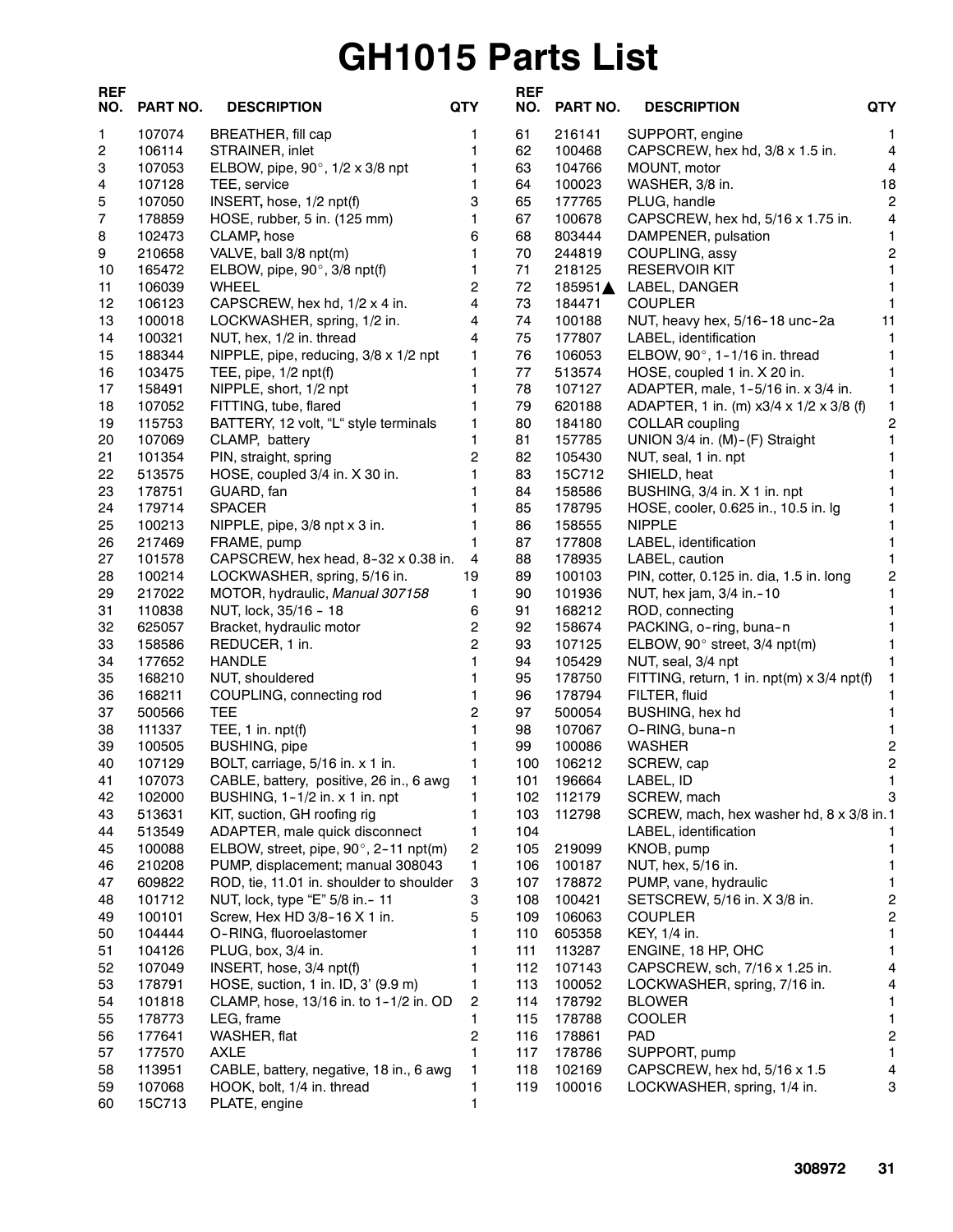## **GH1015 Parts List (cont.)**

| <b>REF</b><br>NO. | PART NO. | <b>DESCRIPTION</b>                        | <b>QTY</b> | <b>REF</b><br>NO. | PART NO. | <b>DESCRIPTION</b>                                    | <b>QTY</b>     |
|-------------------|----------|-------------------------------------------|------------|-------------------|----------|-------------------------------------------------------|----------------|
| 120               | 100011   | WING NUT, 1/2 in.                         | 2          | 167               | 110838   | LOCKNUT, 5/16 in.                                     | 4              |
| 121               | 107139   | BOLT, carriage, 1/4 x 1 in.               |            | 168               | 191958   | <b>BRACKET, switch</b>                                |                |
| 122               | 100015   | NUT, hex, 1/4-10 unc                      |            | 169               | 191959   | GUARD, muffler                                        |                |
| 123               | 178787   | SHELF, battery                            |            | 170               | 184096   | NUT, Coupling                                         |                |
| 124               | 217286   | CHECK VALVE, 1 in. npt (fbe)              |            | 171               | 113819   | NUT, retainer                                         | 2              |
| 125               | 196845   | LABEL, ID, top                            |            | 172               | 100022   | SCREW, cap, 1/4 in.                                   | $\overline{c}$ |
| 127               | 180233   | LABEL, warning                            | 2          | 173               | 100016   | WASHER, lock                                          | 2              |
| 130               | 156172   | <b>UNION</b>                              |            | 176               | 070401   | TUBING, electrical, 13 in.                            |                |
| 131               | 206994   | TSL, 8 oz. not shown                      |            | 177               | 244820   | CLIP, hairpin, with lanyard                           |                |
| 132               | 185016   | LABEL, Caution                            |            | 180               | 195516   | <b>SPACER</b>                                         | 4              |
| 137               | 100004   | CAPSCREW, hex hd, 3/8-16 in. x 1.25 in. 2 |            | 181               | 191863   | GUARD, hose                                           |                |
| 138               | 107032   | ELBOW, 90° street, 3/8 npt (m x f)        |            | 182               | 113372   | COUPLING, fuel line                                   |                |
| 139               | 184470   | <b>COUPLER</b>                            |            | 183               | 192228   | BRACKET, gas line                                     |                |
| 140               | 109213   | O-RING                                    |            | 184               | 801971   | CLAMP, hose                                           | 2              |
| 141               | 183574   | HOSE, rubber tube, 4.5 in.                |            | 185               | 801959   | PROTECTOR, terminal, black                            |                |
| 142               | 183575   | NIPPLE, barbed hose, 3/8-18 npt(f)        |            | 186               | 801958   | PROTECTOR, terminal, red                              |                |
| 143               | 237686   | <b>GROUND WIRE &amp; CLAMP</b>            |            | 187               | 118423   | COVER, debris                                         |                |
| 144               | 224441   | VALVE, ball                               |            | 188               | 238681   | FUEL TANK ASSEMBLY, 6 gallon                          |                |
| 145               | 110755   | WASHER, flat                              | 2          | 189               | 189285▲  | LABEL, DANGER                                         |                |
| 150               | 159841   | ADAPTER                                   |            | 190               |          | 290386▲ LABEL, WARNING                                |                |
| 161               | 100721   | <b>PLUG</b>                               |            |                   |          |                                                       |                |
| 162               | 167906   | MANIFOLD, pipe                            |            |                   |          | DANGER and WARNING labels are available at no charge. |                |
| 166               | 101566   | NUT, Nylock 3/8-16                        |            |                   |          |                                                       |                |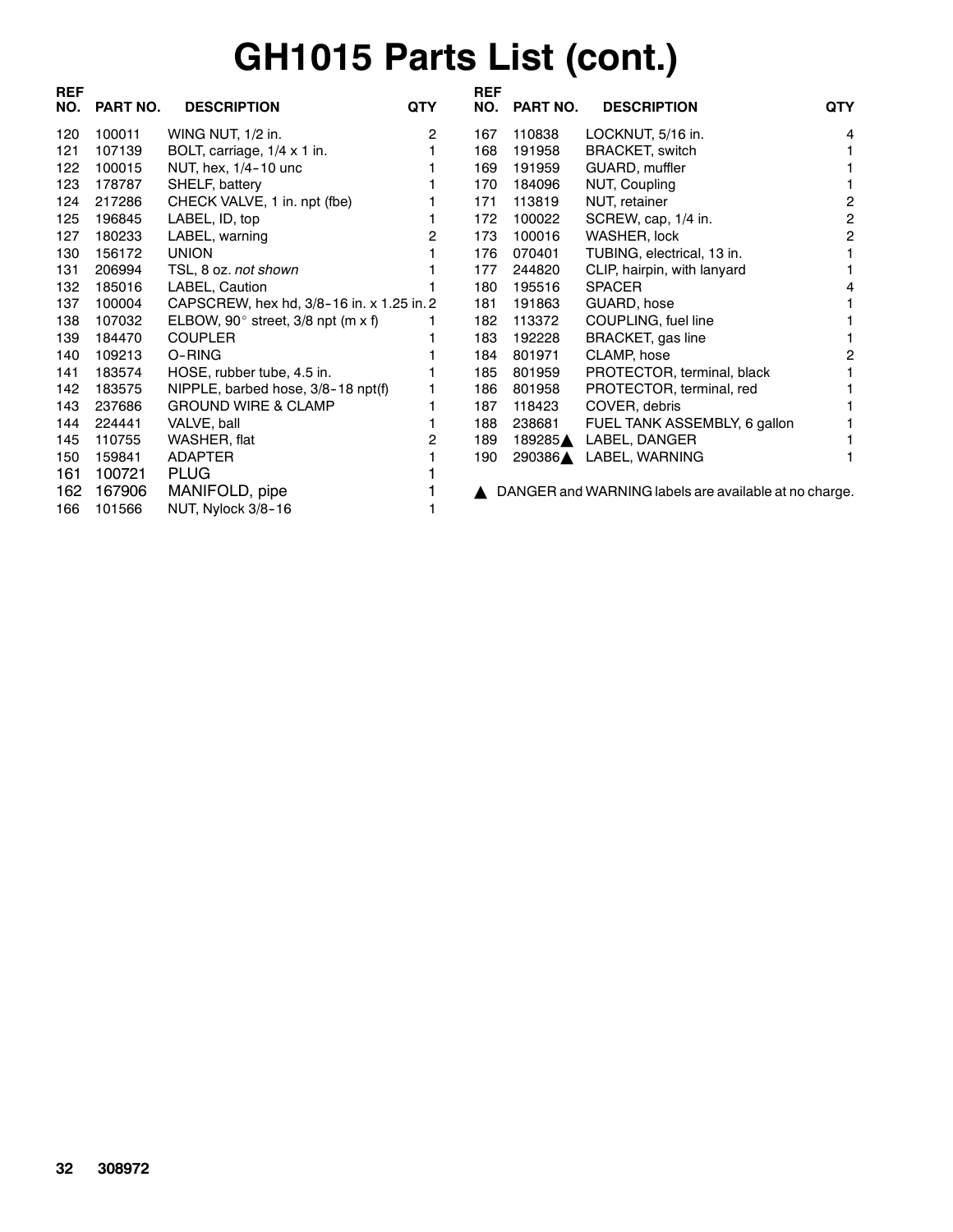### **All Models Parts Drawing**



**Models 687100, 687327, 965168, 965171, 965165**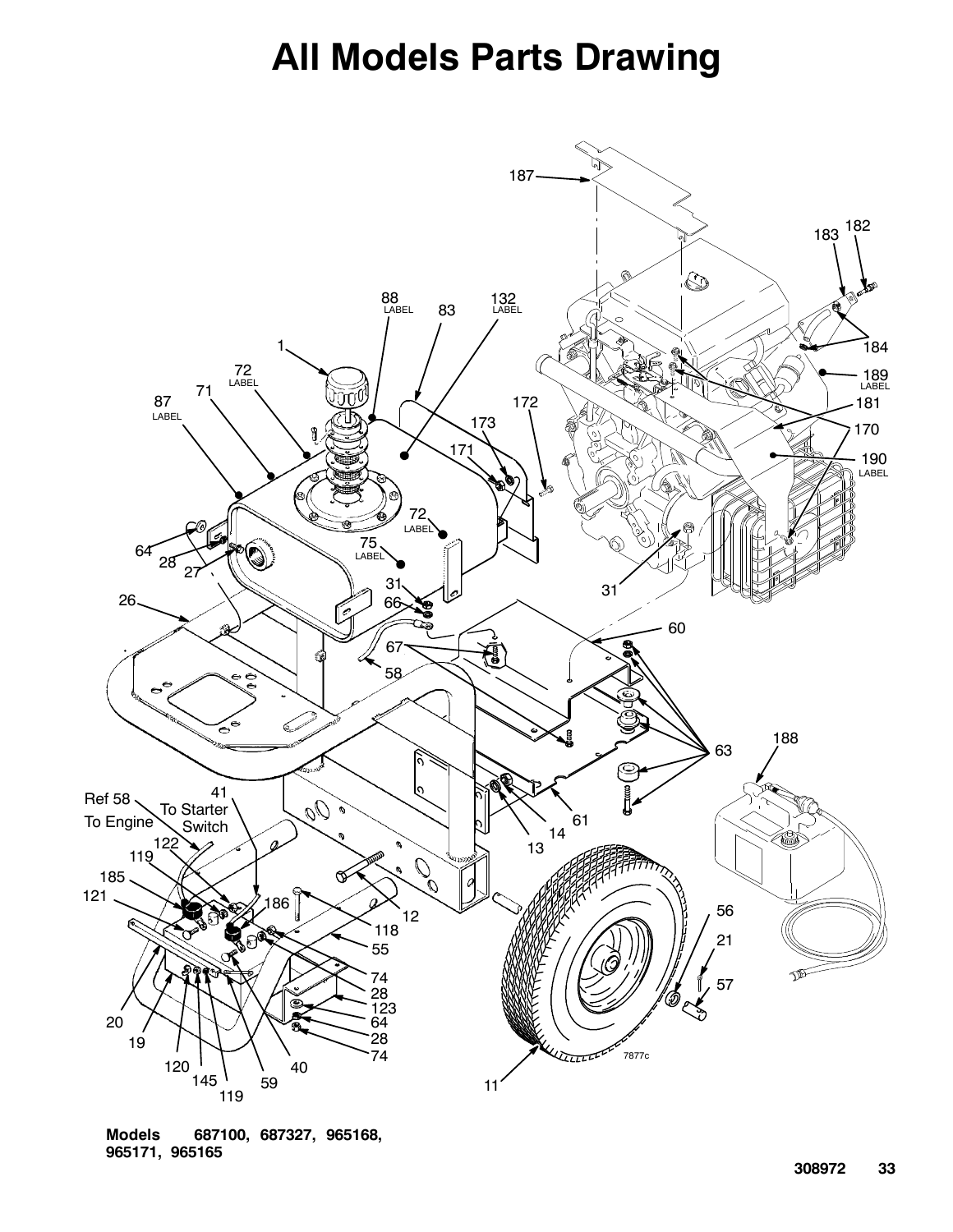## **All Models Parts List**

| <b>REF</b><br>NO. | <b>PART NO.</b>  | <b>DESCRIPTION</b>                                                  | <b>QTY</b>     | <b>REF</b><br>NO. | PART NO.         | <b>DESCRIPTION</b>                                         | <b>QTY</b>              |
|-------------------|------------------|---------------------------------------------------------------------|----------------|-------------------|------------------|------------------------------------------------------------|-------------------------|
| 1                 | 107074           | BREATHER, fill cap                                                  | 1              | 51                | 104126           | PLUG, box, 3/4 in.                                         | 1                       |
| 2                 | 106114           | STRAINER, inlet                                                     | 1              | 52                | 107049           | INSERT, hose, 3/4 npt(f)                                   | $\mathbf 1$             |
| 3                 | 107053           | ELBOW, pipe, 90 $^{\circ}$ , 1/2 x 3/8 npt                          | 1              | 53                | 178791           | HOSE, suction, 1 in. ID, 3' (9.9 m)                        | 1                       |
| 4                 | 107128           | TEE, service                                                        | 1              | 54                | 101818           | CLAMP, hose, 13/16 in. to 1-1/2 in. OD                     | $\sqrt{2}$              |
| 5                 | 107050           | INSERT, hose, 1/2 npt(f)                                            | 3              | 55                | 178773           | LEG, frame                                                 | 1                       |
| 7                 | 178859           | HOSE, rubber, 5 in. (125 mm)                                        | 1              | 56                | 177641           | WASHER, flat                                               | $\overline{\mathbf{c}}$ |
| 8                 | 102473           | CLAMP, hose                                                         | 6              | 57                | 177570           | AXLE                                                       | 1                       |
| 9                 | 210658           | VALVE, ball 3/8 npt(m)                                              | 1              | 58                | 113951           | CABLE, battery, negative, 18 in., 6 awg                    | 1                       |
| 10                | 165472           | ELBOW, pipe, $90^\circ$ , $3/8$ npt(f)                              | 1              | 59                | 107068           | HOOK, bolt, 1/4 in. thread                                 | 1                       |
| 11                | 106039           | WHEEL                                                               | 2              | 60                | 15C713           | PLATE, engine                                              | 1                       |
| 12                | 106123           | CAPSCREW, hex hd, 1/2 x 4 in.                                       | 4              | 61                | 216141           | SUPPORT, engine                                            | 1                       |
| 13                | 100018           | LOCKWASHER, spring, 1/2 in.                                         | 4              | 63                | 246015           | MOUNT, motor                                               | 1                       |
| 14                | 100321           | NUT, hex, 1/2 in. thread                                            | 4              | 64                | 100023           | WASHER, 3/8 in.                                            | 14                      |
| 15                | 158979           | NIPPLE, pipe, reducing, 3/8 x 1/2 npt                               | 1              | 65                | 177765           | PLUG, handle                                               | $\overline{2}$          |
| 16                | 103475           | TEE, pipe, 1/2 npt(f)                                               | 1              | 67                | 100678           | CAPSCREW, hex hd, 5/16 x 1.75 in.                          | 4                       |
| 17                | 158491           | NIPPLE, short, 1/2 npt                                              | 1              | 68                | 803444           | DAMPENER, pulsation                                        | 1                       |
| 18                | 107052           | FITTING, tube, flared                                               | 1              | 70                | 244819           | COUPLING, assy                                             | $\overline{\mathbf{c}}$ |
| 19                | 107126           | BATTERY, 12 volt, "L" style terminals                               | 1              | 71                | 218125           | <b>RESERVOIR KIT</b>                                       | 1                       |
| 20                | 107069           | CLAMP, battery                                                      | 1              | 72                | 185951▲          | LABEL, DANGER                                              | 1                       |
| 21                | 101354           | PIN, straight, spring                                               | 2              | 73                | 184471           | <b>COUPLER</b>                                             | 1                       |
| 22                | 513575           | HOSE, coupled 3/4 in. X 30 in.                                      | 1              | 74                | 100188           | NUT, heavy hex, 5/16-18 unc-2a                             | 11                      |
| 23                | 178751           | GUARD, fan                                                          |                | 75                | 177807           | LABEL, identification                                      | 1                       |
| 24                | 179714           | <b>SPACER</b>                                                       |                | 76                | 106053           | ELBOW, 90°, 1-1/16 in. thread                              | 1                       |
| 25                | 100213           | NIPPLE, pipe, 3/8 npt x 3 in.                                       | 1              | 77                | 513574           | HOSE, coupled 1 in. X 20 in.                               | 1                       |
| 26                | 217469           | FRAME, pump                                                         | 1<br>4         | 78<br>79          | 107127           | ADAPTER, male, 1-5/16 in. x 3/4 in.                        | 1                       |
| 27<br>28          | 101578<br>100214 | CAPSCREW, hex head, 8-32 x 0.38 in.<br>LOCKWASHER, spring, 5/16 in. | 19             | 80                | 620188<br>184180 | ADAPTER, 1 in. (m) x3/4 x 1/2 x 3/8 (f)<br>COLLAR coupling | 1<br>2                  |
| 29                | 217022           | MOTOR, hydraulic, Manual 307158                                     | 1              | 81                | 157785           | UNION 3/4 in. (M)-(F) Straight                             | 1                       |
| 30                | 177755           | LABEL, identification                                               | 1              | 82                | 105430           | NUT, seal, 1 in. npt                                       |                         |
| 31                | 110838           | NUT, lock, 5/16 - 18                                                | 2              | 83                | 15C712           | SHIELD, heat                                               | 1                       |
| 32                | 625057           | Bracket, hydraulic motor                                            | $\overline{c}$ | 84                | 158586           | BUSHING, 3/4 in. X 1 in. npt                               | 1                       |
| 33                | 158586           | REDUCER, 1 in.                                                      | $\overline{2}$ | 85                | 178795           | HOSE, cooler, 0.625 in., 10.5 in. lg                       | 1                       |
| 34                | 177652           | <b>HANDLE</b>                                                       | 1              | 86                | 158555           | <b>NIPPLE</b>                                              | 1.                      |
| 35                | 168210           | NUT, shouldered                                                     | 1              | 87                | 177808           | LABEL, identification                                      | 1                       |
| 36                | 168211           | COUPLING, connecting rod                                            | 1              | 88                | 178935           | LABEL, caution                                             | 1                       |
| 37                | 500566           | TEE                                                                 | 2              | 89                | 100103           | PIN, cotter, 0.125 in. dia, 1.5 in. long                   | $\overline{\mathbf{c}}$ |
| 38                | 111337           | TEE, $1$ in. $npt(f)$                                               |                | 90                | 101936           | NUT, hex jam, 3/4 in.-10                                   | 1                       |
| 39                | 100896           | <b>BUSHING, pipe</b>                                                |                | 91                | 168212           | ROD, connecting                                            | 1                       |
| 40                | 107129           | BOLT, carriage, 5/16 in. x 1 in.                                    | 1              | 92                | 158674           | PACKING, o-ring, buna-n                                    | 1                       |
| 41                | 107073           | CABLE, battery, positive, 23 in., 6 awg                             | 1              | 93                | 107125           | ELBOW, 90° street, 3/4 npt(m)                              | 1                       |
| 42                | 513549           | ADAPTER, male quick disconnect                                      |                | 94                | 105429           | NUT, seal, 3/4 npt                                         | 1                       |
| 43                | 116976           | ELBOW, street, pipe, 90°                                            | 1              | 95                | 178750           | FITTING, return, 1 in. npt(m) x 3/4 npt(f)                 | 1                       |
| 44                | 513631           | KIT, suction, GH roofing rig                                        | 1              | 96                | 178794           | FILTER, fluid                                              | 1                       |
| 45                | 100088           | ELBOW, street, pipe, 90°, 2-11 npt(m)                               | $\overline{2}$ | 97                | 500054           | BUSHING, hex hd                                            | $\mathbf{1}$            |
| 46                |                  | PUMP, Displacement                                                  |                | 98                | 107067           | O-RING, buna-n                                             | 1.                      |
|                   | 570183*          | GH5030, GH2560; L220C1 220cc 900 std                                | -1             | 99                | 100086           | <b>WASHER</b>                                              | 2                       |
|                   | 687329**         | GH3640; L290C1 290cc 1200 std                                       |                | 103               | 112798           | SCREW, mach, hex washer hd, 8 x 3/8 in.1                   |                         |
|                   | 222801           | GH2075; Manual 308151                                               | 1              | 105               | 219099           | KNOB, pump                                                 | 1                       |
|                   | 210208           | GH1015; Manual 308043                                               | 1              | 106               | 100187           | NUT, hex, 5/16 in.                                         | $\mathbf{1}$            |
| 47                |                  | ROD, Tie                                                            |                | 107               | 178872           | PUMP, vane, hydraulic                                      | $\mathbf{1}$            |
|                   | 626654           | GH5030, GH3640, 12.83 in.                                           |                | 108               | 100421           | SETSCREW, 5/16 in. X 3/8 in.                               | 2                       |
|                   |                  | shoulder to shoulder                                                | 3              | 109               | 106063           | <b>COUPLER</b>                                             | 2<br>1                  |
|                   | 625055           | GH2560, GH2075, 14.44 in.                                           |                | 110<br>111        | 605358<br>113287 | KEY, 1/4 in.<br>ENGINE, 18 HP, OHC                         | 1.                      |
|                   |                  | shoulder to shoulder                                                | 3              | 112               | 107143           | CAPSCREW, sch, 7/16 x 1.25 in.                             | 4                       |
|                   | 609822           | GH1015, 11.01 in. shoulder to shoulder                              | 3<br>3         | 113               | 100052           | LOCKWASHER, spring, 7/16 in.                               | 4                       |
| 48<br>49          | 101712<br>100101 | NUT, lock, type "E" 5/8 in. - 11<br>Screw, Hex HD 3/8-16 X 1 in.    | 5              | 114               | 178792           | <b>BLOWER</b>                                              | 1.                      |
| 50                | 104444           | O-RING, fluoroelastomer                                             | 1              |                   |                  |                                                            |                         |
|                   |                  |                                                                     |                |                   |                  |                                                            |                         |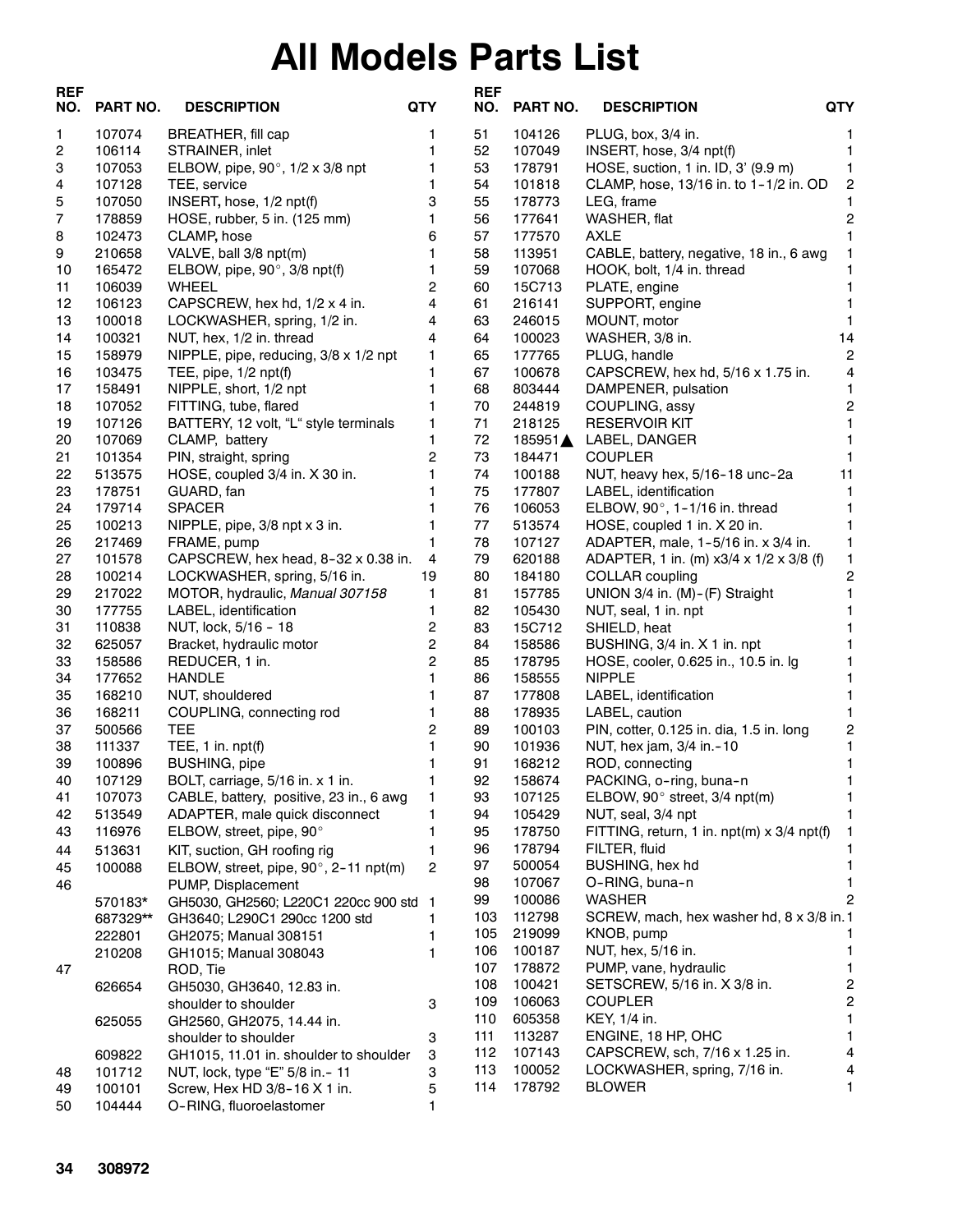## **All Models Parts List**

| <b>REF</b><br>NO. | <b>PART NO.</b> | <b>DESCRIPTION</b>                        | <b>QTY</b> | <b>REF</b><br>NO. | PART NO.                 | <b>DESCRIPTION</b>                                      | <b>QTY</b>     |
|-------------------|-----------------|-------------------------------------------|------------|-------------------|--------------------------|---------------------------------------------------------|----------------|
| 115               | 178788          | <b>COOLER</b>                             |            | 170               | 184096                   | NUT, Coupling                                           | $\overline{c}$ |
| 116               | 178861          | <b>PAD</b>                                | 2          | 171               | 113819                   | NUT, 1/4 in.                                            | $\mathbf 2$    |
| 117               | 178786          | SUPPORT, pump                             |            | 172               | 100022                   | SCREW, cap, 1/4 in.                                     | $\mathbf 2$    |
| 118               | 102169          | CAPSCREW, hex hd, 5/16 x 1.5              | 4          | 173               | 100016                   | WASHER, lock                                            | $\overline{c}$ |
| 119               | 100016          | LOCKWASHER, spring, 1/4 in.               | 3          | 176               | 070401                   | TUBING, electrical, 13 in.                              |                |
| 120               | 100011          | WING NUT, 1/2 in.                         | 2          | 177               | 244820                   | CLIP, hairpin, with lanyard                             |                |
| 121               | 107139          | BOLT, carriage, 1/4 x 1 in.               |            | 181               | 191863                   | GUARD, hose                                             |                |
| 122               | 100015          | NUT, hex, 1/4-10 unc                      |            | 182               | 113372                   | COUPLING, fuel line                                     |                |
| 123               | 178787          | SHELF, battery                            |            | 183               | 192228                   | <b>BRACKET, gas line</b>                                |                |
| 130               | 156172          | <b>UNION</b>                              |            | 184               | 801971                   | CLAMP, hose                                             | 2              |
| 131               | 206994          | TSL, 8 oz. not shown                      |            | 185               | 801959                   | PROTECTOR, terminal, black                              |                |
| 132               | 185016          | <b>LABEL, Caution</b>                     |            | 186               | 801958                   | PROTECTOR, terminal, red                                |                |
| 137               | 100004          | CAPSCREW, hex hd, 3/8-16 in. x 1.25 in. 2 |            | 187               | 118423                   | COVER, debris                                           |                |
| 138               | 107032          | ELBOW, 90° street, 3/8 npt (m x f)        |            | 188               | 238681                   | FUEL TANK ASSEMBLY, 6 gallon                            |                |
| 139               | 184470          | <b>COUPLER</b>                            |            | 189               | 189285▲                  | LABEL, DANGER                                           |                |
| 140               | 109213          | O-RING                                    |            | 190               |                          | 290386▲ LABEL, WARNING                                  |                |
| 141               | 183574          | HOSE, rubber tube, 4.5 in.                |            |                   |                          |                                                         |                |
| 142               | 183575          | NIPPLE, barbed hose, 3/8-18 npt(f)        |            |                   |                          | DANGER and WARNING labels are available at no charge.   |                |
| 143               | 237686          | <b>GROUND WIRE &amp; CLAMP</b>            |            |                   |                          |                                                         |                |
| 144               | 245143          | VALVE, pressure, bleed                    |            |                   |                          | * Packing Repair Kit 244852 includes throat and piston  |                |
| 145               | 158233          | WASHER, flat                              | 2          |                   |                          | packings. Refer to Manual 311762. Reference pump        |                |
| 150               | 159841          | <b>ADAPTER</b>                            |            |                   | L220C1 (220cc 900 std).  |                                                         |                |
| 166               | 101566          | NUT, Nylock 3/8-16                        |            |                   |                          |                                                         |                |
| 167               | 110838          | LOCKNUT, 5/16 in.                         | 4          |                   |                          | ** Packing Repair Kit 244854 includes throat and piston |                |
| 168               | 191958          | <b>BRACKET, switch</b>                    |            |                   |                          | packings. Refer to Manual 311762. Reference pump        |                |
| 169               | 191959          | GUARD, muffler                            |            |                   | L290C1 (290cc 1200 std). |                                                         |                |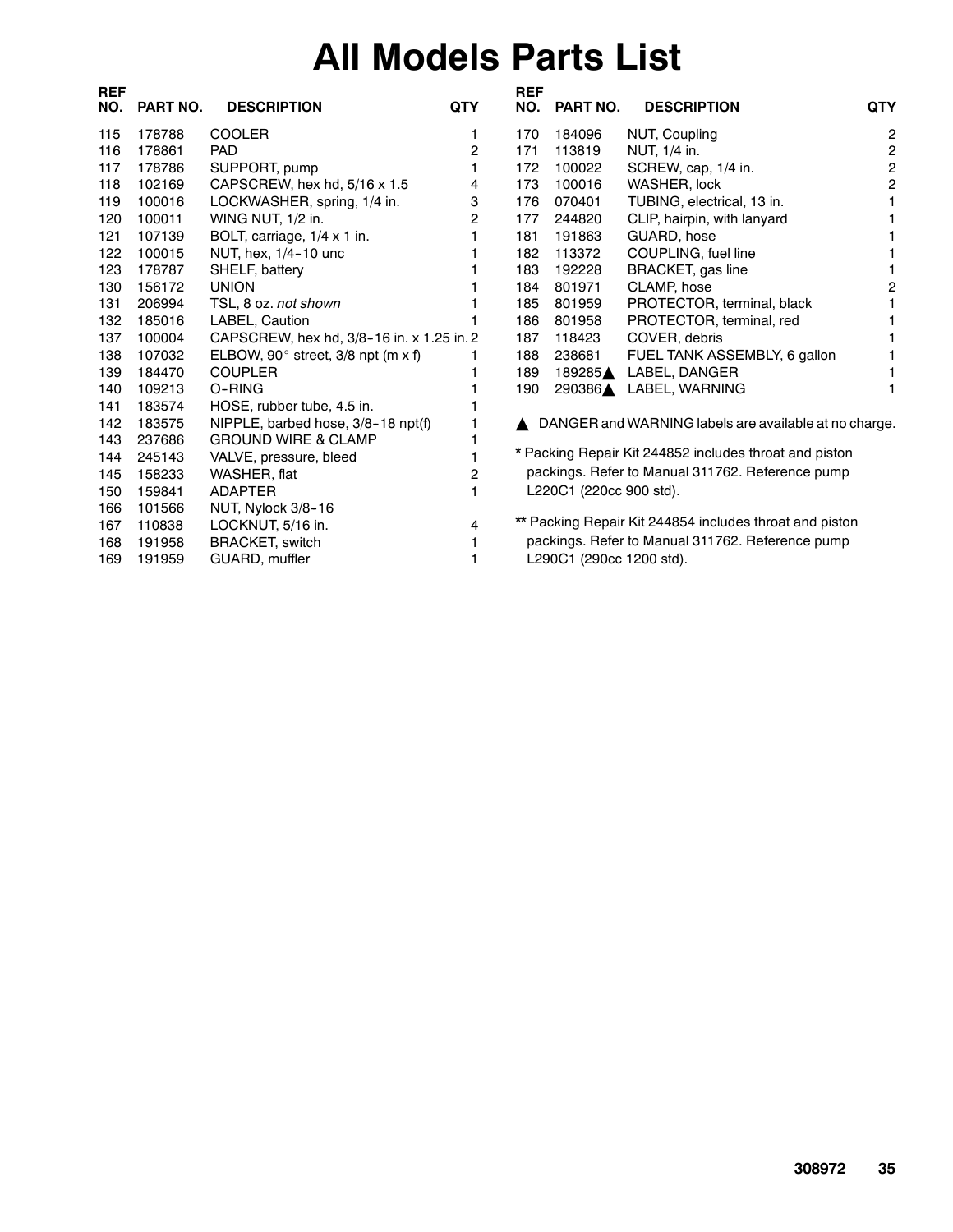## **All Models Parts Drawing**

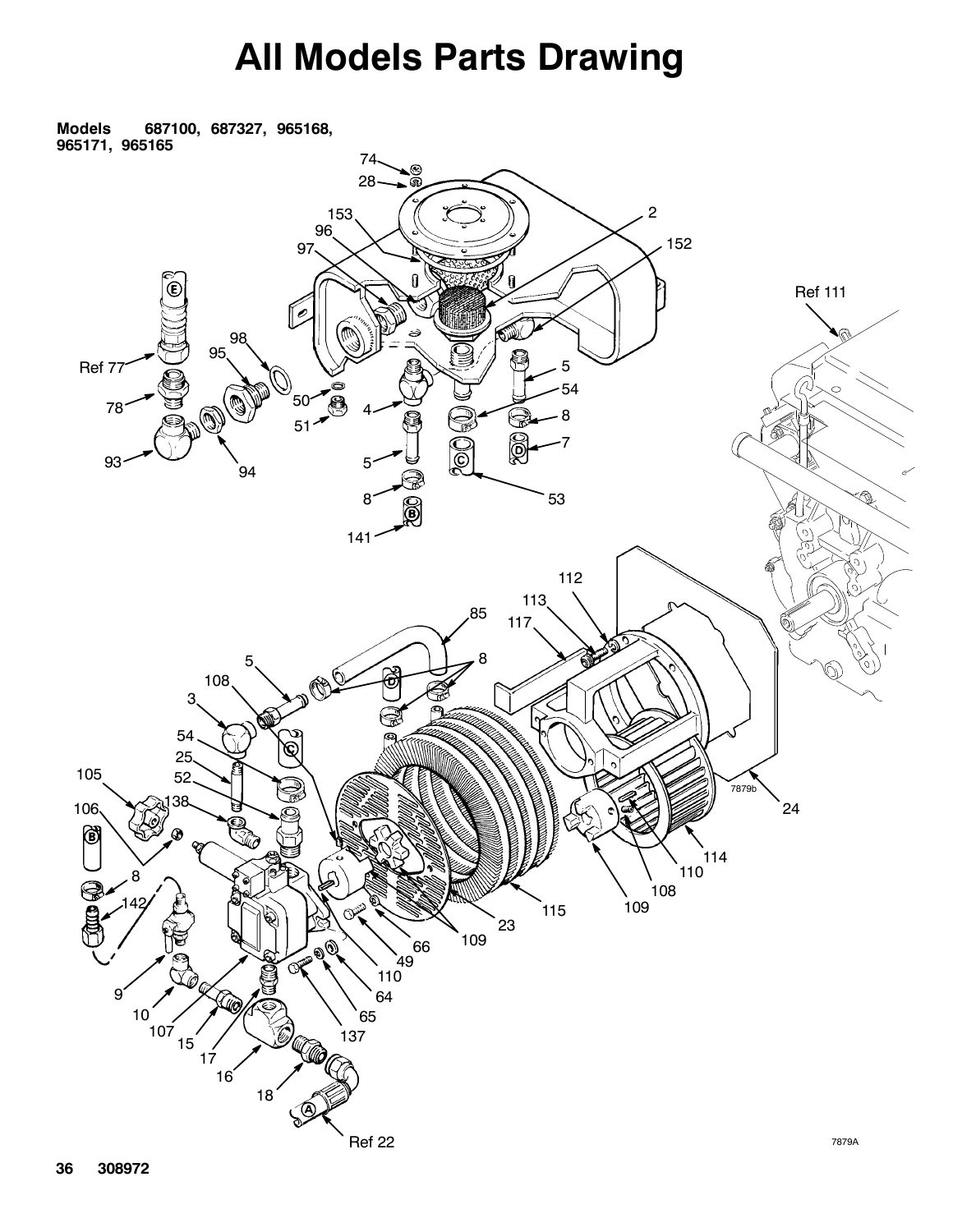### **Technical Data**

|                          | Engine  KOHLER Model CH.18 OH 4 cycle                         |
|--------------------------|---------------------------------------------------------------|
|                          | consumes 1.3 gal/hr (4.9 liter/hr)                            |
|                          |                                                               |
| <b>Displacement Pump</b> | 10.2 gpm (39 l/min.)                                          |
| GH5030                   | 4900 psi (337 bar, 33.8MPa)                                   |
|                          | <b>Maximum Working Pressure</b>                               |
|                          | 2.8 gpm (10.5 lb) output,                                     |
|                          | 17 cycles/gallon                                              |
| GH3640                   | 3600 psi (245 bar, 24.5 MPa)                                  |
|                          | <b>Maximum Working Pressure</b><br>3.8 gpm (14.4 lpm) output, |
|                          | 13.4 cycles/gallon                                            |
| GH2560                   | 2400 psi (166 bar, 16.6 MPa)                                  |
|                          | Maximum Working Pressure                                      |
|                          | 6 gpm (22.7 lpm) output,                                      |
| GH2075                   | 17 cycles/gallon<br>1800 psi (124 bar, 12.4 MPa)              |
|                          | <b>Maximum Working Pressure</b>                               |
|                          | 7.5 gpm (28.4 lpm) output,                                    |
|                          | 6.5 cycles/gallon                                             |
| GH1015                   | 1000 psi (70 bar, .70 MPa)                                    |
|                          | <b>Maximum Working Pressure</b>                               |
|                          | 15 gpm (56.7 lpm) output,                                     |
|                          | 3.3 cycles/gallon                                             |
| <b>Wetted Parts:</b>     |                                                               |
|                          | Displacement Pump  Steel, Nitralloy,                          |
|                          | Tungsten Carbide, PTFE, Leather                               |
|                          | Filter Aluminum, Carbon steel, Stainless Steel,               |
|                          | Weight (dry w/o packaging)  480 lb (217 kg)                   |
|                          |                                                               |
|                          |                                                               |
| Sound Levels*:           |                                                               |
|                          | Sound Pressure<br>91 dB(A)                                    |
|                          | 106 dB(A)                                                     |

\* Measured at maximum normal load conditions.

### **Accessories**

*Must be purchased separately.*

#### **GRACO--APPROVED HYDRAULIC FLUID**

| 169236 | 5 Gallons (20 liters) |
|--------|-----------------------|
| 207428 | 1 Gallon (3.8 liters) |

#### **DANGER LABELS**

The English language DANGER label shown on page 4 is also on your sprayer. If you have painters who do not read English, order one of the following labels to apply to your sprayer. The drawing below shows the best placement of these labels for good visibility.

Order the labels directly from Graco, free of charge. Toll Free: 1-800-328-0211